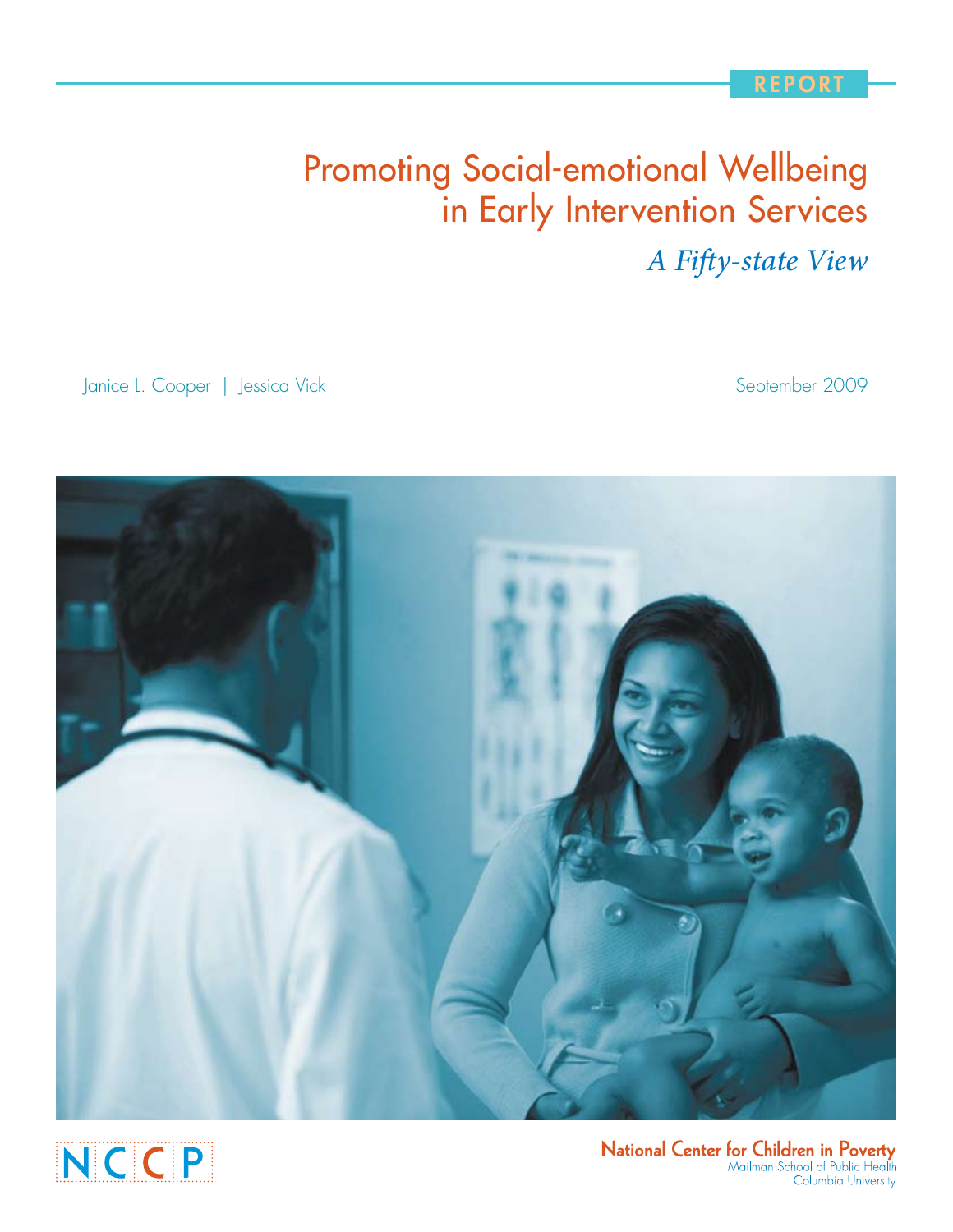The National Center for Children in Poverty (NCCP) is the nation's leading public policy center dedicated to promoting the economic security, health, and well-being of America's low-income families and children. Using research to inform policy and practice, NCCP seeks to advance family-oriented solutions and the strategic use of public resources at the state and national levels to ensure positive outcomes for the next generation. Founded in 1989 as a division of the Mailman School of Public Health at Columbia University, NCCP is a nonpartisan, public interest research organization.

## Promoting Social-emotional Wellbeing in Early Interventions Services A Fifty-state View

Janice L. Cooper, Jessica Vick

#### AUTHORS

Janice L. Cooper, PhD, is interim director at NCCP and assistant clinical professor, Health Policy and Management at Columbia University Mailman School of Public Health. Dr. Cooper directed NCCP's early childhood work from February to August 2009.

Jessica Vick, PhD, was a senior research analyst at NCCP until 2009.

#### Acknowledgements

This report reflects the hard work of Dr. Jessica Vick, responses from Part C coordinators in 48 states, and the vision of Dr. Jane Knitzer and Kay Johnson, the original project coordinator. The work embodied in this report is supported by the Commonwealth Fund under the leadership of our Project Officer Gretchen Hagedow and of Dr. Ed Schor.

The authors gratefully acknowledge the work of NCCP's communications team: Morris Ardoin, Diana Barnes-Brown, Amy Palmisano, and Telly Valdellon. We also appreciate the analytical work of Maureen Geer and Sharon Walsh through a contract with Emerald Consulting. Thanks to Shannon Stagman who provided research assistance support. We also acknowledge the assistance of Roy Grant and Sheila Smith, who reviewed this document.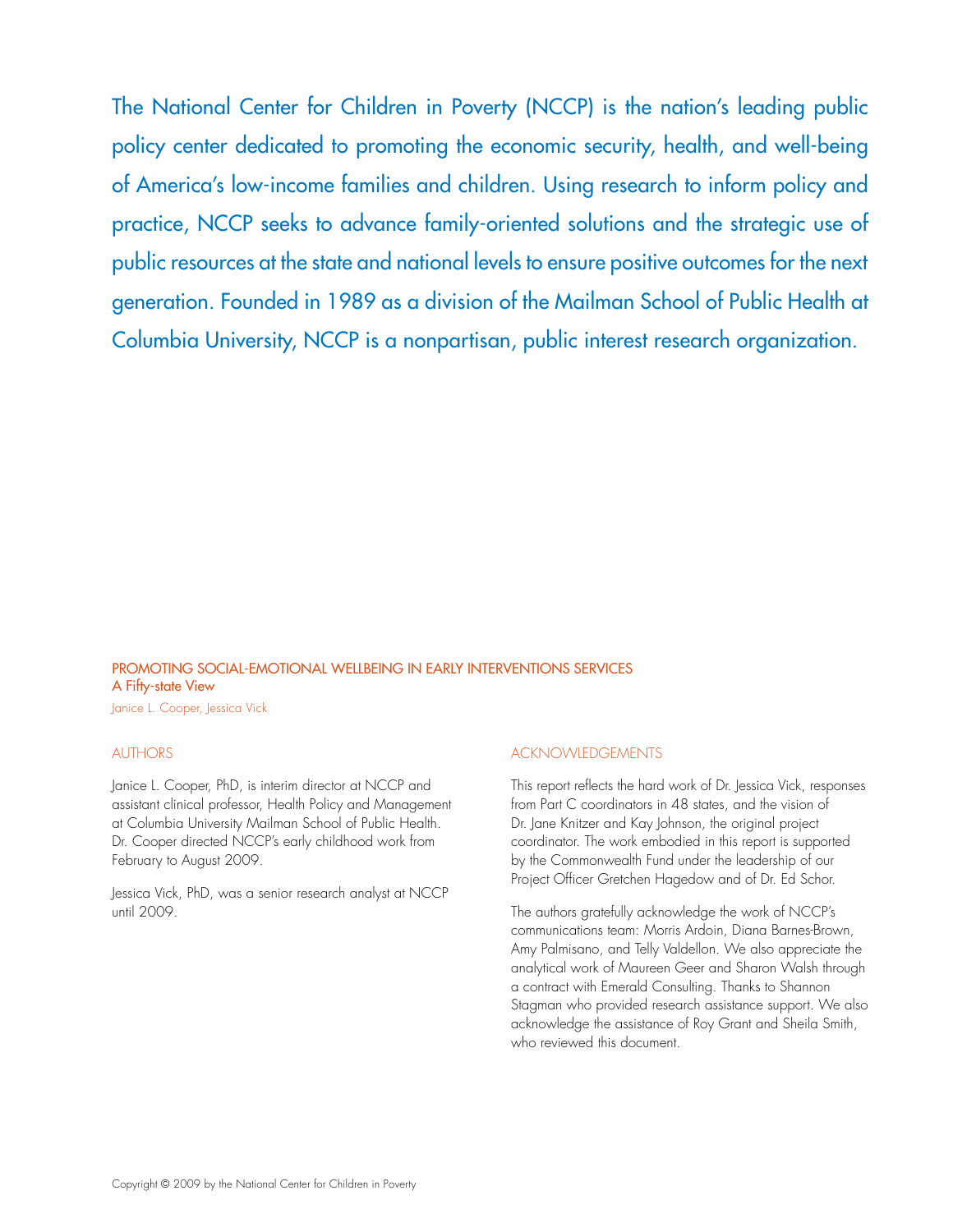# Promoting Social-emotional Wellbeing in Early Intervention Services *A Fifty-state View*

Janice L. Cooper | Jessica Vick September 2009

| Establishment of Part C<br>Changes to Part C from 1986 to the Present with Implications for this Study                                                                                                                                                                                                      |
|-------------------------------------------------------------------------------------------------------------------------------------------------------------------------------------------------------------------------------------------------------------------------------------------------------------|
| <b>Survey Rationale</b><br>Methods<br>Screening, Referral and Evaluation<br>Services to Infants and Toddlers<br>Attending to the Needs of the Most Vulnerable                                                                                                                                               |
| Leadership and Special Initiatives<br>Section 1: Part C Screening, Referral and Evaluation Mechanisms<br>Section 2: Services to Infants and Toddlers Eligible for Part C<br>Section 3: Services and Supports to At-risk, Non-eligible Infants and Toddlers<br>Section 4: Leadership and Special Initiatives |
| <b>Summary of Findings</b><br>Policy Implications<br>Recommendations                                                                                                                                                                                                                                        |
|                                                                                                                                                                                                                                                                                                             |
| Appendix B: State Part C Programs by Lead Agency, Eligibility and At Risk Status 37                                                                                                                                                                                                                         |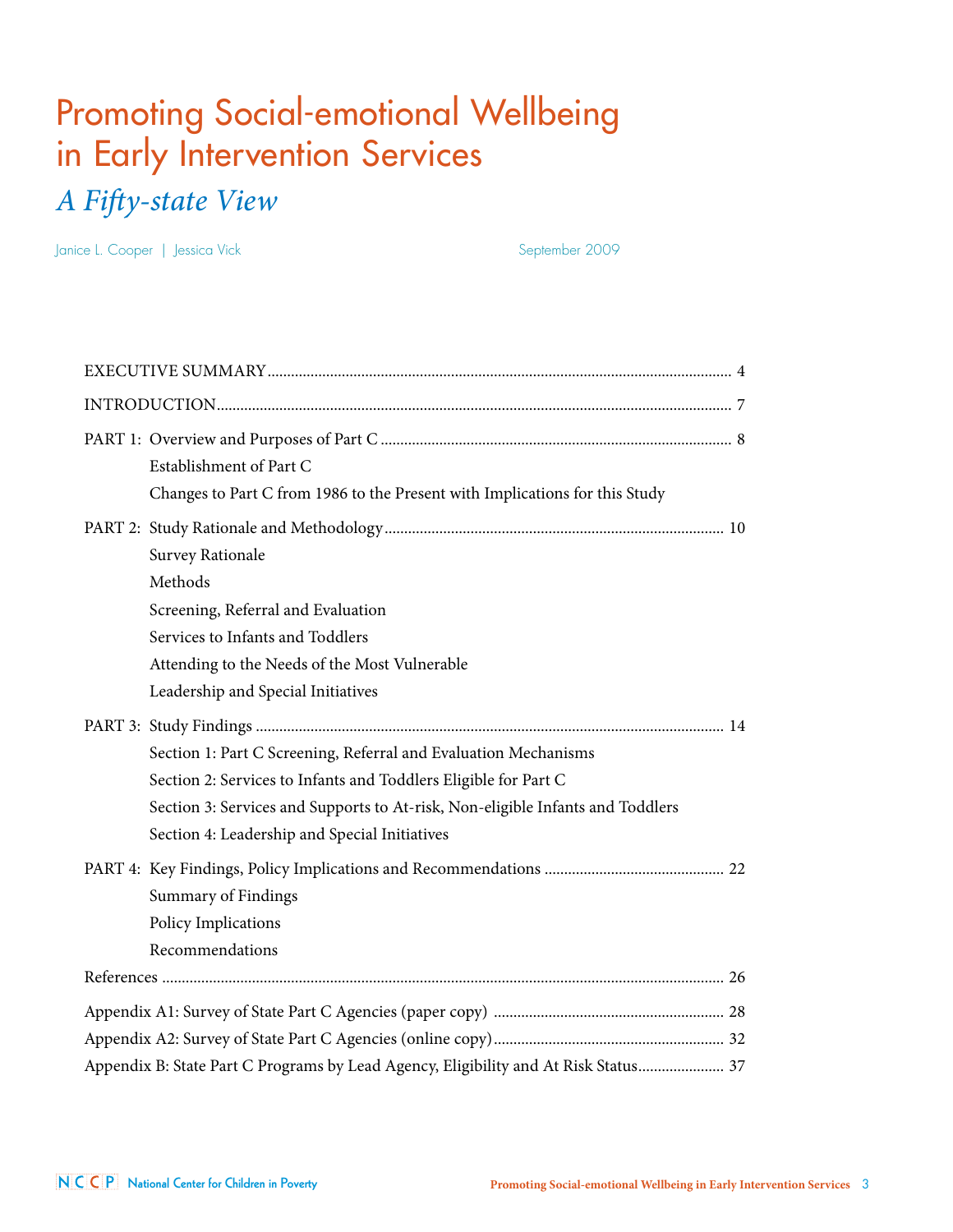## Executive Summary

#### *Introduction*

In 2007 approximately 322,000 young children received services through the Individuals with Disabilities Act (IDEA) Part C, the Early Intervention Program for Infant and Toddlers with Disabilities. Yet research shows that only a fraction of children eligible for the program received services. Against the backdrop of this gap between need for services and service use, special concerns for young children with or at risk for socialemotional developmental delays stand in relief. Even fewer of these children received services to address their social-emotional developmental needs through Part C. In part, this state of affairs reflects the significant flexibility states have in the eligibility criteria used to identify children who will receive services under Part C. However, this flexibility results in significant differences in the number of children identified in specific states.<sup>1</sup> Eligibility criteria are categorized into three groups: *restricted*, which includes in the determination neither clinical input nor children at-risk for developmental delay; *narrow*, which does include a clinical option but not at risk children; and *liberal*, which can include both the clinical option and at-risk children.

#### *Purpose*

The aim of the study reported in this brief was to determine how states leveraged different policy choices to support integration of social-emotional developmental strategies into early intervention services. Forty-eight states' Part C coordinators participated in the study. They reported on their states' efforts to support screening, referral and evaluation; strategies that are part of the array of early intervention service continuum covered by the Part C program; services and supports to children who are at risk and who are not eligible for Part C; and coordination and leadership.

### *Key Findings*

In order to address the mismatch between service needs and availability for children with socialemotional developmental needs effective collaboration between Part C and other federal programs and initiatives is needed. States' policy choices yield mixed results regarding their potential to support better integration of strategies designed to address social-emotional developmental delays into early intervention services. A number of strategies are being used by states to foster better integration. One of the study's most promising findings is that most states (70%) recommend the use of validated screening tools to detect socialemotional developmental delays. The Ages and Stages Questionnaire (ASQ) and the Ages and Stages Questionnaire: Social-Emotional (ASQ:SE) were the most frequently mentioned recommended tools. In addition, nearly 90% of states are involved in efforts to promote early identification by primary care physicians. Nearly all states (96%) have statewide data to measure child performance regarding improved social-emotional skills. Some states have also developed a solid platform for measuring and monitoring progress.

The study reveals several policy challenges which impede states' abilities to support young children who have, or are at risk of developing, socialemotional developmental delays. In particular, fewer than two-fifths of states require that a professional with expertise in social-emotional development sit on the multi-disciplinary evaluation team required to determine eligibility for early intervention services. Among services available through Part C, only half of states support infant-toddler relationship-based training (a core component of a range of research-informed services) and only one-third of states include respite care. States were most likely to pay for group or individual parenting training (73%). While research indicates that group training for parents is not effective for this age group, the survey did not ask respondents to distinguish between group and individual parent training.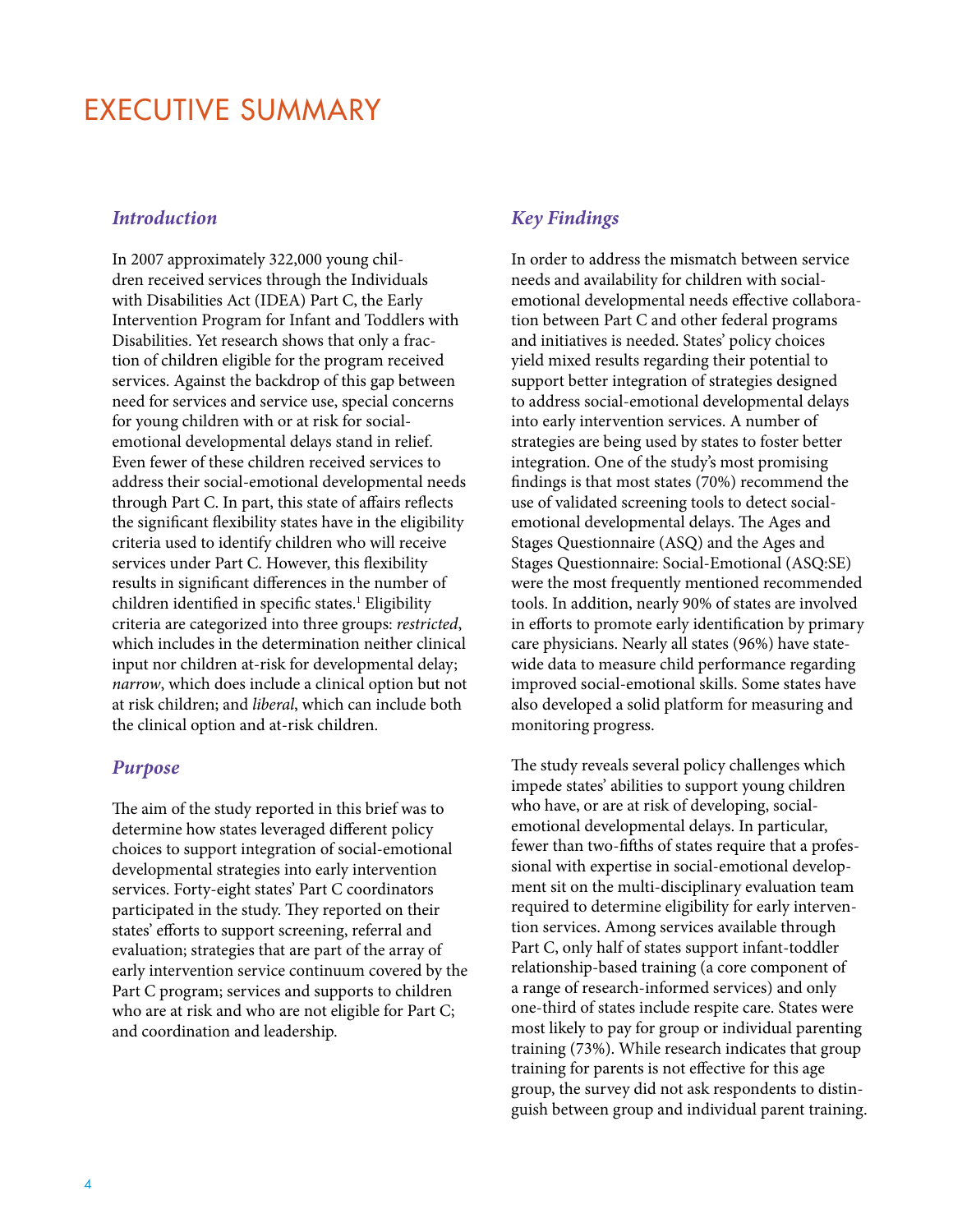No questions related to the quality of the parenting interventions were asked. Finally, while not required by legislation, only 17 states had written agreements in place to guide referral and services for young children. This is significant given both recent federal mandates that require coordination between Part C and child welfare, and data that show poor access to mental health services for young children in child welfare<sup>2</sup>

#### *Recommendations*

#### **Screening and Assessments**

- ◆ For clinicians and others who make eligibility determinations and provide services at the child and family level, states should support the use of, and the federal government should encourage and fiscally incentivize where possible, valid instruments for screening and assessment of infants and toddlers at risk for social-emotional developmental delay.
- ◆ When screening infants and toddlers for developmental delay, valid, multi-domain screening tools that are also designed to identify problems in the social-emotional domain should be used, such as the Infant-Toddler Development Assessment (IDA). Alternatively, a general screening tool should be supplemented by using a screening tool designed specifically for the social-emotional domain, such as the ASQ:SE.
- ◆ States and the federal government should support – through funding if necessary – high quality training and technical assistance to ensure implementation fidelity of the existing valid screening and assessment tools for clinicians and others involved in eligibility determinations and who provide treatment and supports at the child and family level.

#### **Empirically Supported and Family Responsive Services**

◆ States, the federal government, and tribal jurisdictions should, through funding and by ensuring them as part of benefit sets, support the availability of empirically supported and family responsive services to meet the needs of young children with social-emotional developmental delays or at risk for such delays. Minimally, all states should be required to provide, where

clinicians indicate the need, access to a range of evidence-based interventions and support for young children. In particular, relationshipfocused dyadic infant and toddler interventions should be available in the service array of state Part C programs.

◆ States, the federal government, and tribal jurisdictions should undertake training and technical assistance to support the widespread adoption of evidence-based or empirically supported interventions to address the social-emotional developmental needs of young children eligible for Part C programs and for clinicians to whom young children at risk for developmental delays are referred.

### **Outcomes and Accountability**

- ◆ The United States Education Department, Office of Special Education Programs (OSEP) should publicly and annually report on indicators for social-emotional wellbeing for children with social-emotional developmental delays who receive services through the Part C program.
- OSEP should develop targets for increasing the availability of services to address the socialemotional developmental needs of young children served in the Part C program.
- ◆ OSEP should report on indicators for socialemotional wellbeing for children who receive services through the Part C program by race and ethnicity, in light of the evidence of the disparities in access to needed services previously documented.3

### **Promotion of Wellbeing, Prevention of Ill Health and Early Identification**

- ◆ States, OSEP, and tribal jurisdictions should report on those children deemed at risk of a social-emotional developmental delay who do not meet the eligibility criteria for Part C.
- OSEP, working in concert with states, should develop guidelines for how and where to refer children who are at risk and do not meet eligibility criteria.
- ◆ States, tribal jurisdictions, and OSEP should track and report referrals for children deemed at risk for social-emotional developmental delay who do not meet the eligibility criteria for Part C.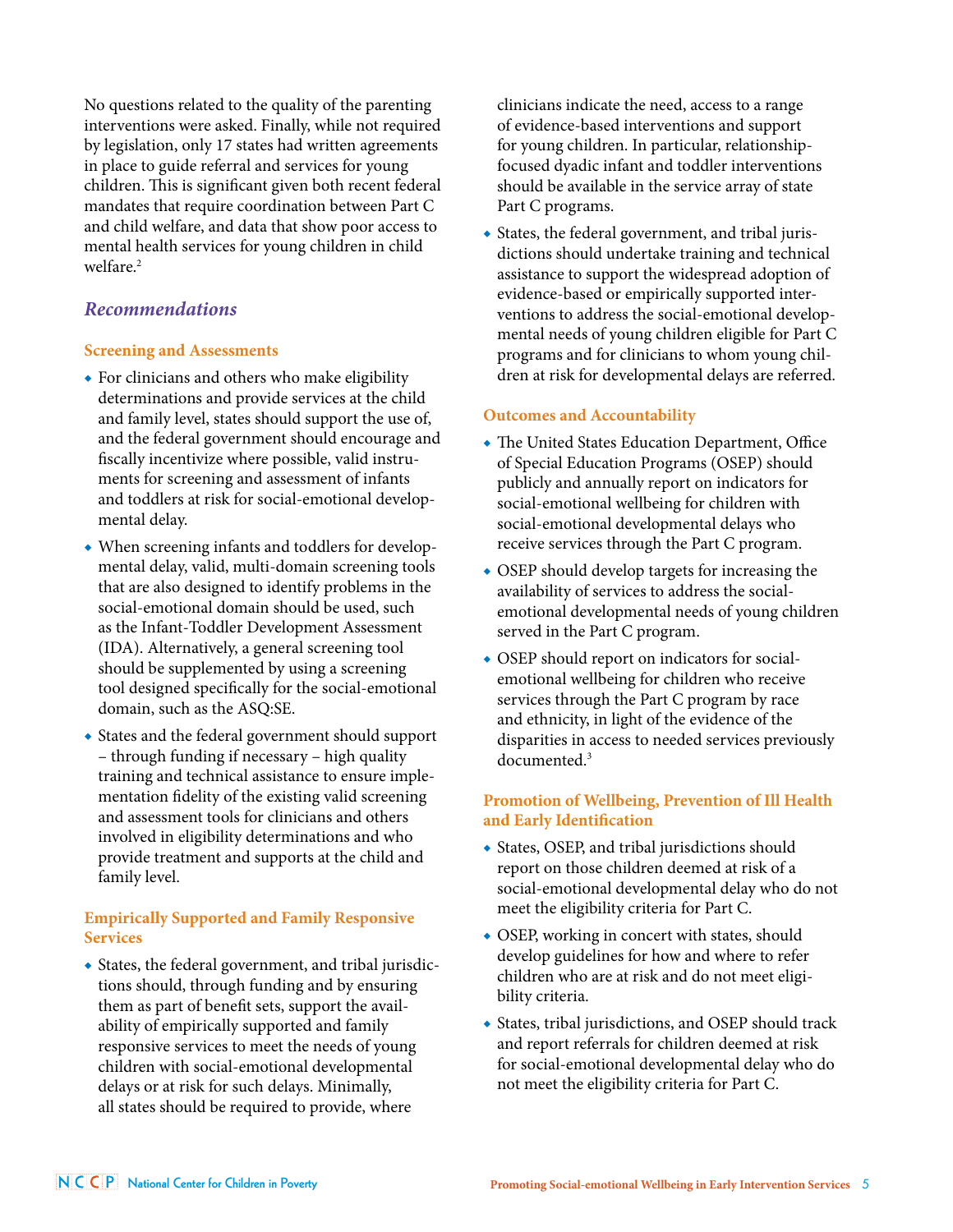#### **Support for Service Enhancement and Service Coordination Especially for the Most Vulnerable Children**

- ◆ Policies and financial resources at the federal, state, and tribal jurisdictional level should be better coordinated and aligned to support crossagency planning, implementation, and evaluation of resources and supports to adequately address the needs of infants and toddlers and their families. The federal government and states should place a moratorium on the creation of additional coordinating bodies and improve and work through existing efforts to meet the need for services integration and coordination.
- ◆ Federal policy and resource allocation should be designed to ensure that all young children receive the resources and supports that they need.

#### **The Need for More Information**

- ◆ The federal government should underwrite a study to identify all potentially available federal, state, public, and private resources to support screening, evaluation and service delivery for young children with or at risk for socialemotional developmental delay.
- ◆ The federal government, in partnership with private groups, should support research and dissemination of valid and reliable instruments for screening and assessment and ensure that these are culturally competent and appropriate to infants and toddlers.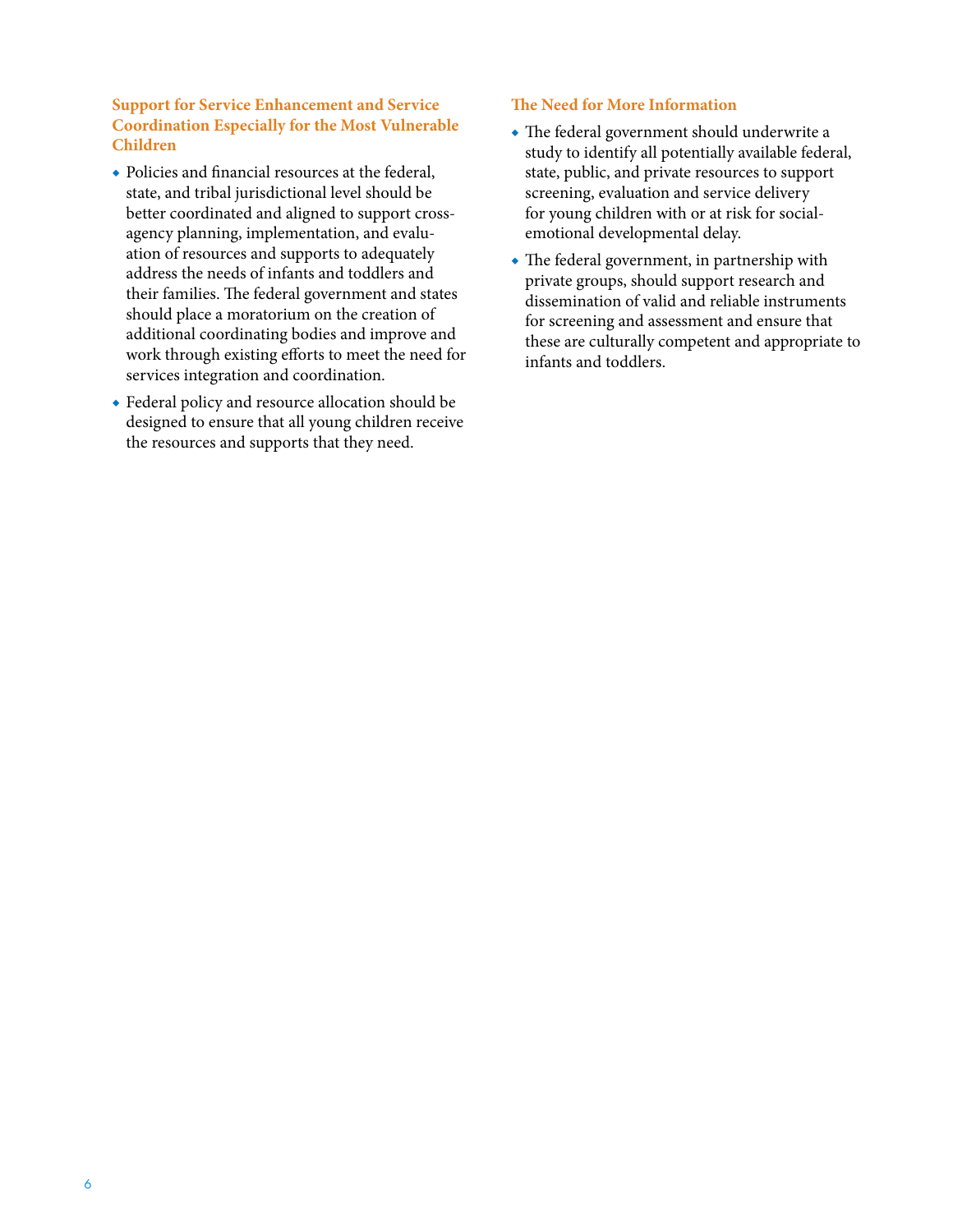## **INTRODUCTION**

Young children with disabilities and sometimes those at risk for disabilities are entitled to early intervention services and supports as early as possible under the Individual with Disabilities Educational Act (IDEA), Infants and Toddlers with Disabilities.<sup>4</sup> For children up to age 3 years old, these services are governed by Part C of the IDEA legislation. In 2007, an estimated 322,000 young children received early intervention services funded through Part C. <sup>5</sup> Over half of these children were two years old, approximately one-third were between 12 and 24 months and 14 percent were less than one year old.

Increasingly, researchers and policymakers have paid attention to the social-emotional wellbeing of young children. Infant and toddler social-emotional wellbeing is linked to social competence, and the ability to maintain healthy relationships and self-regulation. All of these are characteristics associated with positive outcomes related to children's health, development and academic performance.<sup>6</sup> Young children who exhibit signs of poor emotional regulation, social interactions and impaired relationships need early intervention services and supports to: (1) prevent, reduce or ameliorate conditions; (2) optimize their parents' ability to support, manage and address their conditions; and, (3) to maximize opportunities to benefit from addressing problems before or at their onset.7 However, fewer than three percent of children who receive Part C services have received psychological services, and fewer than 20 percent have received family counseling, training or home visits, according to the last available data.<sup>8</sup> In addition, among the 3 to 4 year olds who receive special educational services, the proportion who are identified as having social, emotional, and behavioral problems remains small (less than 3%). Yet, 25 percent of parents of young children who received early intervention services reported that their children were overanxious, showed signs of problems with social interaction, and were hyperactive or depressed.<sup>9</sup> These data suggest that efforts are needed to enhance early identification of children

at risk for social-emotional developmental delay or with social-emotional developmental problems and to provide services to those children with behavioral health needs that may be a secondary condition.<sup>10</sup>

#### *Project Overview*

This report describes findings from a national survey of state Early Intervention coordinators (known as Part C coordinators) on the availability of an effective policy framework to support the social-emotional wellbeing of young children within the context of the nation's early intervention program. NCCP undertook a survey of state Part C coordinators to determine whether states were maximizing current policies, including fiscal policies, to provide effective child development and prevention services to young children, especially those at risk of social-emotional delays. A separate report on four case studies will follow the survey results presented here.

The report is organized into four parts.

- ◆ Part 1 provides an overview of IDEA's Part C.
- ◆ Part 2 explains the study rationale and methodology.
- ◆ Part 3 lays out the findings of the study.
- ◆ Part 4 presents a summary of the key findings, the implication for public policy, and recommendations.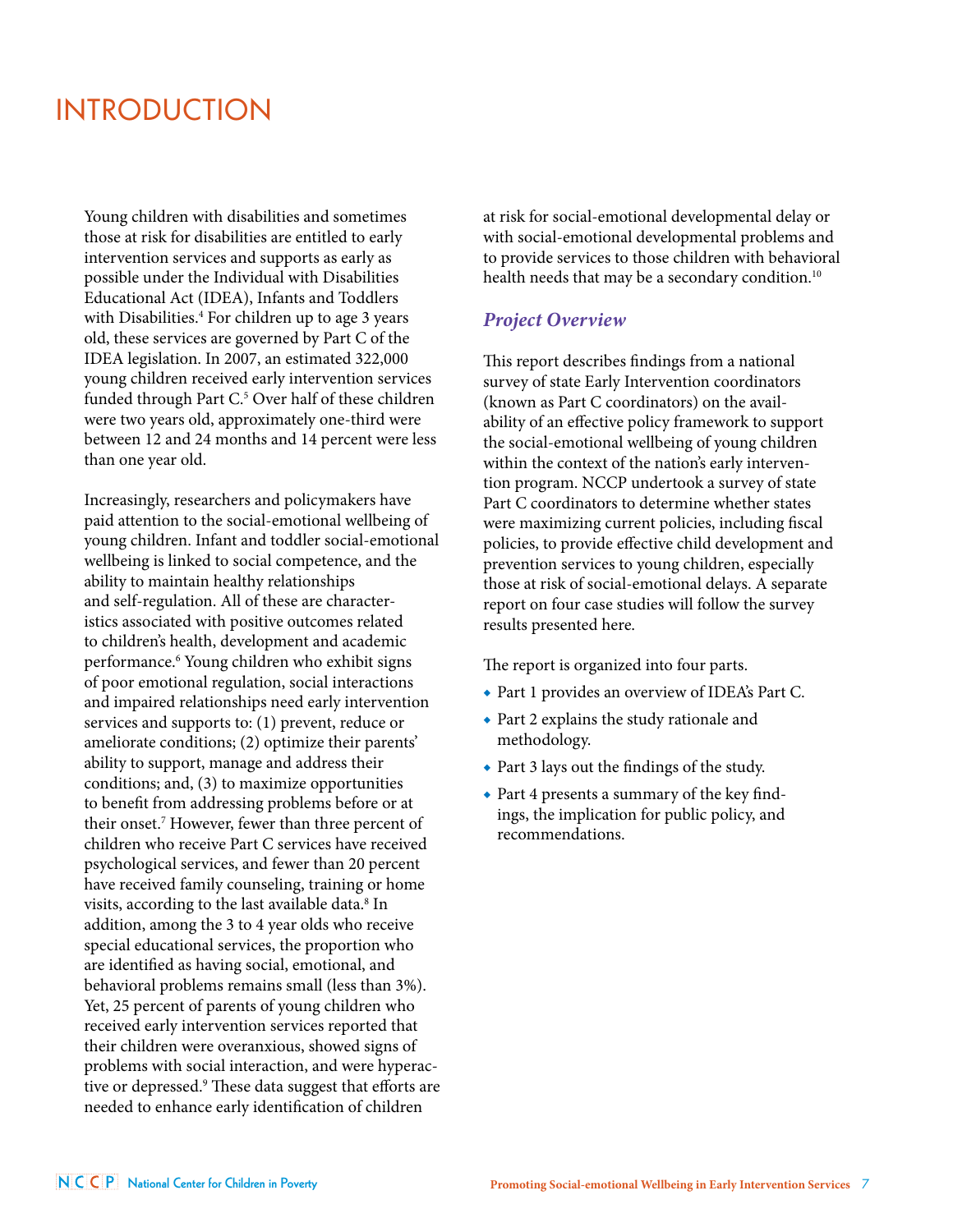## PART 1 Overview and Purposes of Part C

## *Establishment of Part C*

Congress' 1986 enactment of P.L. 99-457 established Part H (now Part C) of the federal education disability law, which became the "Individuals with Disabilities Education Act" (IDEA). The primary purpose of this program was to provide financial assistance to states to develop and implement a "statewide, comprehensive, coordinated, multidisciplinary, interagency program of early intervention services for infants and toddlers with disabilities." Although states are not required to participate in the Part C Program, as of June 2009, all states continue to participate. To receive a Part C grant, the governor must designate a lead agency to administer the program on behalf of the state. The state, through the designated lead agency, is required to ensure that all requirements of Part C are met, and must submit state policies and procedures that are consistent with federal regulations.

Federal Part C requirements include:

- ◆ Child Find (public awareness activities to locate, identify, and refer children with disabilities);
- ◆ a rigorous eligibility definition;
- ◆ evaluation and assessment;
- ◆ Individualized Family Service Plans (IFSPs);
- appropriate early intervention services;
- ◆ natural environment (settings that are typical for the child's peers who have no disabilities);
- ◆ personnel standards;
- ◆ procedural safeguards;
- ◆ a comprehensive system of personnel development; and
- ◆ a state interagency coordinating council.

#### Individualized Family Services Plan (IFSP)

A written plan developed for each child and family that includes:

- ◆ developmental status of the child;
- ◆ with parent consent, concerns, priorities and resources;
- ◆ outcomes for child and family;
- ◆ services that must be made available for the child and family; and
- ◆ a requirement that the plan be reviewed at least every six months and revised annually.

States participating in Part C are required to include in their eligibility definition for children, birth to 3, who need early intervention services because they have:

- $\bullet$  developmental delays, as measured by appropriate diagnostic instruments and procedures in one or more of the areas of cognitive development, physical development, communication development, social or emotional development, and adaptive development; or
- ◆ a diagnosed physical or mental condition that has a high probability of resulting in developmental delay.

Each state determines the criteria to be used for defining developmental delay. Some states use percentage delay, others use standard deviation and others a combination of the two. Most recent data available indicate that:

- ◆ 19 states use percentage of delay only;
- ◆ six states use a standard deviation only;
- ◆ 23 states use a combination of percentage delay and standard deviation;
- ◆ seven states do not specify a criteria; and
- ◆ one state specifies criteria in number of months delay.<sup>11</sup>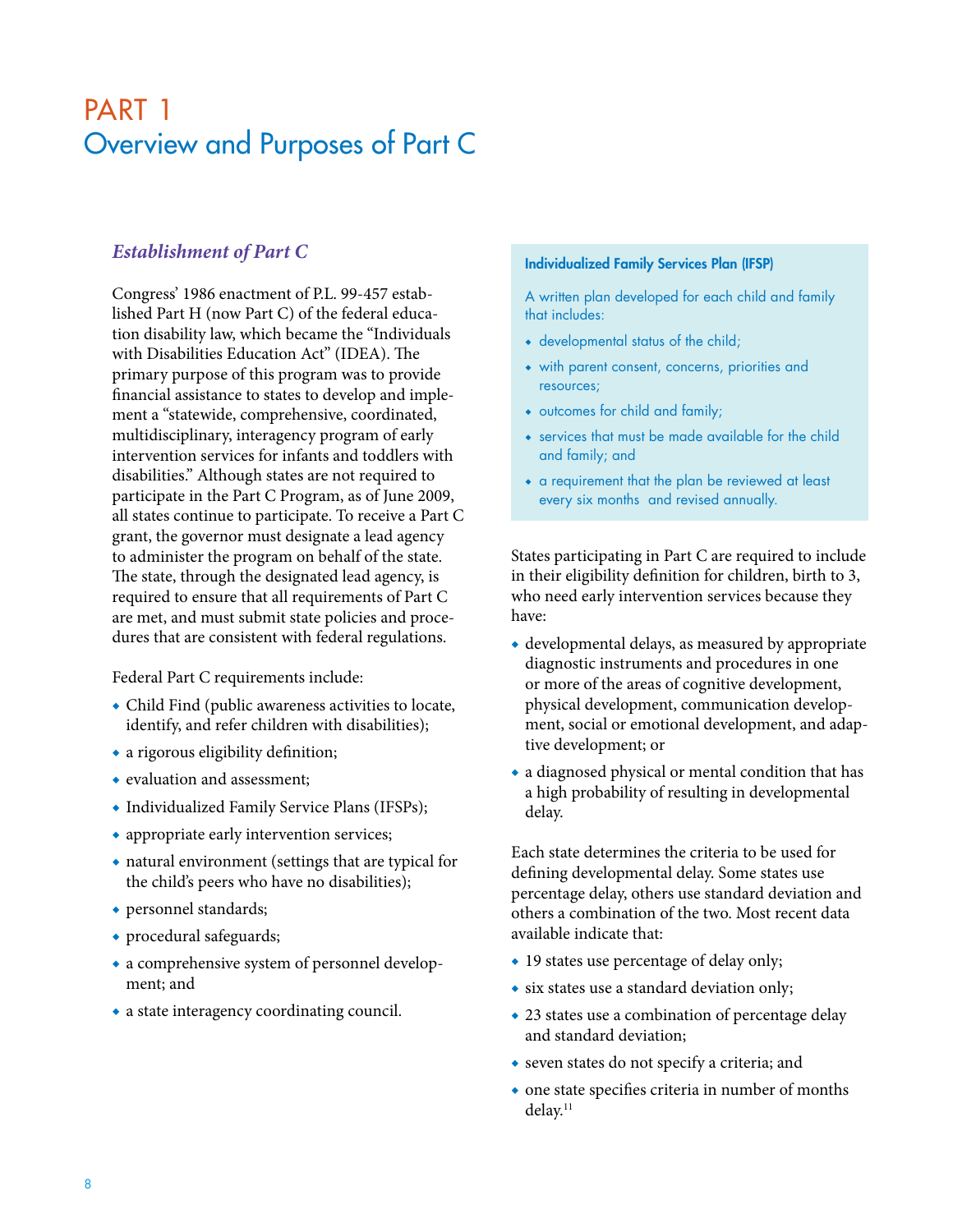A state may, but is not required to, include children who are at risk of having substantial developmental delays if services are not provided. There are currently only seven states and one territory that include children who are at risk of developmental delays.12 These include California, Guam, Hawaii, Indiana, Massachusetts, New Hampshire, New Mexico, North Carolina and West Virginia.

## *Changes to Part C from 1986 to the Present with Implications for this Study*

Congress has reauthorized the Part C program several times since 1986, making changes, some significant, each time. In 1997, a new policy statement was added reflecting the emphasis, "to encourage states to expand opportunities for children less than 3 years of age who would be at risk of having substantial developmental delay if they do not receive early intervention services."

The 1997 reauthorization added language to permit states that do not serve at-risk infants and toddlers to strengthen the statewide system to improve collaborative efforts. This allowed states additional resources to expand linkages with appropriate public or private community-based organizations, services, and personnel.

The reauthorization in 2004 made additional changes to Part C designed to ensure that all children, especially those at risk for developmental delay or disability, have access to the Part C system. These changes did not require an expansion of the state's eligibility criteria but emphasized access for children who may have not traditionally been referred or evaluated. The Congressional Report accompanying the reauthorization legislation clearly stated, "the Conferees intend that the public awareness program include a broad range of referral sources such as homeless family shelters, clinics and other health service related offices, public schools, and officials and staff in the child welfare system.''

#### These IDEA 2004 changes included:

◆ the addition of new language that required the state interagency coordinating council to include members from the state Medicaid agency, the Office of the Coordinator of Education of Homeless Children and Youth, the State child

welfare agency responsible for foster care, and the state agency responsible for children's mental health;

- ◆ the addition of language, consistent with new Child Abuse Prevention and Treatment Act (CAPTA) enacted in 2003, requiring states to include in their federal Part C application and assurances, a description of policies and procedures that require the referral for early intervention services of children under the age of 3 who:
	- are involved in a substantiated case of child abuse or neglect; or
	- are identified as affected by illegal substance abuse, or withdrawal symptoms resulting from prenatal drug exposure.

The Congressional Report accompanying the IDEA reauthorization legislation provides additional language emphasizing Congressional intent as follows: "The Conferees intend that **every child**  [described above] **will be screened** by a Part C provider or designated primary referral source to determine whether a referral for an evaluation for early intervention services under Part C is warranted. **If the screening indicates the need for a referral, the Conferees expect a referral to be made.** However, **the Conferees do not intend this provision to require every child … to receive an evaluation or early intervention services under Part C.**''

The reauthorization of CAPTA in June of 2003 made these changes necessary. CAPTA requires that states have provisions and procedures for the referral of children under the age of three with substantiated cases of child abuse or neglect to early intervention services funded by Part C.

A proposed set of revisions to the Part C regulations that would implement changes made by IDEA 2004 was published for comment in May 2007 but no final regulations have been promulgated to date.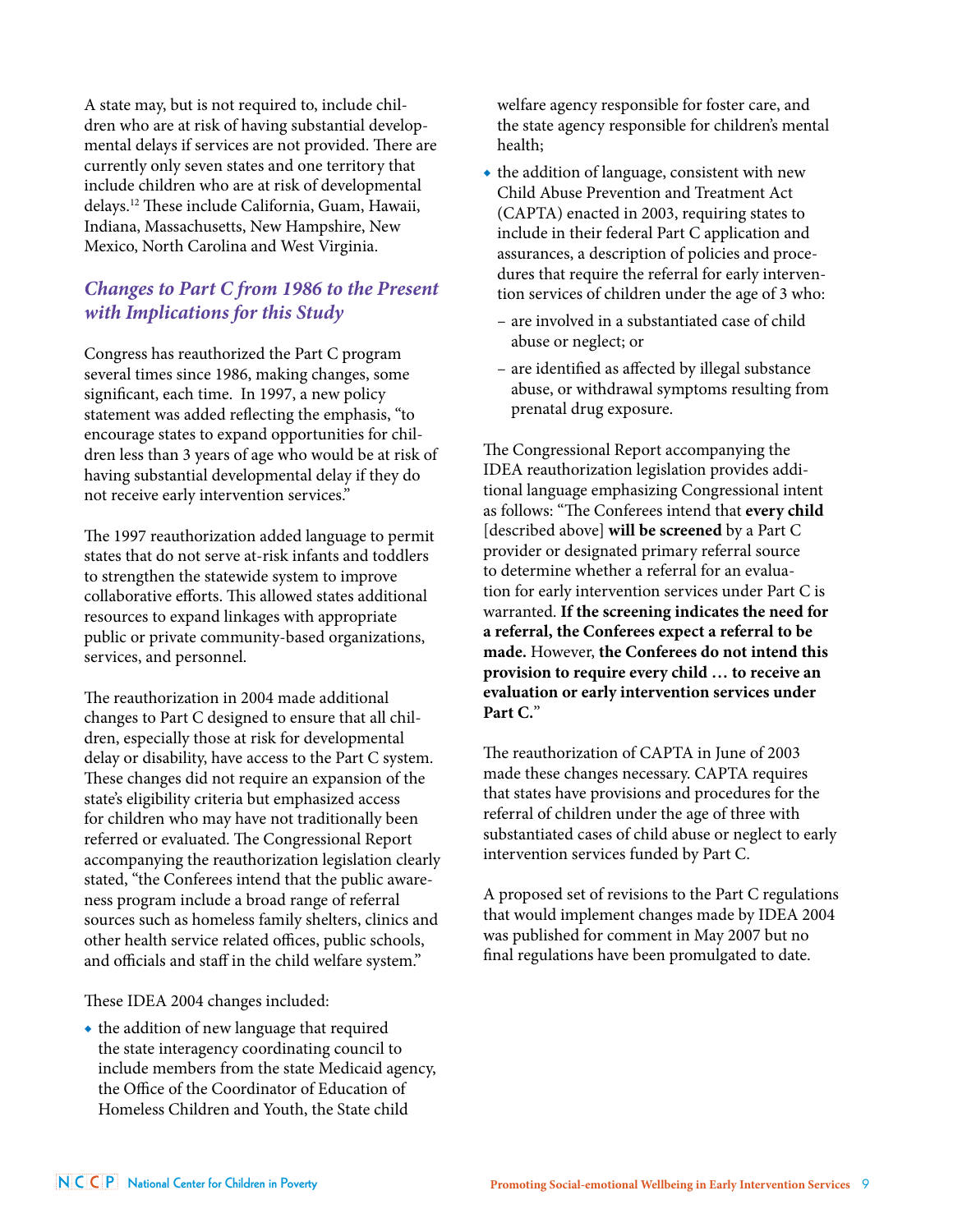## PART<sub>2</sub> Study Rationale and Methodology

## *Survey Rationale*

Research shows that early intervention to support healthy social-emotional development for young children at risk of delays because of poverty, familial, biological or environmental risks is vital for promoting positive child health, development and early school outcomes.<sup>13</sup> However, there is evidence that current identification efforts and service delivery and support systems do not adequately meet the needs of young children with social, emotional, and behavioral problems. There is inadequate screening for social, behavioral, and emotional problems in young children.<sup>14</sup> Furthermore, those children who are identified often lack access to early intervention services.15

Although many states recognize the barriers to identifying and providing services for young children with behavioral, social, and emotional difficulties, crafting a coherent policy response across funding and service agencies remains challenging. The current federal policy and fiscal structure does not make it easy to provide early intervention to young children who show signs of social-emotional delays but whose conditions do not reach a diagnosable level. Part C of IDEA has the option of including infants and toddlers *at risk of* delays in its eligibility criteria, but only a small number of states have used this provision.<sup>16</sup>

The purpose of the survey of the *50-state Survey of Part C Agencies Regarding Screening and Services* (See Appendix A1-A2) was to examine, drawing on data from key informants at the state level, how states implement Part C to identify and meet the needs of children with social-emotional

developmental delays. Specifically, NCCP asked states about their Part C screening, referral mechanisms; services for infants and toddlers eligible for Part C; services and supports for children who are at risk, but not eligible; and any leadership and special initiatives around integrated early intervention services. This and other data can inform efforts to promote policy change strategies at the state, regional and national levels and support a more coherent and effective policy framework that ultimately better serves the unmet needs of children at risk for and with social-emotional developmental delay.

## *Methods*

NCCP, in conjunction with a panel of experts,\* developed a set of questions that probed for both agency specific and cross-system state capacity to identify, track, serve, and monitor outcomes for young children in need of health and developmental services linked to social, emotional and behavioral conditions. Part C coordinators were asked the extent to which their states do each of the following:

- ◆ provide screening and diagnostic assessment to identify social-emotional problems and have mechanisms in place to track referrals;
- ◆ monitor young children who have identified risk factors but are ineligible for individual services;
- ◆ provide access to preventive, early intervention, and treatment services for infants and toddlers experiencing or at risk of social-emotional problems, and their families; and
- ◆ participate in community efforts to build infrastructure to support an array of early intervention services and supports and to track what happens to children identified early.

 $\overline{\phantom{a}}$ 

<sup>\*</sup> Dr. Edward Schor and Melinda Abrams (Commonwealth Fund), Dr. Mary Beth Bruder (University of Connecticut), A. J. Pappanikou (Center for Excellence in Development Disabilities Education, Research, and Service), Sheryl Dicker, Esq. (Permanent Judicial Commission on Justice for Children), Dr. Mimi Graham (Florida State University Center for Prevention and Early Intervention Policy), Maureen Greer (Emerald Consulting), Erica Lurie-Hurvitz, Esq (Zero to Three), Neva Kaye (National Academy for State Health Policy), and Dedra Jones Markovich (The Ounce of Prevention Fund).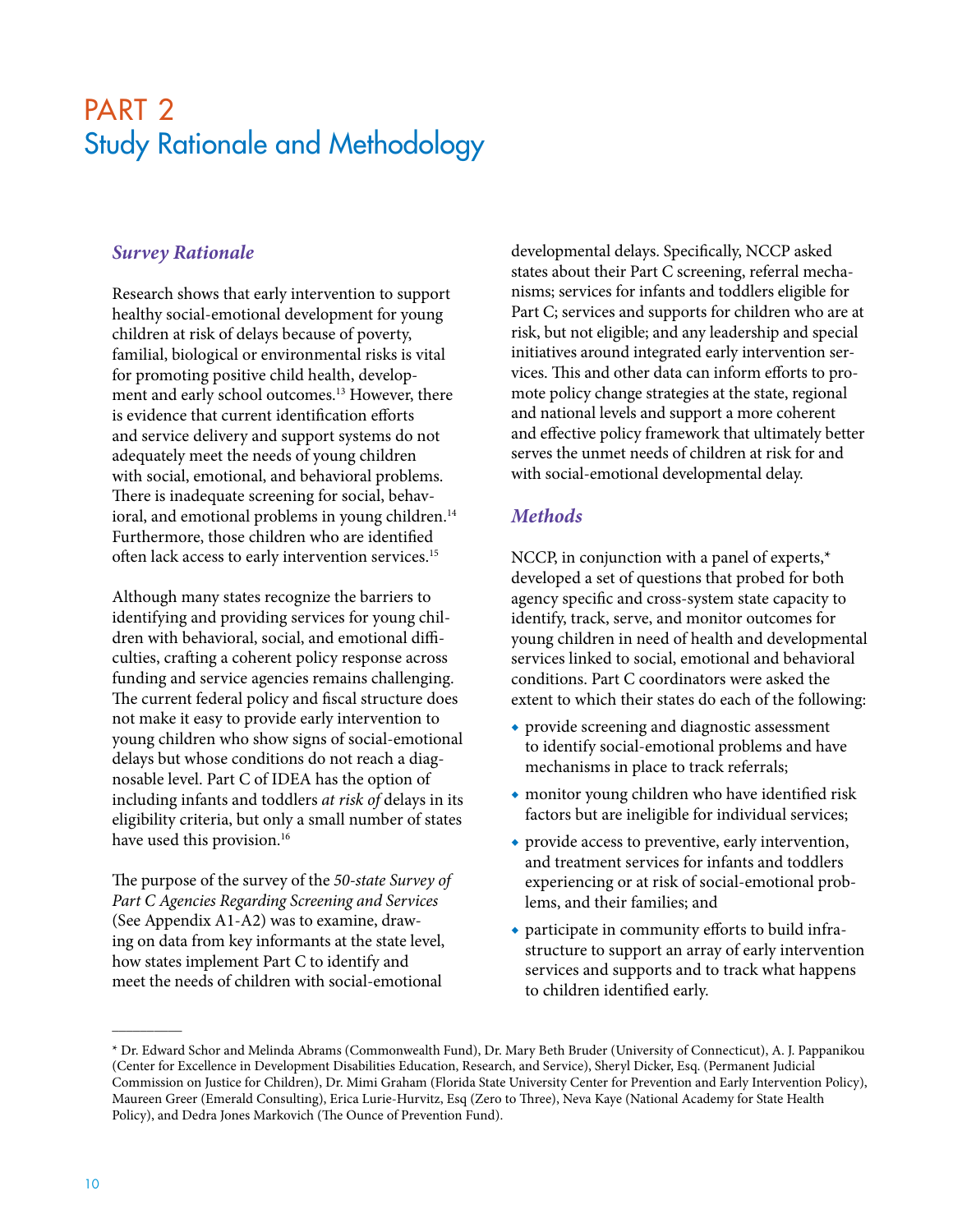The original survey instrument was developed between September and December, 2006 (see Appendix A1) and consisted of 18 questions. The survey was sent to the field January 26, 2007. As a result of the first, second, and third rounds of contact, 22 states responded to the NCCP survey.

To increase the response rate, NCCP developed a shorter (12 question) instrument (see Appendix A2), through Survey Monkey, which Part C coordinators could complete over the Internet. An invitation to complete the survey was sent via email to all state Part C coordinators. Those who had already completed the longer version of the survey were sent their initial responses and were asked to update any information that had changed. All of the e-mail requests were followed up by phone calls and e-mail reminders. In total, NCCP received new responses from 26 states, for a total of 48 out of 50 (96%) states who responded to the survey. One state declined to participate and no response was received from the other state.

The survey is comprised of four sections:

- ◆ Section 1: Part C Screening, Referral and Evaluation Mechanisms;
- ◆ Section 2: Services to Infants and Toddlers Eligible for Part C;
- ◆ Section 3: Services and Supports to At-risk but Not Eligible Infants and Toddlers; and
- ◆ Section 4: Leadership and Special Initiatives.

The process for developing the lines of inquiry for this study was informed by extant research on child development, services research and policy documents. Below we outline the research basis for the lines of inquiry pursued through this study.

#### *Screening, Referral and Evaluation*

Screening and assessment to guide program planning, accountability, and service quality is pervasive.17 The Part C program is no different. As the practice of using assessments has increased, calls to ensure that they are administered in a systematic manner, which lacks intrusion where possible and demonstrates fidelity to ethical guidelines, have grown.<sup>18</sup> Screenings represent a component of these efforts. Study investigators sought to identify

whether states' screenings for early intervention services included indicators in the social-emotional domain, whether screening tools were standardized, and what type of expertise was available to assess the need for developmental services in that domain. They also were interested in what referral mechanisms existed and whether referrals were tracked.

Mounting evidence suggests that young children who may be in need of developmental services are not being identified and served at an early age. Some are not being identified at all. A recent study shows that an estimated 13 percent of children are eligible for Part C services but only two percent receive them  $19$ 

Accessing services and supports early is critical since research demonstrates the effectiveness of early intervention.20 In addition, research shows that access to pediatric services among young children is nearly universal, but that quality of care among clinicians that serve young children often misses the mark. While nearly all young children have access to pediatric care (98%), fewer than 40% to 53% received guideline level care for preventive and medical care.<sup>21</sup> Therefore primary care providers, particularly pediatricians, have been targeted for special attention, both as a linchpin for quality early detection and for referrals to specialty early intervention and related services<sup>22</sup>

Studies show that primary care providers are not consistent users of standardized screening tools that are designed to accurately detect problems. Over 70 percent of pediatricians report they regularly rely on non-standardized methods to detect developmental delays in children birth to 3.23 Only 23 percent report that they consistently used a standardized tools despite the effectiveness of such tools over other methods.24 Other research suggests that primary care providers do not consider all the information they need before deciding to refer children, and that when they refer, they do not always make reliable referrals. While the evidence and philosophical framework takes into account the importance of parental reports in assessments, one study reports no difference in actions or referrals based on parental concerns.25 In other instances, many physicians depend on a medical diagnosis versus indicators of developmental delay to make a referral, thereby leading to potential under-referrals.<sup>26</sup>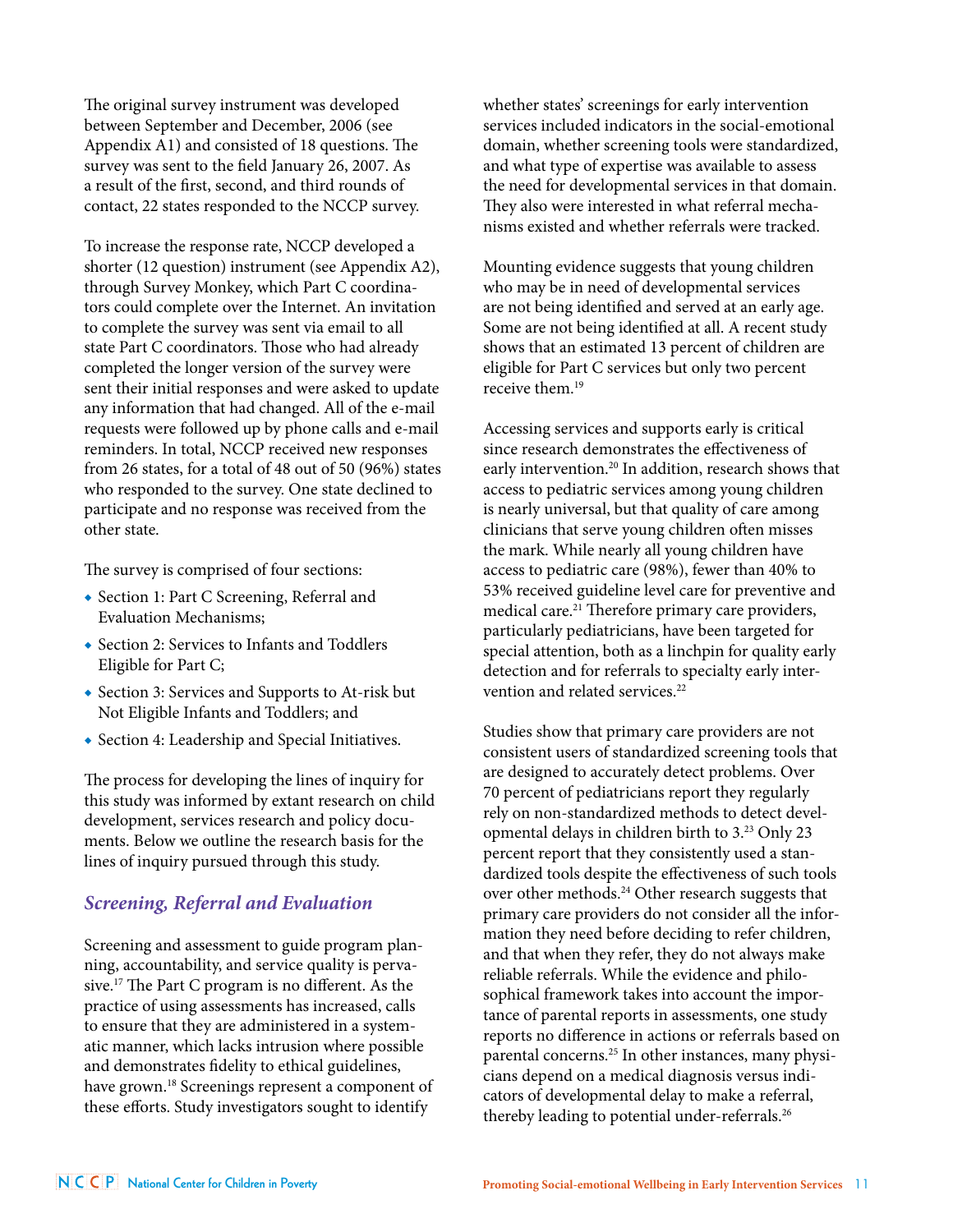Combined with states' efforts to recommend standardized tools, states are also advancing strategies to support primary care providers as they effectively screen and refer.<sup>27</sup> One state's efforts to promote screening in pediatric offices through training, support for workflow management in the clinical setting and consultation on the use of a standardized, validated screening tool resulted in increases in screening for young children from 15% of the time to over 70%.<sup>28</sup> Among the queries made of State Part C coordinators was to report on their states' efforts to promote screening among primary care providers.

## *Services to Infants and Toddlers*

Access to quality services for young children with social-emotional developmental delays or at risk for related developmental problems encompasses not only identification and referral, but also actual receipt of care. Research demonstrates the effectiveness of particular types of interventions.<sup>29</sup> Key components of effective strategies for early intervention designed to address social-emotional conditions include preventive measures; relationship-focused, family centered interventions; and treatment strategies that address psychopathology.<sup>30</sup> These strategies engage the child within the context of the family, enhance parents' knowledge about parenting and parenting skills, target interactions between young children and their parents or primary caregivers, provide specialized supports to caregivers as needed, include models that reinforce the child and family's natural environments, and provide opportunities and support for parents to offer supportive and nurturing care.31 Among the service types that investigators asked states about for this study were strategies that incorporated these core principles, including relationship-based dyadic or family therapy and respite care.

## *Attending to the Needs of the Most Vulnerable*

Nearly 50 percent of young children investigated by child welfare agencies are eligible for Part C services according to one study.<sup>32</sup> Research finds that among children in child welfare, younger children (birth to 5) experience higher rates of developmental delays *and* are less likely to receive developmental interventions.<sup>33</sup> One study found that behavioral health difficulties were prominent among children under age 5 in child welfare (25-30%).<sup>34</sup> Even among 2-year-olds, the proportion with significant behavioral needs represented more than onequarter of the population.<sup>35</sup> Among children with mental health needs, younger children (ages 2 to 3) were one-third as likely to access needed mental health services as their older counterparts in child welfare.<sup>36</sup> In the past, many child welfare agencies rendered different policies related to assessments of children with physical health conditions compared to those children with or at risk of mental health conditions or developmental delays. One study found that nearly one third of child welfare agencies had no policies in place that pertain to mental health or developmental assessments.<sup>37</sup> Only approximately three-fifths of child welfare agencies had assessment-related policies in place for children with developmental problems who were entering care, and only one-half had assessment-related policies for these children with mental health problems.38 Even among agencies with comprehensive policies related to screening fewer than three-fifths were screened<sup>39</sup>

The knowledge base increasingly suggests that we should intervene earlier than at the time a child is diagnosed with a condition.<sup>40</sup> A young child's likelihood for poor outcomes increases with his or her risks exposure.41 Children with multiple risks are at increased risk for poor developmental outcomes. Eight states now allow at-risk criteria for eligibility for Part C. 42 For those states that do not allow at-risk criteria, study investigators sought to determine the mechanisms available for children who did not meet the eligibility criteria to access services.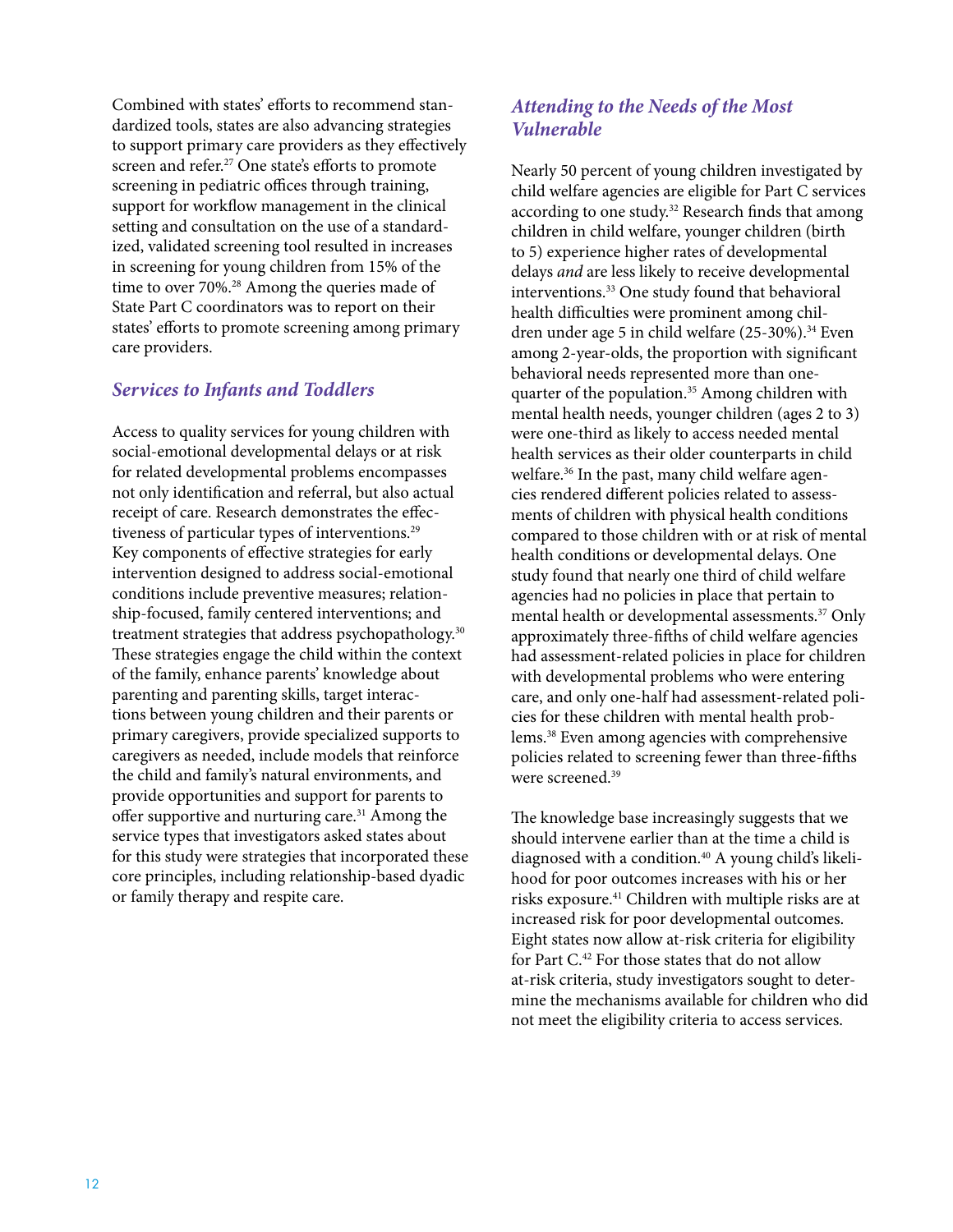## *Leadership and Special Initiatives*

The role of lead agencies, studies suggest, may impact other aspects of Part C administration and implementation. Thus examining whether lead agency status is a factor in states' approaches to supporting social-emotional wellbeing in their early intervention strategies became a key filter for the study's authors.<sup>43</sup> In addition, the authors examined states' eligibility categories related factors for being considered at-risk.

With the wide range of initiatives across government agencies and with private funding to address the needs of young children, coordination and collaboration across services programs, funding and policy streams becomes critical. One study found the lack of policy infrastructure supports compromised service integration and coordination necessary to facilitate ready access.<sup>44</sup> Indeed there is often the need to coordinate the coordinating entities. For this study, researchers assessed whether state Part C programs were involved in specific nationally or state-supported collaborative efforts, such as the Early Childhood Comprehensive Systems initiatives or the Assuring Better Child Health and Development (ABCD) Projects sponsored by the federal government and philanthropy respectively.45

A descriptive analysis of the survey responses was conducted. The data were initially analyzed by frequencies. Additional analyses were conducted using three categories:

- ◆ the type of lead agency: the governor in each state identifies a lead agency responsible for the implementation of the Part C requirements. There are four types of lead agencies: Health; Education; Other State Agencies; and Co-Lead Agencies;
- ◆ the state eligibility status: The Office of Special Education Programs (OSEP) in the U.S. Department of Education has placed all states into three categories of eligibility; Broad, Moderate and Narrow; and
- ◆ at-risk eligibility: States with an eligibility definition that includes infants and toddlers with risk factors. The number of risk factors required varies by state.

A matrix of the states and their status in these categories is included in Appendix B. The survey responses were examined to see if the three categories were related to how states responded to the survey. Crosstab results for these three categories are only reported if there was a significant finding.

It is important to note that while 48 states responded to the survey, not all states answered every question. The number of states that answered each question is noted. Statistical adjustments were made to account for the changes in number of respondents.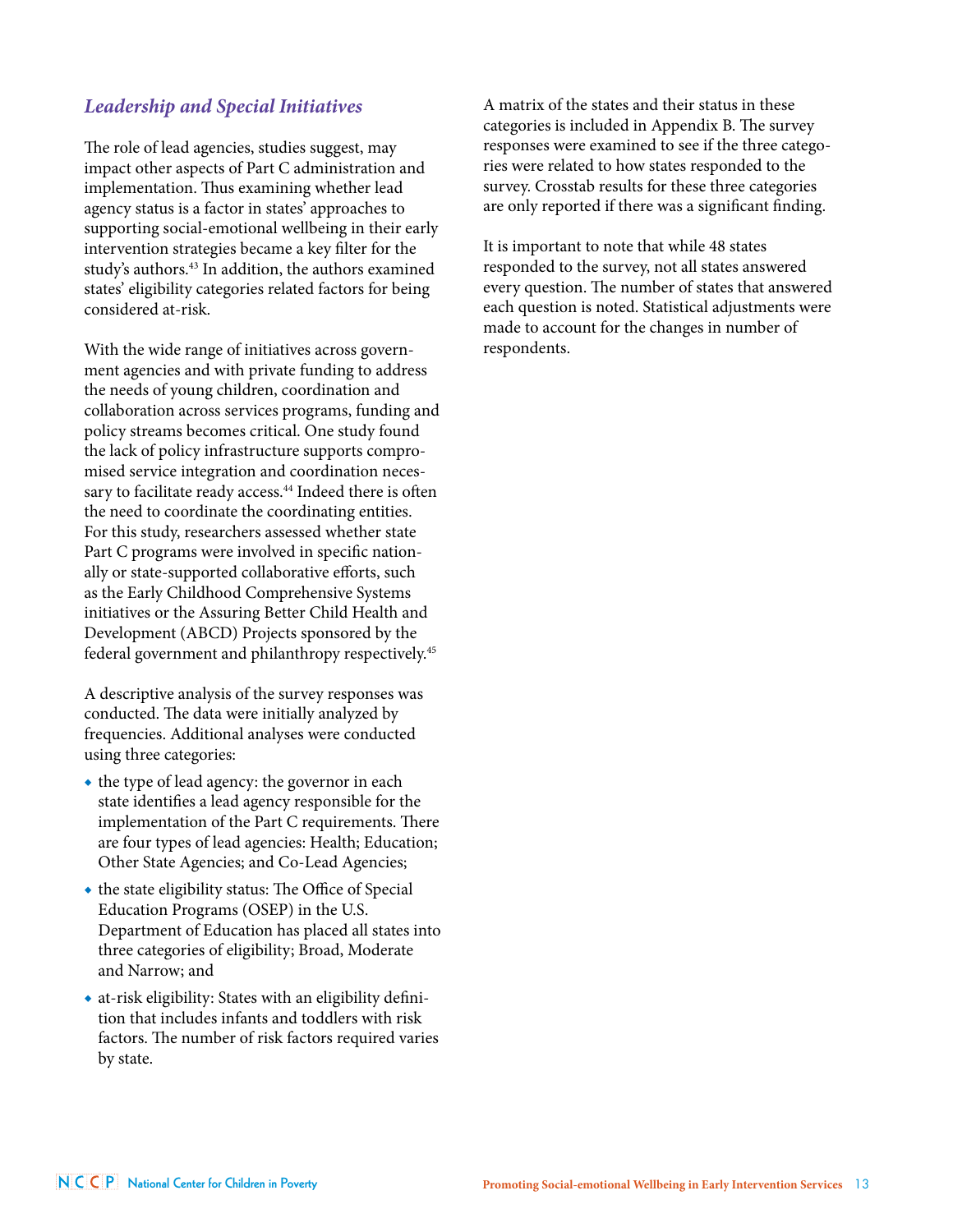## PART<sub>3</sub> Study Findings

## *Section 1: Part C Screening, Referral and Evaluation Mechanisms*

Policies and procedures regarding Screening, Referral and Evaluation are critical elements in the ability of an infant and toddler to access the early intervention system. Part C regulations require states to establish a Child Find and referral process designed to ensure the ability of families and referral sources to access the Part C system. Once infants and toddlers are referred to the system, some states will conduct screening activities to determine whether to move forward with a formal evaluation process, while other states begin the multidisciplinary evaluation process immediately.

Survey respondents were asked to identify tools that their state Part C systems recommended for screening infants and toddlers as a component of their Child Find system. The following tools were identified in the questionnaire:

- ◆ Ages and Stages Questionnaire (ASQ);
- ◆ ASQ: Social-emotional (ASQ:SE);
- ◆ Battelle Developmental Screener;
- ◆ Bayley Infant Neurodevelopment Screener (BINS);
- ◆ Brief Infant-Toddler Social and Emotional Assessment (BITSEA);
- ◆ Denver DDST/Denver II;
- ◆ Infant Toddler Symptom Checklist (ITSC System); and
- ◆ Parents' Evaluation of Developmental Status (PEDS).

States were given the option to identify any other tools that they recommended. States could also identify that they do not make a formal recommendation.

Evaluation means the procedures used by appropriate qualified personnel to determine a child's initial and continuing eligibility under Part C. As part of that process, there must be a multidisciplinary evaluation of the child's level of functioning in each of the following developmental areas:

- ◆ cognitive development;
- ◆ physical development, including vision and hearing;
- ◆ communication development;
- ◆ social or emotional development; and
- ◆ adaptive development.



#### *Figure 1:* Screening tools states reported they recommend

All 48 states reported on whether they recommended a screening tool. Thirty-three (69%) of the states reported they recommended screening tools. Of those states that recommend a tool, twentyeight (85%) recommend the ASQ and twenty-four (73%) also recommend the ASQ:SE. Twenty-three states (70%) recommended both the ASQ and ASQ:SE screening tools. Only three states (9%)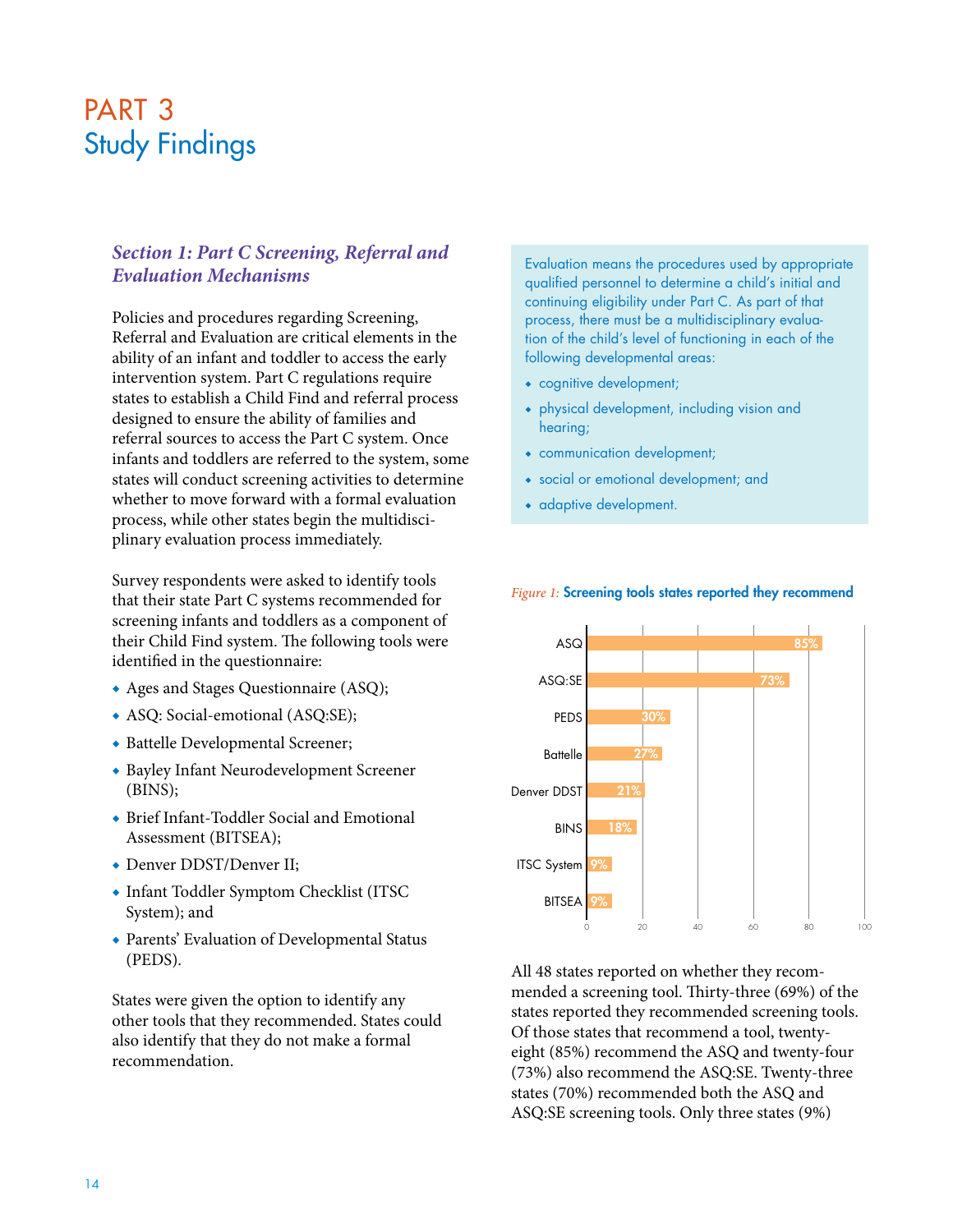recommended the BITSEA and the ITSC System. Every identified screening tool was recommended by at least one state. Twenty-seven states (81%) recommended more than one screening tool. The number of screening tools that were recommended by states ranged from 1 to 7. Fifteen states (31%) indicated they do not recommend any specific screening tools.

States that responded they recommended "other screening tools" identified the following: Creative Curriculum Developmental Continuum Assessment; Work Sampling System; High Scope; Infant Development Inventory; Child Development Inventory; Early Learning Accomplishment Profile (ELAP); and Specific State tools developed as part of the ABCD II Initiative.

Part C coordinators reported on whether the Part C state agency was involved in efforts to promote screening by pediatric health care providers for

general development or social-emotional development. Forty-two of the 48 state Part C coordinators (88%) reported that they are participating in screening efforts by health care providers. One state did not know if there were screening efforts in place.

#### *Figure 2:* State participation in screening efforts



| <b>Screening tools</b>                                                  | <b>States</b>                                                                                                                                                                                                                                                                             |
|-------------------------------------------------------------------------|-------------------------------------------------------------------------------------------------------------------------------------------------------------------------------------------------------------------------------------------------------------------------------------------|
| Ages and Stages Questionnaire<br>(ASQ)                                  | Alaska, Arizona, Colorado, Connecticut, Florida, Georgia, Hawaii, Idaho, Iowa,<br>Kansas, Louisiana, Mississippi, Montana, Nebraska, Nevada, New Mexico,<br>North Carolina, North Dakota, Ohio, Oklahoma, Oregon, South Dakota, Texas,<br>Utah, Vermont, Virginia, West Virginia, Wyoming |
| ASQ: Social-emotional<br>(ASQ:SE)                                       | Alaska, Arizona, Colorado, Connecticut, Delaware, Florida, Hawaii, Idaho, Iowa,<br>Kansas, Montana, Nebraska, Nevada, New Mexico, North Carolina, North<br>Dakota, Ohio, Oklahoma, Oregon, Texas, Utah, Virginia, West Virginia, Wyoming                                                  |
| <b>Battelle Developmental</b><br>Screener                               | Florida, Iowa, Maine, Montana, Nebraska, North Dakota, South Dakota,<br>Tennessee, Virginia                                                                                                                                                                                               |
| <b>Bayley Infant Neurodevelopment</b><br>Screener (BINS)                | Kansas, Maine, Nebraska, Nevada, North Dakota, Virginia                                                                                                                                                                                                                                   |
| Brief Infant-Toddler Social and<br><b>Emotional Assessment (BITSEA)</b> | Kansas, North Dakota, Virginia                                                                                                                                                                                                                                                            |
| Denver DDST/Denver II                                                   | Mississippi, Montana, Nebraska, Ohio, South Dakota, Virginia                                                                                                                                                                                                                              |
| Infant Toddler Symptom<br>Checklist (ITSC System)                       | Kansas, Montana, North Dakota,                                                                                                                                                                                                                                                            |
| Parents' Evaluation of<br>Developmental Status (PEDS)                   | Arizona, Delaware, Iowa, Kansas, Montana, New Mexico, North Carolina, North<br>Dakota, Oregon, Virginia                                                                                                                                                                                   |
| Other Tools                                                             | Alabama, California, Florida, Georgia, Hawaii, Iowa, Kansas, Kentucky,<br>Maryland, Massachusetts, Michigan, New Hampshire, Pennsylvania, Rhode Island,<br>Texas, Vermont                                                                                                                 |

#### *Table 1:* Screening tools recommended by states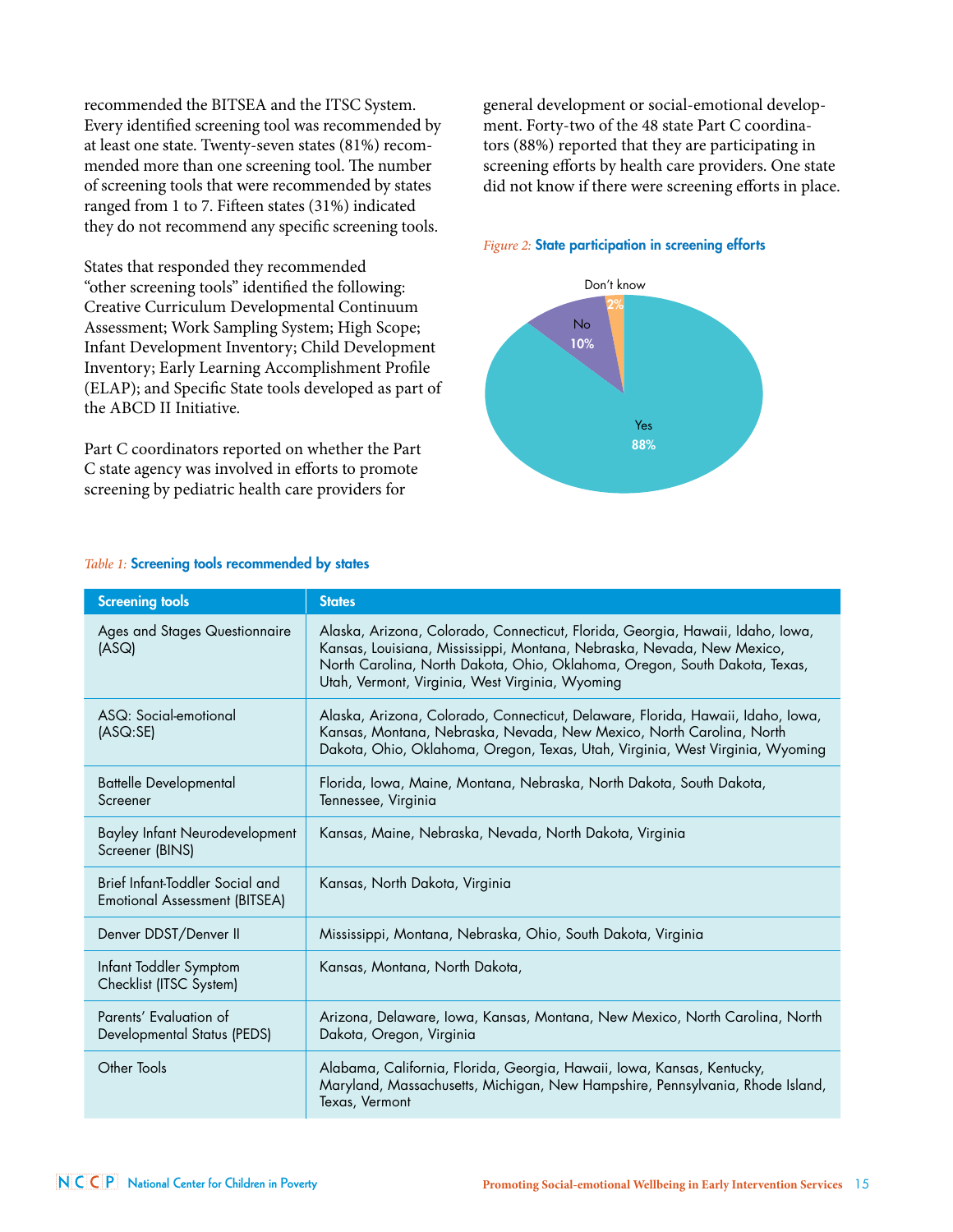After screening has occurred, and a referral has been made to the state Part C system and evaluation competed, eligibility determination is the next step. To determine eligibility, the evaluation and assessment of each child must be conducted by personnel trained to utilize age- appropriate methods and procedures, including observations, use of standardized tools, health status information and parent input. Part C coordinators reported on the composition of the multidisciplinary team and whether it includes representation from a provider with socialemotional expertise.

All 48 states responded to this question. Twentyseven states (56%) indicated that they did not require participation of a professional with socialemotional expertise on multidisciplinary evaluation teams. Only 16 states (34%) indicated that they required the participation of professionals in this discipline. One state encourages but does not require participation while two others indicated that participation depended on the needs of the child. Nine states provide training on this topic to all of the providers and use evaluation tools that are sensitive to the social-emotional domain.

States with Health as the Lead Agency are more likely to report that they include on the evaluation team a professional with social-emotional expertise. Only three states with "Other State Agencies" as the Lead and two states with Education as the Lead Agency require such expertise on the evaluation team.

*Figure 3:* Social-emotional expertise on evaluation teams



*Figure 4:* Participation on evaluation team by lead agency

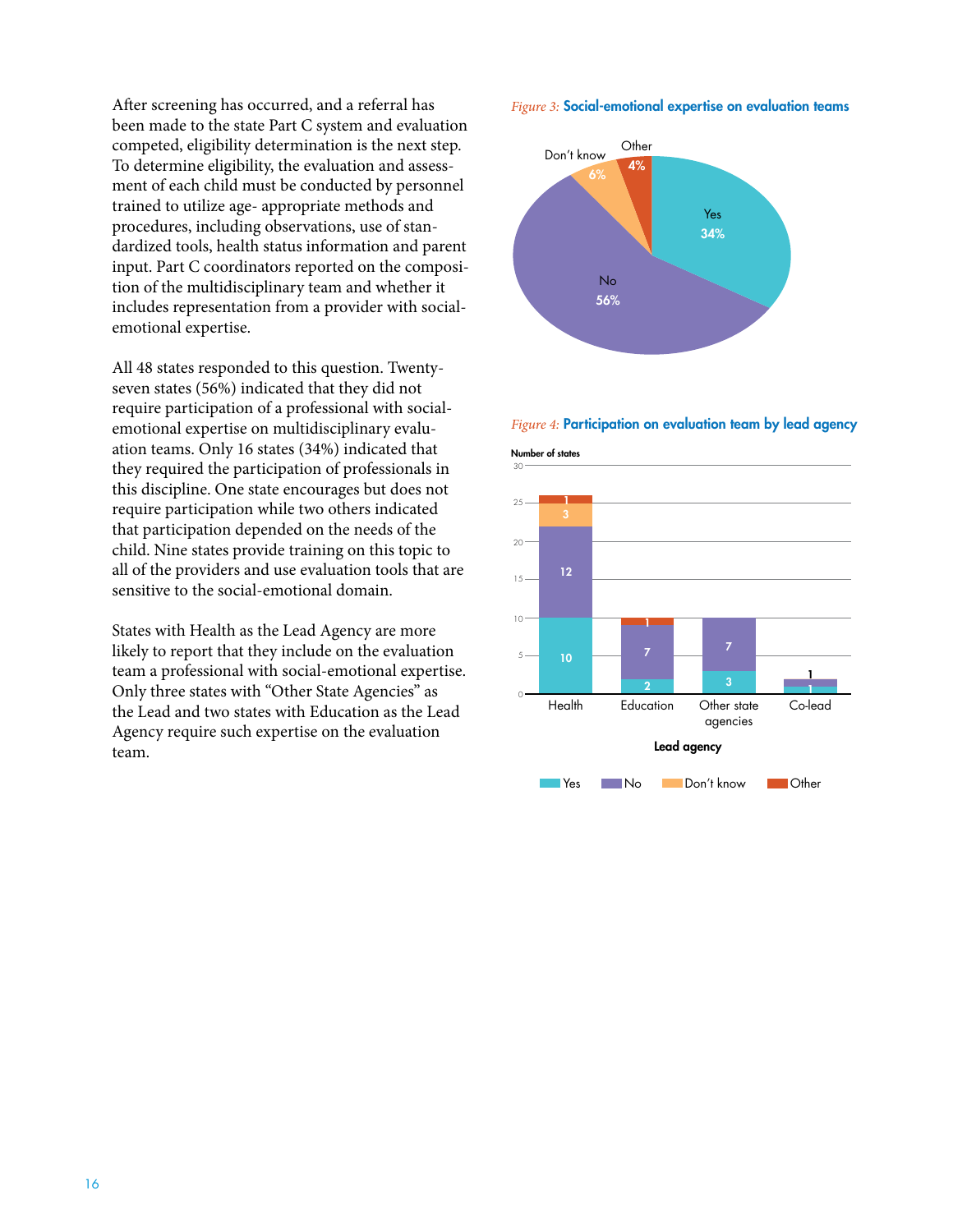## *Section 2: Services to Infants and Toddlers Eligible for Part C*

Once eligibility for Part C is determined, the Part C system is required to develop an Individualized Family Service Plan (IFSP) that addresses the unique identified developmental needs of the eligible child and family. The Part C regulations (34 CFR §303.344) require that the IFSP include a statement of the child's present level of physical, cognitive, communication, social-emotional and adaptive development. The IFSP must also include a statement of the services necessary to meet the specific needs of the child and family.

States are no longer required to report annually on the services provided under Part C. However, these data do suggest that Part C systems have traditionally focused on four of the 16 authorized services: Special Instruction and Occupational, Physical and Speech Therapy. Children at risk for socialemotional delay may need a different set of services than those provided to other eligible children.

Survey respondents reported on whether their state Part C systems permitted and financed four types of services: psychological or social-emotional testing and evaluation; infant and toddler relationship based dyadic or family therapy; group or

Early Intervention Services include, but are not limited to:

- ◆ assistive technology
- ◆ audiology
- ◆ family training, counseling and home visits
- ◆ health services
- ◆ medical services for diagnostic or evaluation purposes
- ◆ nursing services
- ◆ nutrition services
- ◆ occupational therapy
- ◆ physical therapy
- ◆ psychological services
- ◆ service coordination
- ◆ social work services
- ◆ special instruction
- ◆ speech-language pathology
- ◆ transportation
- ◆ vision

individual parent training targeted to parents of infants and toddlers, and respite care. Of the 48 states that answered this question, 35 states (73%) reported that they support group or individual

| <b>Service</b>                                                                           | <b>States</b>                                                                                                                                                                                                                                                                                                                                                       |
|------------------------------------------------------------------------------------------|---------------------------------------------------------------------------------------------------------------------------------------------------------------------------------------------------------------------------------------------------------------------------------------------------------------------------------------------------------------------|
| Psychological or social-<br>emotional testing and<br>evaluation                          | Alabama, Alaska, Arizona, California, Colorado, Delaware, Florida, Hawaii, Illinois,<br>Indiana, Kansas, Louisiana, Maine, Maryland, Massachusetts, Minnesota, Mississippi,<br>Missouri, Nevada, New Jersey, North Dakota, Oklahoma, Oregon, Rhode Island, South<br>Dakota, Tennessee, Utah, Vermont, Virginia, Wyoming                                             |
| Infant and toddler<br>relationship based<br>dyadic or family<br>therapy                  | Alabama, Alaska, California, Colorado, Delaware, Hawaii, Idaho, Illinois, Indiana,<br>Kansas, Louisiana, Maryland, Missouri, New Jersey, New Mexico, New York, North<br>Carolina, North Dakota, Oklahoma, Pennsylvania, Rhode Island, Texas, Vermont, Virginia,<br><b>West Virginia</b>                                                                             |
| Group or individual<br>parent training<br>targeted to parents of<br>infants and toddlers | Alaska, Arizona, California, Colorado, Connecticut, Delaware, Florida, Georgia, Hawaii,<br>Idaho, Indiana, Iowa, Kansas, Kentucky, Louisiana, Maryland, Massachusetts, Mississippi,<br>Missouri, Montana, Nebraska, Nevada, New Jersey, New Mexico, North Dakota, Ohio,<br>Oklahoma, Pennsylvania, Rhode Island, Tennessee, Texas, Vermont, Virginia, West Virginia |
| <b>Respite Care</b>                                                                      | California, Delaware, Idaho, Kentucky, Massachusetts, Nebraska, New Hampshire, New<br>Jersey, New Mexico, New York, North Carolina, North Dakota, Texas, Utah, Vermont                                                                                                                                                                                              |

*Table 2:* Early intervention services to address social-emotional developmental delay in state Part C programs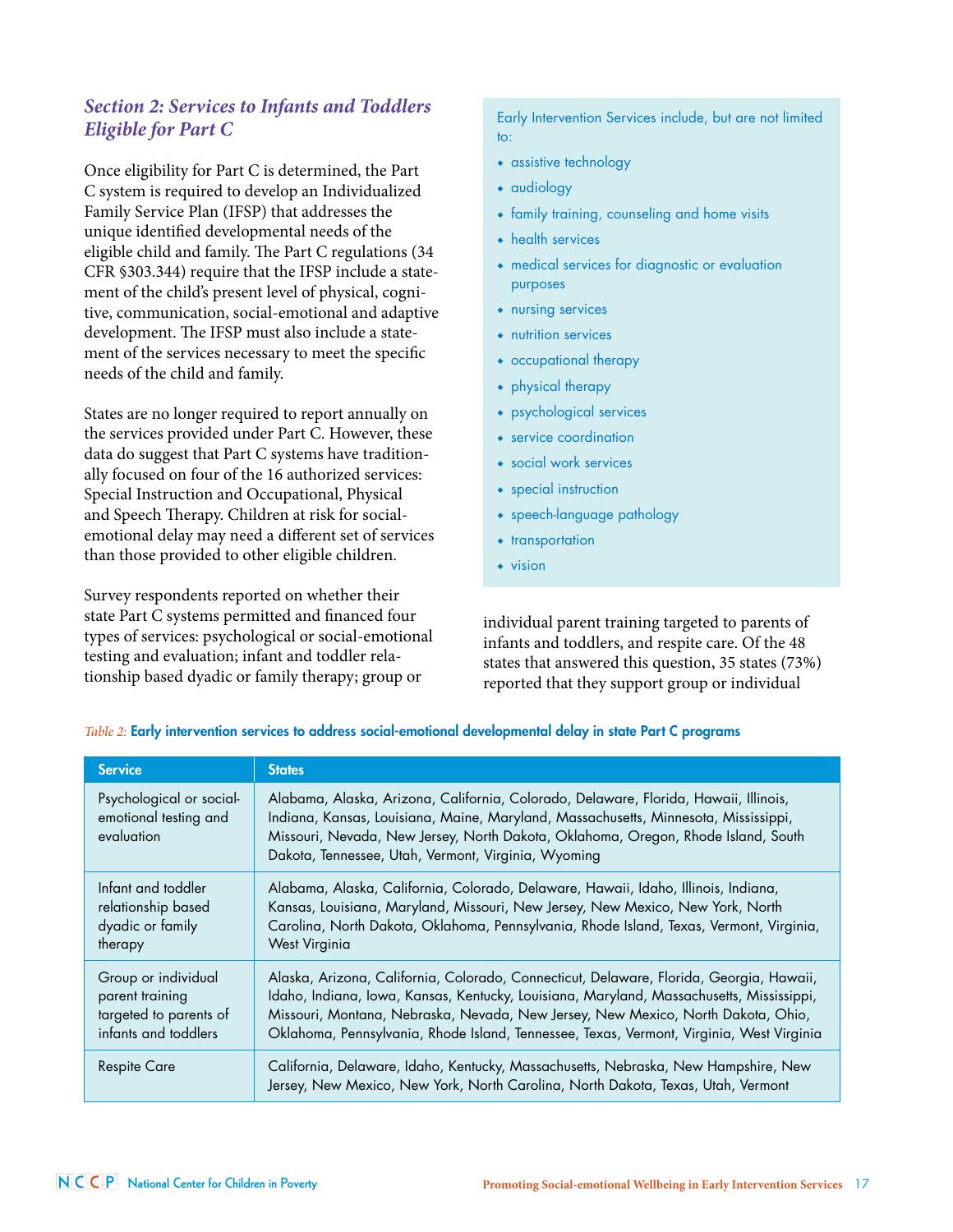parent training. Thirty states (63%) reported they supported psychological or social-emotional testing and evaluation. Twenty-five states (52%) indicated they support infant-toddler relationship training while only 15 states (31%) indicated they would support respite care. Although respite care is specifically included in a note in the Part C federal regulations,\* it is not listed as one of the required 16 services. Family training and counseling as well as testing and evaluation are required services if the IFSP team determines these are needed based on the individual needs of the child and family.

Historically, State Part C systems did not gather data on the social-emotional wellbeing of infants and toddlers served through Part C. IDEA 2004 reauthorization required states to track child outcomes. To respond to this new requirement, the Office of Special Education Programs (OSEP) determined that each state must report on the percentage of infants and toddlers who demonstrate improved functional skills including those in the socialemotional domain. Annually, states monitor progress and report data in this area.



#### *Figure 5:* Data on improved social-emotional skills

Part C coordinators reported on whether they had data to measure performance on improved socialemotional skills. Forty-six of the 48 respondents indicated that they had data to measure progress in performance.

 $\overline{\phantom{a}}$ 

### *Section 3: Services and Supports to At-risk, Non-eligible Infants and Toddlers*

The 1986 enactment of P.L. 99-457 charged each Part C state system to establish criteria to determine which infants and toddlers would be eligible to receive services. Although language in the statute "*encouraged*" inclusion of children who are at risk of having substantial developmental delays if services are not provided, there was no requirement for inclusion of this population of children. With each Part C reauthorization, additional emphasis was placed on encouraging states to include children who are at risk and on requiring additional access of all children to Child Find and referral. With increasing numbers of children being served and decreasing state and federal funds, the number of states that had included at risk in their eligibility criteria has declined with only eight states and territories currently serving this population.

In light of the high number of states that do not include being at risk in their eligibility definitions, it is important to understand where families who are not eligible are being referred. State Part C Coordinators often report in informal discussions related to the Child Abuse Prevention Treatment Act (CAPTA) referrals that referrals of infants and toddlers who are at risk frequently result in a determination that the infants and toddlers do not meet the state's eligibility criteria. It is important to determine where states refer families whose children do not meet the state's eligibility criteria for Part C, but who clearly need services and supports.

Forty-five of the 48 states responded to the question on whether there were any written policies to guide referrals for infants and children who are considered at-risk in terms of social-emotional development, but not eligible for Part C. Seventeen states (38%) indicated they have written policies (regulations, policy guidance or provider manuals) to guide referrals to other community resources. Twenty seven states (56%) have no written policies.

Based on survey responses, states with narrow eligibility are more likely to have written policies than states with Broad or Moderate eligibility criteria. Eight states (50%) with Narrow Eligibility have written policies regarding referrals for infants and toddlers that do not meet Part C eligibility criteria.

<sup>\*34</sup> CFR 303.12 (d)(Note)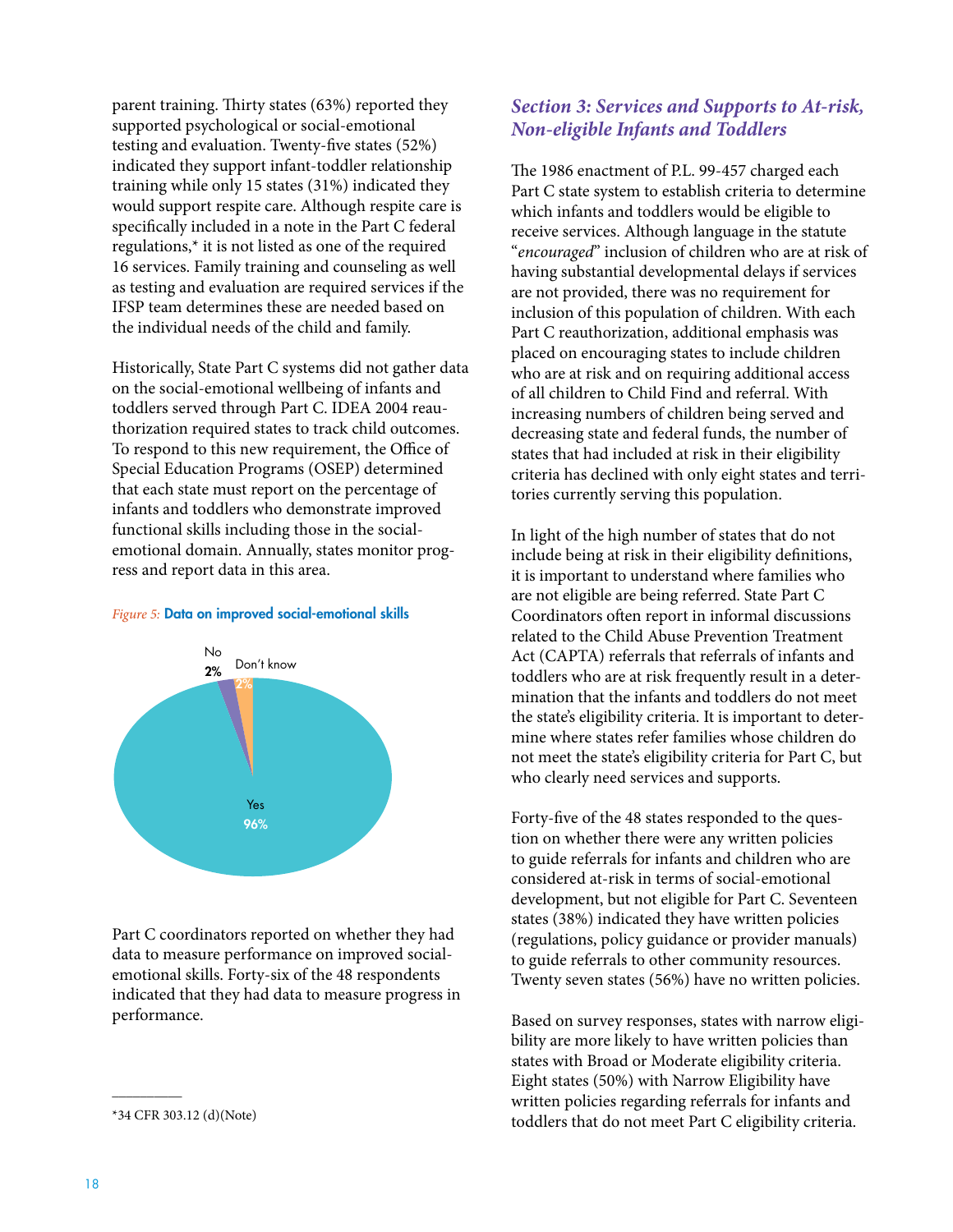#### *Figure 6:* Written policies for referral of non-eligible children





#### **Figure 7: Written policies by eligibility**

#### 0 10 20  $\overline{30}$  $40$ 50 60 Help line/ parent support/ similar program Primary pediatric care provider Early care and education program 32% 40% 52%

*Figure 8:* Programs to refer ineligible children

Of the 17 states with written policies, 13 (76%) refer ineligible children to Early Care and Education programs. Ten states (59%) refer children to a primary pediatric care provider and 10 states (59%) identified other community resources, such as surveillance programs, Children with Special Health Care Needs (CSHCN), local health departments and other community specific tracking programs. Eight

states (47%) refer ineligible infants and toddlers to a help line, parent support group or other similar programs. Seven states (41%) refer to all three of the identified resources. States with Health Lead Agencies more frequently refer ineligible children to their pediatric care provider than do their counterparts.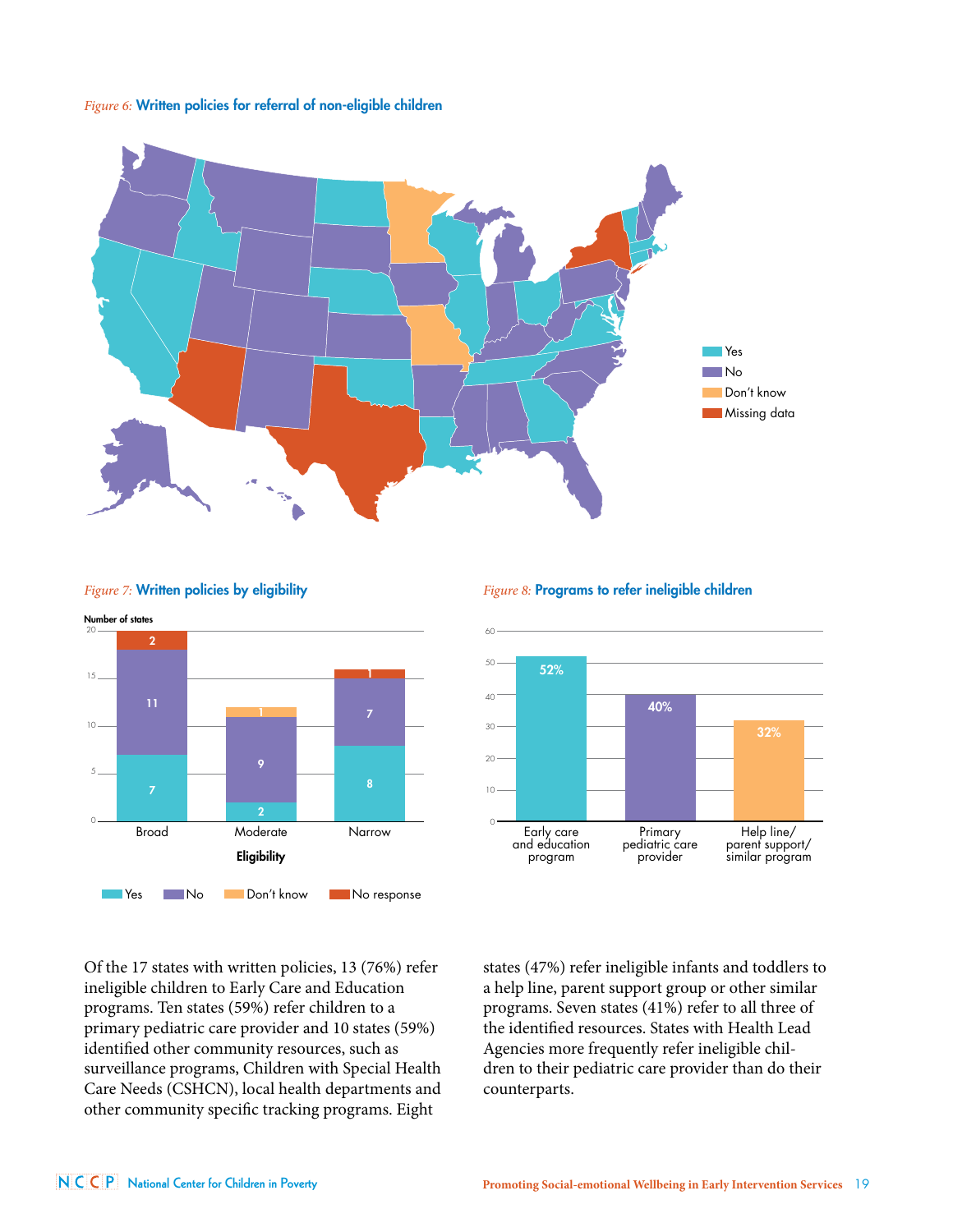## *Section 4: Leadership and Special Initiatives*

By Congressional design, Part C of IDEA was designed to be a coordinated, community-based, interagency system of services. Congress intended to build on already existing resources and foster connections through Part C across all of the different systems in which families of young children participate.

Survey respondents reported on whether they had developed a formal interagency agreement related to the CAPTA requirement for referral of children with substantiated cases of abuse and neglect to Part C. Twenty-four states responded to this question. Of those, 22 states (46%) have established formal interagency agreements related to infants and toddlers referred through CAPTA provisions and two states (4%) indicated they were in the process of developing formal agreements. Seventeen states (35%) that responded to this survey did not answer this question. Two states (4%) indicated they were developing formal agreements.

The 22 states that reported they have formal written interagency agreements were asked whether children are referred for screening in the Part C system or multidisciplinary evaluation. Nineteen of the 22 (86%) include referral for screening as part of the agreement. Each of the 22 states includes referral for a multidisciplinary evaluation. Sixteen states (73%) reported that infants and toddlers can be referred for evaluation without screening. Four states (18%) include referral for either screening or assessment.

Despite Congressional intent, some state Part C systems have historically operated as separate programs and have not been fully integrated into broader early childhood initiatives. The survey explored whether or not Part C systems have an explicit role in special initiatives in their states that address the infant and toddler population. The special initiatives identified were: early childhood mental health consultation to child care programs; infant and toddler specialists working with child care programs; state-based home visiting program; pediatric medical home initiative; and co-location of developmental services and/or early childhood mental health services in primary pediatric care settings.

#### *Figure 9:* Percentage of states reporting on their involvement in early childhood special initiatives by initiative type



Twenty-seven states reported on the type of initiatives with which they were involved. Of those, the range of explicit involvement in these initiatives ranged from two states (7%) involved with co-location of developmental services in Pediatric Primary Care Settings to 19 states (70%) that indicated they were involved in home visiting programs. Fifteen states (56%) indicated they were not involved in any of these initiatives. States with Health as the Lead Agency had the highest percentage of involvement across all initiatives.

The survey also examined the involvement of state Part C systems in three national initiatives: Maternal Depression Projects, the Early Childhood Comprehensive Systems Initiative (ECCS) and the ABCD II Promoting Healthy Development Initiative.

Forty states reported on their involvement with national initiatives and indicated they have some involvement with at least one national initiative to improve outcomes for young children birth to 5. Thirty-one states (77%) indicated ECCS is the primary national initiative with which they are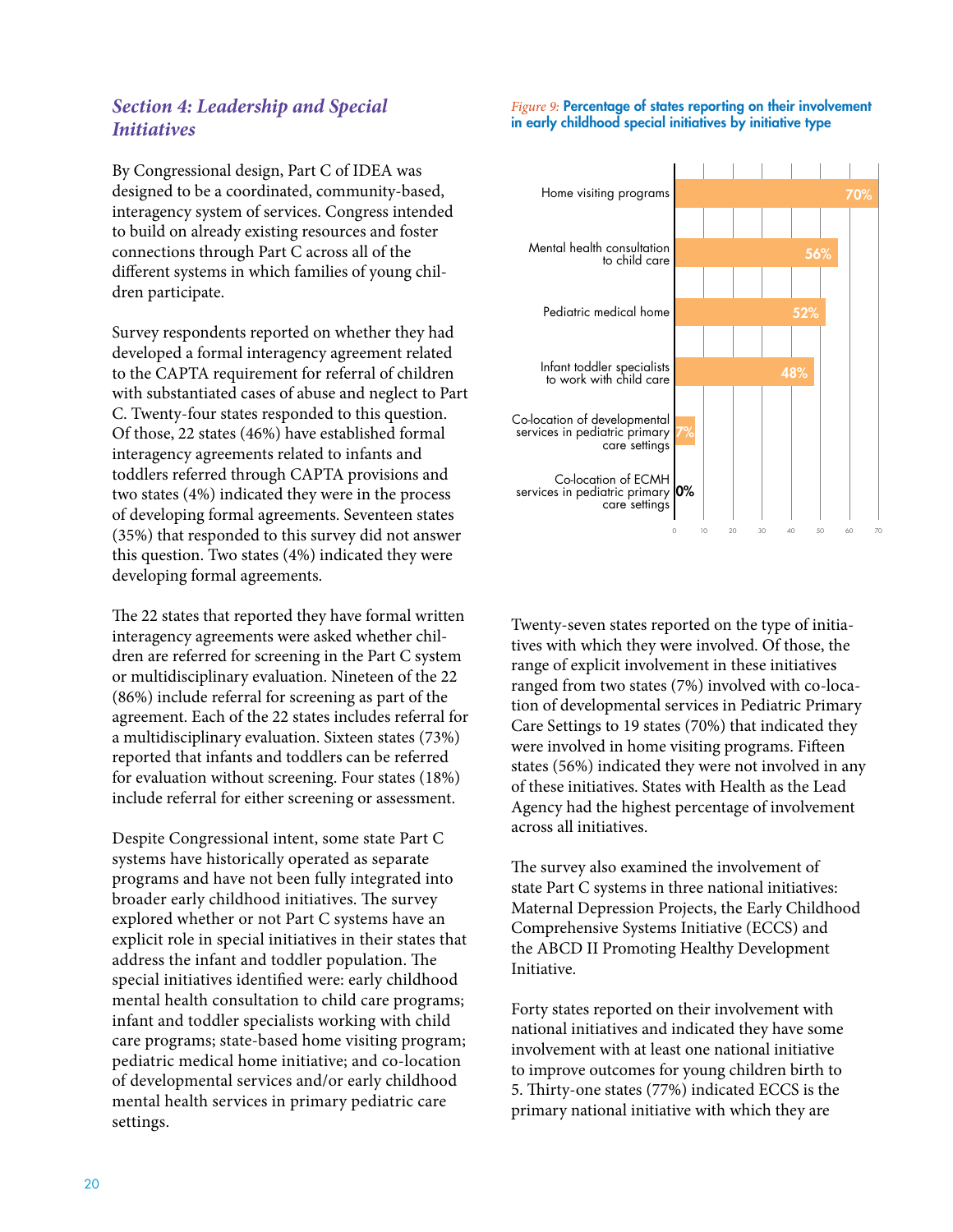involved. Ten states (25%) report they are involved with ABCD II and eight states (20%) are involved with maternal depression initiatives. Twenty states with Health as the Lead agency report their involvement with ECCS. This is consistent since state health departments are the leads for ECCS. Five of the states who extend eligibility to children who are at risk are involved with ECCS. Four states report they have no involvement with any initiative.

#### *Figure 10:* Percentage of states responding to this question

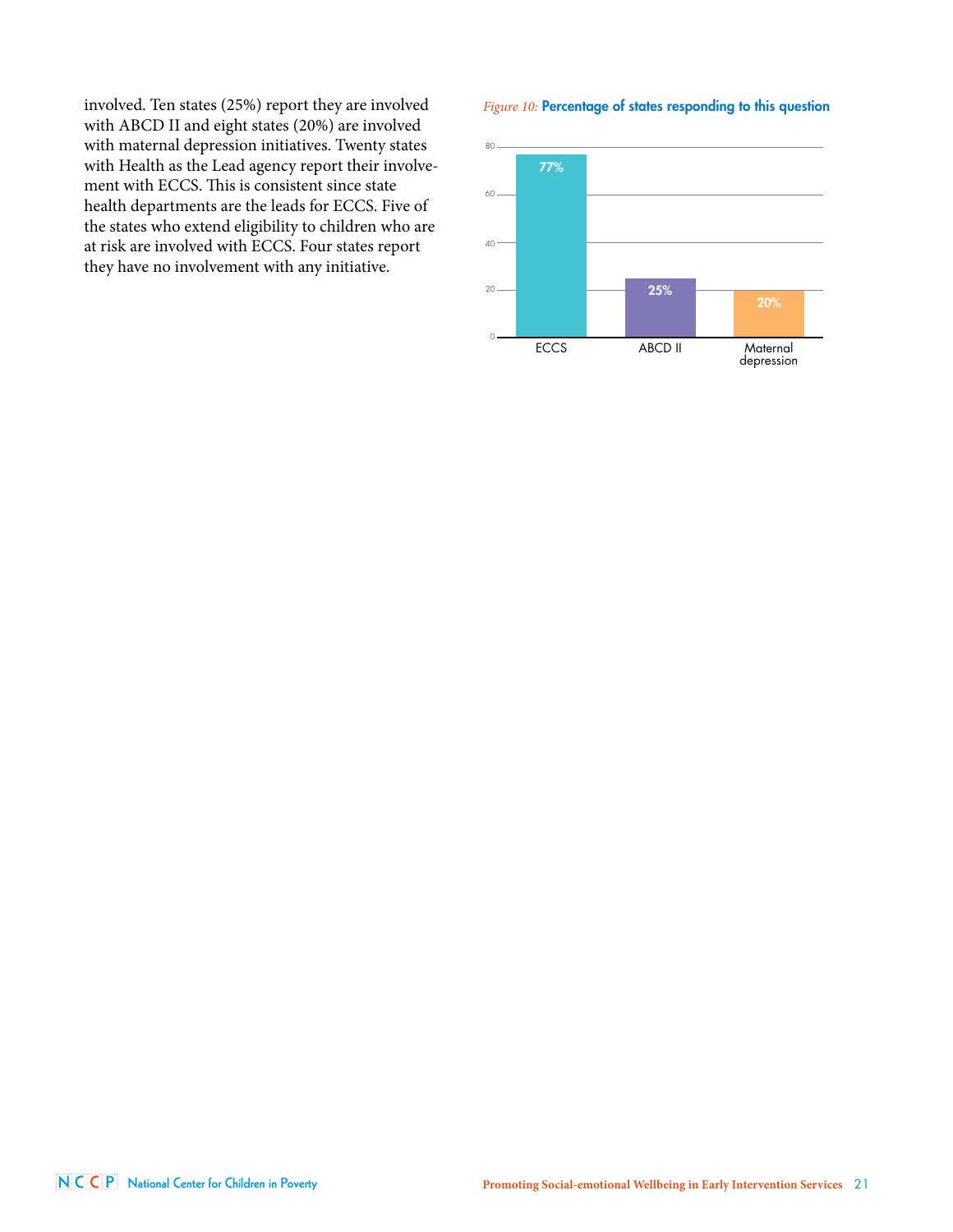## PART 4 Key Findings, Policy Implications and Recommendations

## *Summary of Findings*

#### **Screening and Assessments**

A large majority of states (69%) recommend screening tools to detect developmental problems to clinicians. The most commonly recommended tools are the Ages and Stages Questionnaire (ASQ) and the Ages and Stages Questionnaire: Social-Emotional (ASQ:SE).

An overwhelming majority of states (88%) participate in efforts to promote screening by primary health care providers.

More than a third of states (34%) require the participation of a professional with social-emotional expertise on multi-disciplinary evaluation teams that determine eligibility for services.

#### **Empirically Supported and Family Responsive Services**

States were most likely to pay for group or individual parent training as part of the range of early intervention services available compared to respite care (73% vs. 31%). They also most frequently reported funding psychological or social-emotional testing and evaluation (63%). Only half of the states indicated they support infant-toddler relationship training.

#### **Outcomes and Accountability**

Nearly all states (96%) have statewide data to measure child performance regarding improved social-emotional skills.

#### **Promotion of Wellbeing, Prevention of Ill Health, and Early Identification**

Only eight states include children who are at risk as eligible for Part C services.<sup>46</sup> Although an additional 17 states have written policies to guide referrals for infants and children who are at risk in terms of social-emotional development, but not eligible for Part C.

#### **Service Coordination and Service Enhancement especially for the Most Vulnerable Children**

Service coordination among the various state and local initiatives that pertain to young children vary widely. Of the major local and national initiatives most states reported that they the Early Childhood Comprehensive System (ECCS) is the primary national initiative with which they are involved  $(77\%)$ .

Half of all states have formal interagency agreements related to infants and toddlers in the child welfare system consistent with provisions in CAPTA. Of those, sixteen states reported that their agreement includes provisions for infants and toddlers to be referred to Part C for evaluation without prior screening.

## *Policy Implications*

#### **Support for Accurate Screening and Assessment**

Research suggests a disconnect between the availability and use of accurate screenings and assessments. This study shows that a majority of states are recommending the use of standardized screening tools to detect potential problems with socialemotional developmental delays. The majority of states report they recommend the use of the standardized screening tools with the ASQ and ASQ:SE most frequently cited. Yet states also report a variety of additional screening tools that they recommend that are not standardized. Use of tools that lack accuracy may compromise states' efforts to improve the quality of early identification strategies, and may not be cost-effective. There is a clear need for state agencies and local communities to have expert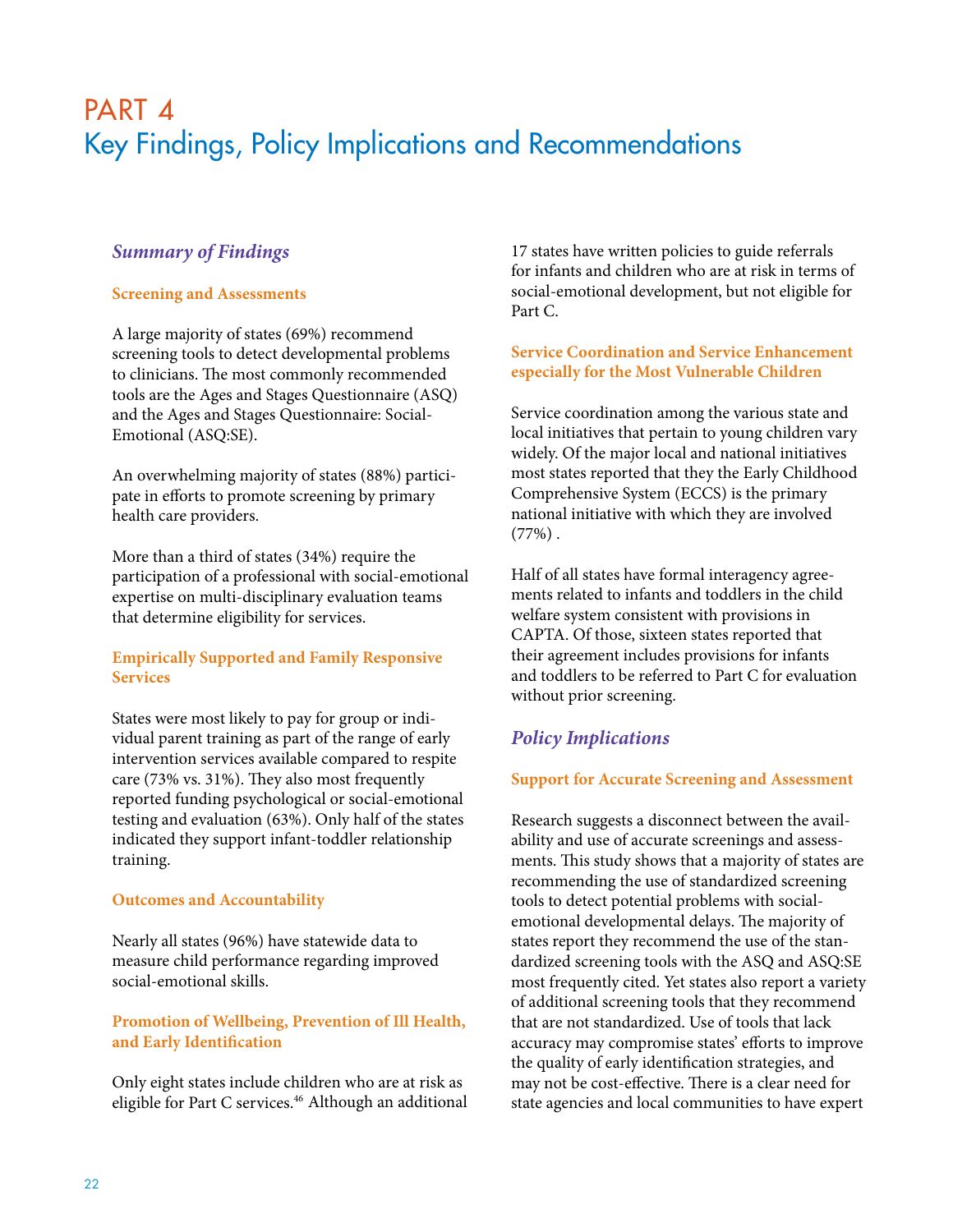advice from the research community on the validity of the instrumentation.

Multidisciplinary evaluation teams form the nexus of the eligibility evaluation process yet less than two-fifths of states report that they require a professional with expertise in social-emotional development as part of the team. The absence of social-emotional development competency on the multidisciplinary evaluation team may explain the low prevalence to young children with socialemotional and behavioral problems in the Part C program. It may also be a factor in the disparities that research reveals between the number of children with identified social-emotional and behavioral developmental needs in the Part C system and reports from parents of young children both receiving early intervention services and those not deemed eligible for these services.

#### **Support for Empirically-supported, Family Responsive Services**

Applying the research base to services has increasingly gained attention. Effective prevention and treatment strategies are associated with improved outcomes for young children with developmental delays and those at risk of delays. The evidence also suggests some specific elements of effective strategies for young children and their families. Our study shows that while states support some intervention strategies with empirical support, other intervention strategies lack state funding and support. In particular, only half of the states included infant and toddler relationship-based dyadic or family therapy among their service array covered by Part C. Further, only one third of states supported respite in the Part C program. Nearly three-quarters of states support group or individual parent training that targets parents of infants and toddlers. These strategies fit within the core components of effective interventions. However without more information on the type of parenting program, it is difficult to gauge effectiveness. Research suggests that for children under age 3, group parenting programs may not be effective.47

#### **Support for Accountability and Outcomes Management to Support Service Quality**

The movement towards accountability and outcomes management is likely to make data more widely available and has the potential to improve services quality and outcomes for young children enrolled in early intervention services. While this study showed that the U.S. Department of Education's Office of Special Education Programs (OSEP) requirement for data on functional improvement on socialemotional development will provide some longitudinal information, the indicator will report on all children in Part C and not separate the subgroup of infants and toddlers who were identified with socialemotional delay. To understand the progress states are making towards improving their Part C systems for young children with social-emotional problems, this data needs to be available. The data that OSEP collects from states will also be missing the group of at-risk infants and toddlers who do not meet the state's eligibility criteria.

### **Support for Promotion of Wellbeing, Prevention of Ill Health**

Notable changes in the approach to early intervention services in recent decades are the application of research to the framework for service provision and their policy supports and, the focus on promotion of child development and prevention of developmental problems.<sup>48</sup> Under IDEA, states are encouraged to provide avenues to access services for children who are at risk of developmental delays if they do not qualify for early intervention services. Yet, there are no federal requirements in Part C to refer infants and toddlers that are not eligible for services to other community resources. This study found that only 17 states have written policies that guide their approach to referrals for children who are at risk for developmental delays but not eligible for services. However given the vulnerability of these children, it is critical that states and communities have policies and/or procedures that will support the identification of other community resources for which the children may be eligible. There is a great need for high quality services for this population of infants and toddlers at risk for social-emotional delay, as well as for their families, who clearly need services and supports but who will not receive them under Part C.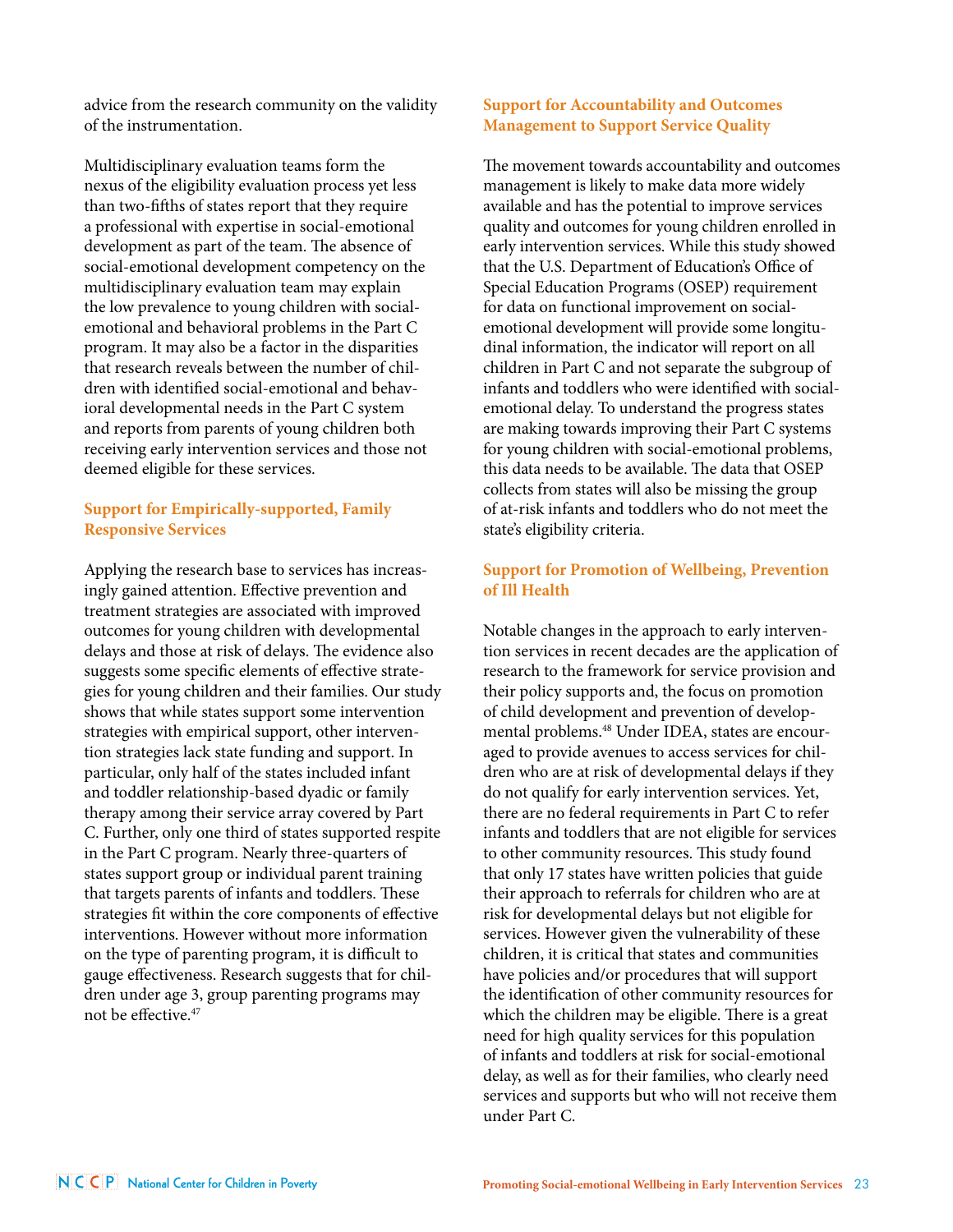#### **Support for Service Enhancement and Coordination, Especially for the Most Vulnerable Children**

With the exception of the ECCS initiative, there is an apparent lack of involvement of state Part C systems in the broader early childhood initiatives. This may be an indication of the competing priorities facing Part C coordinators and the multiple systems focused on young children and their families that have emerged.

#### **Study Limitations**

There are several limitations with this study. First, the survey did not include questions regarding funding sources. Exploring more completely the types of funding used by Part C systems will help to understand the role that Title XX (Medicaid), Title V (Maternal and Child Health) as well as other federal and state fund sources (both public and private) play in supporting the provision of services to infants and toddlers with social-emotional delays. Second, this survey did not ask about assessment and evaluation tools used within the state. Study investigators are aware of many discussions among Part C coordinators that the evaluation tools that providers use may lack sufficient sensitivity to identify a percentage of delay or standard deviation in the social-emotional domain that is required for eligibility determination. Without an assessment tool that has a high degree of accuracy related to the social-emotional domain, the absence of a provider with social-emotional expertise on the multidisciplinary evaluation team creates a vulnerability for children who may actually meet the eligibility criteria but lack the documentation and expertise to support eligibility determination. Given the difficulty with the instrumentation, the expertise of the provider may support eligibility determination based on informed clinical opinion.

## *Recommendations*

#### **Screening and Assessments**

- ◆ For clinicians and others who make eligibility determinations and provide services at the child and family level, states should support the use of, and the federal government should encourage and fiscally incentivize where possible, valid instruments for screening and assessment of infants and toddlers at risk for social-emotional developmental delay.
- ◆ When screening infants and toddlers for developmental delay, valid, multi-domain screening tools that are also designed to identify problems in the social-emotional domain should be used, such as the Infant-Toddler Development Assessment (IDA). Alternatively, a general screening tool should be supplemented by using a screening tool designed specifically for the social-emotional domain, such as the ASQ:SE.
- ◆ States and the federal government should support – through funding if necessary – high quality training and technical assistance to ensure implementation fidelity of the existing valid screening and assessment tools for clinicians and others involved in eligibility determinations and who provide treatment and supports at the child and family level.

### **Empirically-Supported and Family Responsive Services**

- ◆ States, the federal government, and tribal jurisdictions should, through funding and by ensuring them as part of benefit sets, support the availability of empirically supported and family responsive services to meet the needs of young children with social-emotional developmental delays or at risk for such delays. Minimally, all states should be required to provide, where clinicians indicate the need, access to a range of evidence-based interventions and support for young children. In particular, relationshipfocused dyadic infant and toddler interventions should be available in the service array of state Part C programs.
- ◆ States, the federal government and tribal jurisdictions should undertake training and technical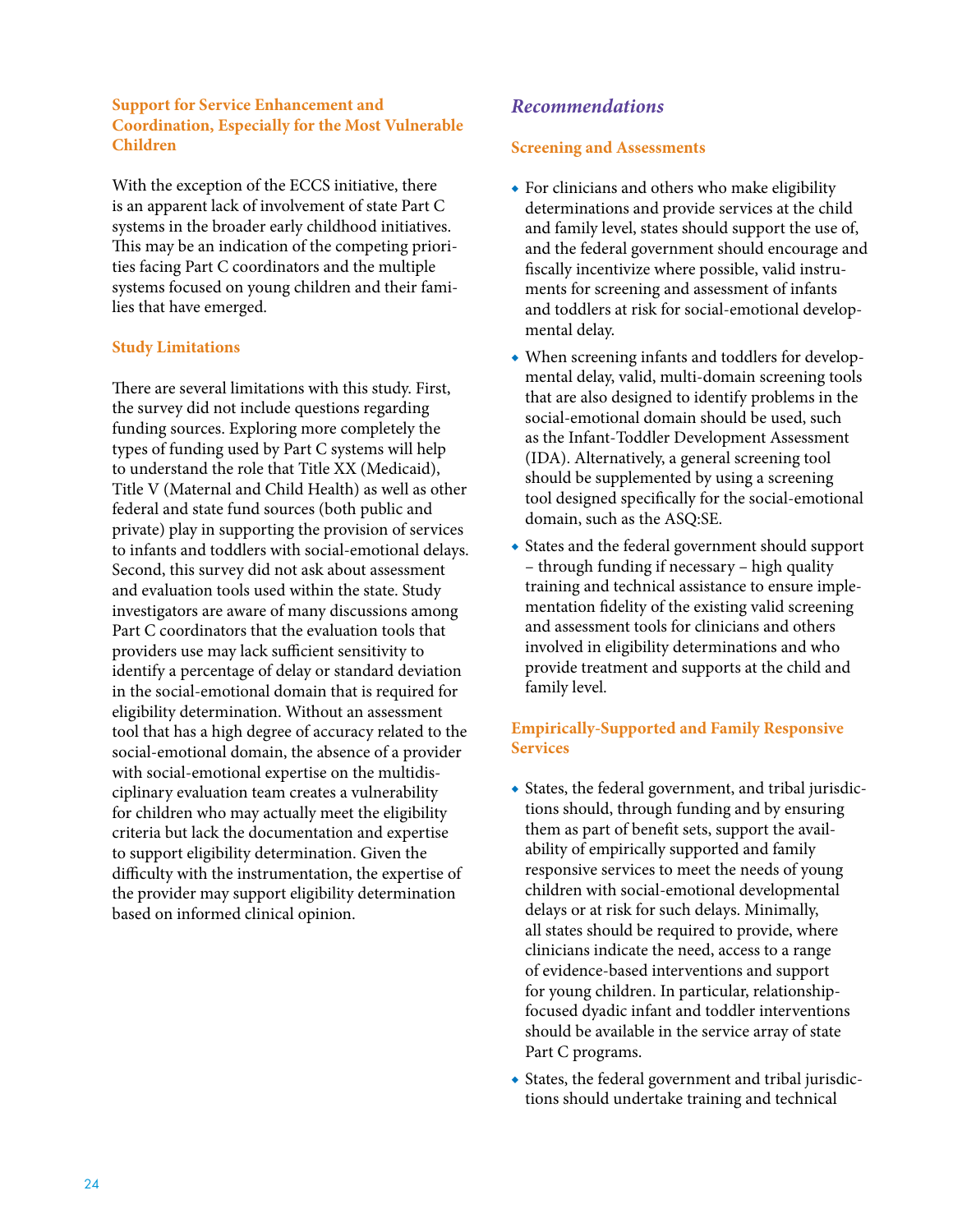assistance to support the widespread adoption of evidence-based or empirically supported interventions to address the social-emotional developmental needs of young children eligible for Part C programs and for clinicians to whom young children at risk for developmental delays are referred.

#### **Outcomes and Accountability**

- ◆ The United States Education Department, Office of Special Education Programs (OSEP) should publicly and annually report on indicators for social-emotional wellbeing for children with social-emotional developmental delays who receive services through the Part C program.
- OSEP should develop targets for increasing the availability of services to address the socialemotional developmental needs of young children served in the Part C program.
- ◆ OSEP should report on indicators for socialemotional wellbeing for children who receive services through the Part C program by race and ethnicity, in light of the evidence of the disparities in access to needed services previously documented.49

#### **Promotion of Wellbeing, Prevention of Ill Health, and Early Identification**

- ◆ States, OSEP and tribal jurisdictions should report on those children deemed at risk of a social-emotional developmental delay who do not meet the eligibility criteria for Part C.
- ◆ OSEP, working in concerts with states, should develop guidelines for how and where to refer children who are at risk and do not meet eligibility criteria.
- ◆ States, tribal jurisdictions and OSEP should track and report referrals for children deemed at risk for social-emotional developmental delay who do not meet the eligibility criteria for Part C.

#### **Support for Service-enhancement and Service Coordination especially for the most Vulnerable Children**

- ◆ Policies and financial resources at the federal, state and tribal jurisdictional level should be better coordinated and aligned to support crossagency planning, implementation and evaluation of resources and supports to adequately address the needs of infants and toddlers and their families. The federal government and states should place a moratorium on the creation of additional coordinating bodies and improve and work through existing efforts to meet the need for services integration and coordination.
- ◆ Federal policy and resource allocation should be designed to ensure that all young children receive the resources and supports that they need.

#### **The Need for More Information**

- ◆ The federal government should underwrite a study to identify all potentially available federal, state, public and private resources to support screening, evaluation and service delivery for young children with or at risk for socialemotional developmental delay.
- ◆ The federal government, in partnership with private groups, should support research and dissemination of valid and reliable instruments for screening and assessment and ensure that these are culturally competent and appropriate to infants and toddlers.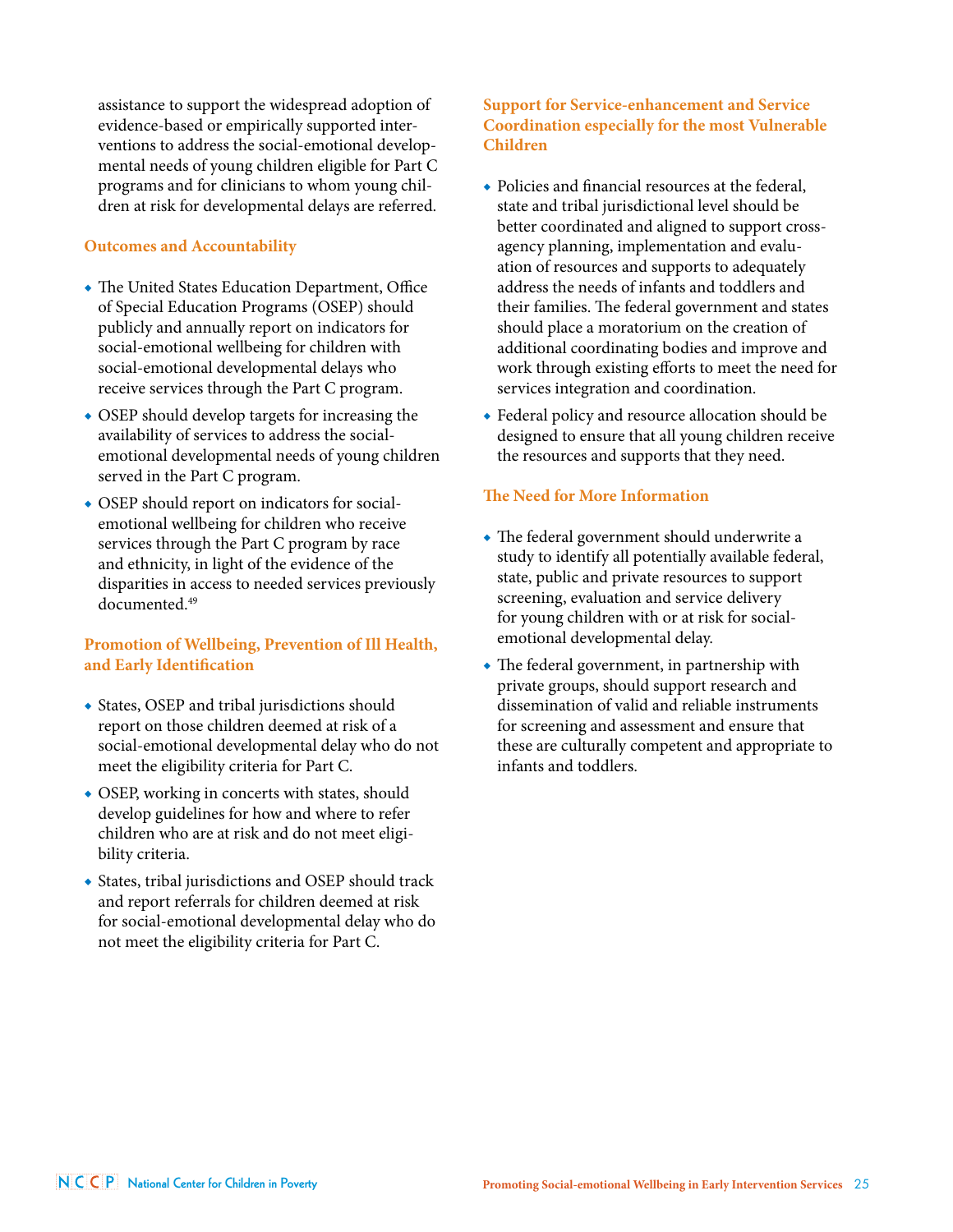## References

1. Dunst, C. J. & Hamby, D. W. 20004. States' Part C Eligibility Definitions Account for Differences in the Percentage of Children Participating in Early Intervention Programs. TRACE (Tracking, Referral and Assessment Center for Excellence.). Snapshots 1(4). Available online from http://www.tracecenter. info/snapshots/snapshots\_vol1\_no4.pdf.

2. Stahmer, A. C.; Leslie, L. K.; Hurlburt, M.; Barth, R. P.; Webb, M.; Landsverk, J.; Zhang, J. 2005. Developmental and Behavioral Needs and Service Use for Young Children in Child Welfare. *Pediatrics* 116(4): 891-900.

3. Rosenberg, S. A.; Zhang, D.; Robinson, C. C. 2008. Prevalence of Developmental Delays and Participation in Early Intervention Services for Young Children. *Pediatrics* 121(6): e1503-1509.

4. Federal Register. Aug. 14, 2006, Part II. Department of Education. 34 CFR Parts 300 and 301 Assistance to States for the Education of Children with Disabilities and Preschool Grants for Children with Disabilities; Final Rule. Washington, DC: National Archives and Records Administration. Available online from http://idea.ed.gov/download/finalregulations.pdf.

5. U.S. Department of Education, Office of Special Education Programs, Data Analysis System. Infants and Toddlers Receiving Early Intervention Services in Accordance with Part C, 1998-2007. Retrieved July 21, 2009, from https://www. ideadata.org/TABLES31ST/AR\_8-4.htm.

6. National Research Council. 2008. *Early Childhood Assessment: Why, What, and How?* Washington, DC: Committee on Developmental Outcomes and Assessments for Young Children, Catherine E. Snow and Susan B. Van Hemel, editors. Board on Children, Youth and Families, Board on Testing and Assessment, Division of Behavioral and Social Sciences and Education. The National Academies Press.

7. Zeanah, C. H., Jr.; Zeanah, P. D. 2009. The Scope of Infant Mental Health. In Zeanah, C. H., Jr. (Ed.), *Handbook of Infant Mental Health* (3rd ed., pp. 1-21). New York, NY: The Guilford Press.

8. Data Accountability Center, Individuals with Disabilities Data. No date. Number and Percentage by Early Intervention Services on IFSP of Infants and Toddlers Served in the 50 States and DC under Idea, Part C Ages 0-2, 1995 through 2004: United States Department of Education, Office of Special Education Programs. http://www.ideadata.org/arc\_toc7.asp.

9. Hebbeler, K.; Spiker, D.; Bailery, D.; Scarborough, A.; Mallik, S.; Simeonsson, R.; Singer, M.; Nelson, L. 2007. *Early Intervention for Infants and Toddlers with Disabilities and Their Families: Participants, Services and Outcomes: Final Report of the National Early Intervention Longitudinal Study (NEILS)*. Menlo Park, CA: SRI International. Available online from http://www. sri.com/neils/pdfs/NEILS\_Report\_02\_07\_Final2.pdf

10. Scarborough, A. A.; Hebbeler, K. M.; Spiker, D.; Simeonsson, R. J. 2007. Dimensions of Behavior of Toddlers Entering Early Intervention: Child and Family Correlates. *Infant Behavior and Development* 30: 466-478.

Trout, A. L.; Epstein, M. H.; Nelson, R.; Synhorst, L.; Hurley, K. D. 2006. Profiles of Children Served in Early Intervention Programs for Behavioral Disorders: Early Literacy and Behavioral Characteristics. *Topics in Early Childhood Special Education* 26(4): 206-218.

11. Shackelford, J. 2006. State and Jurisdictional Eligibility Definitions for Infants and Toddlers with Disabilities Under IDEA. *NECTAC Notes* 21: 1-16. Available online from http:// www.nectac.org/~pdfs/pubs/nnotes21.pdf.

12. Data Accountability Center. 2008. Table 8-3a. Infants and Toddlers Ages Birth Through 2 (Including Children At Risk) Receiving Early Intervention Services Under IDEA, Part C, by Eligibility Criteria (New), Age, and State (in Alphabetical Order): 2007. State Rank Order Tables: Part C. Retrieved Aug. 7, 2009, from https://www.ideadata.org/ StateRankOrderedTables.asp.

13. Bierman, K. L.; Domitrovich, C. E.; Nix, R. L.; Gest, S. G.; Welsh, J. A.; Greenberg, M. T.; Blair, C.; Nelson, K. E.; Gill, S. 2008. Promoting Academic and Social-Emotional School Readiness: The Head Start Redi Program. *Child Development*  79: 1802-1817.

Wissow, L. S.; Gadomski, A.; Roter, D.; Larson, S.; Brown, J.; Zachary, C.; et al. 2008. Improving Child and Parent Mental Health in Primary Care: A Cluster-Randomized Controlled Trial of Communications Skills Training. *Pediatrics* 121(2): 266-275.

14. Conroy, M. A.; Brown, W. H. 2004. Early Identification, Prevention and Early Intervention with Young Children at Risk for Emotional or Behavioral Disorders: Issues, Trends and a Call to Action. *Behavioral Disorders* 29(3): 224-236.

15. New, M.; Razzino, B.; Lewin, A.; Schlumpf, K.; Joseph, J. 2002. Mental Health Service Use in a Community Head Start Population. *Archives of Pediatrics & Adolescent Medicine* 156: 721-727.

16. United States Department of Education. 2007. *Infants and Toddlers Receiving Early Intervention Serviceces in Accordance with Part C*. Washington, DC: U.S. Department of Education, Office of Special Education Programs, Data Analysis System (DANS). Available online from: http://www.dphhs.mt.gov/ fssac/partcreports/childcount07.pdf.

17. Hebbeler, K. M.; Barton, L. R.; Mallik, S. 2008. Assessment and Accountability for Programs Serving Young Children with Disabilities. *Exceptionality* 16: 48-63.

18. Bergman, D. 2004. *Screening for Behavioral Developmental Problems: Issues, Obstacles, and Opportunities for Change*. Portland, ME: National Academy for State Health Policy. Available online from http://www.nashp.org/Files/screening\_ for\_behavioral.pdf

National Research Council. 2008. *Early Childhood Assessment: Why, What, and How?* Washington, DC: Committee on Developmental Outcomes and Assessments for Young Children, Catherine E. Snow and Susan B. Van Hemel, editors. Board on Children, Youth and Families, Board on Testing and Assessment, Division of Behavioral and Social Sciences and Education. The National Academies Press. Available online from http://www.bocyf.org/head\_start\_brief.pdf.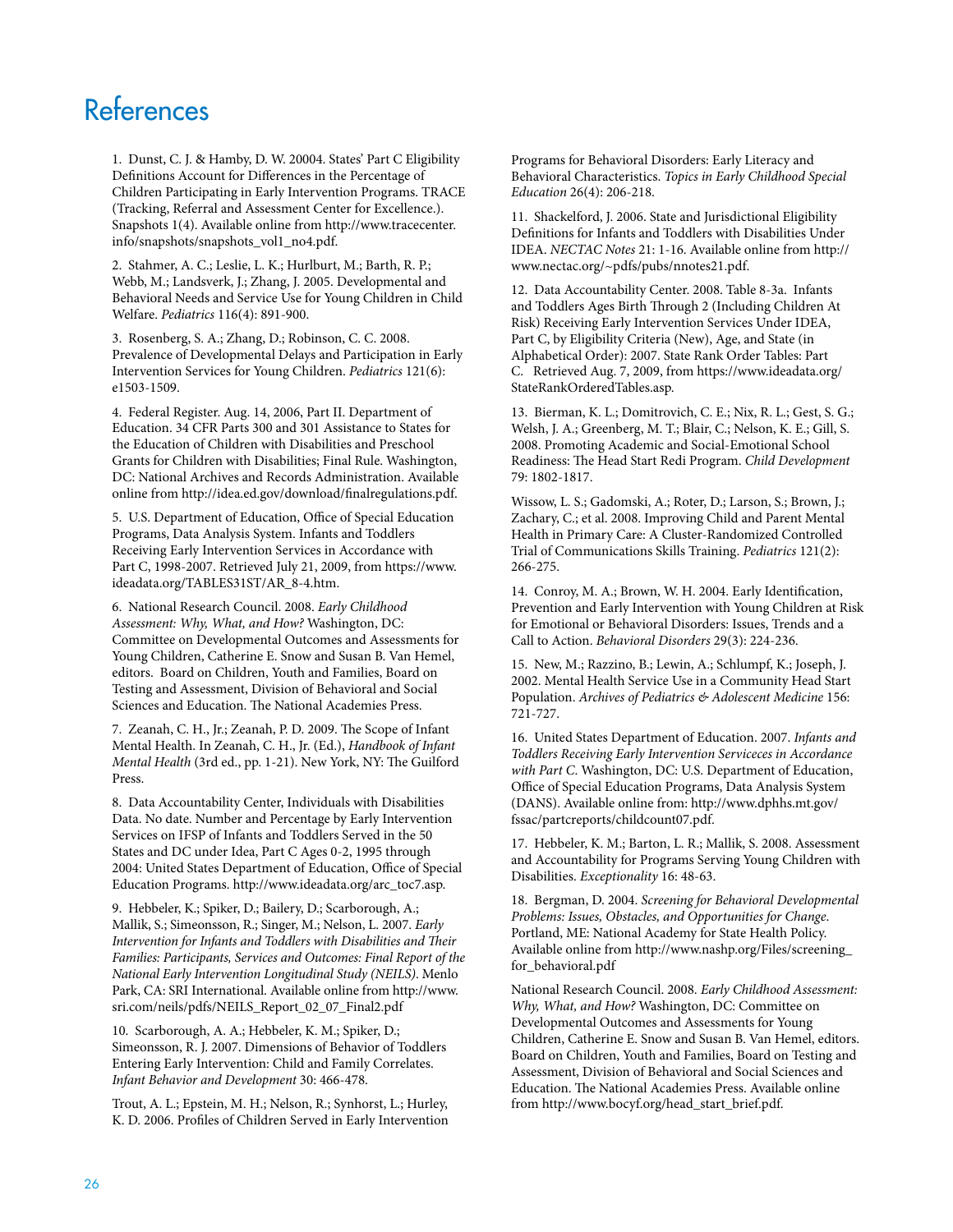19. See endnote 3.

20. Perry, D. F.; Kaufmann, R. K.; Knitzer, J. 2007. Building Bridges: Linking Services, Strategies and Systems for Young Children and Their Families. In Perry, D. F.; Kaufmann, R. K.; Knitzer, J. (Eds.), *Social and Emotional Health in Early Childhood* (pp. 3-11). Baltimore, MD: Paul H. Brookers Publishing Co.

Shonkoff, J.; Phillips, D. A.; Council, National Research (Eds.). 2000. *From Neurons to Neighborhoods: The Science of Early Childhood Development*. Washington, DC: National Academy Press.

21. Inkelas, M.; Schuster, M. A.; Olson, L. M.; Park, C. H.; Halfon, N. 2004. Continuity of Primary Care Clinician in Early Childhood. *Pediatrics* 113(6): 1917-1925.

Mangione-Smith, R.; DeCristofaro, A. H.; Setodji, C. M.; Keesey, J.; Klein, D. J.; Adams, J. L.; Schuster, M.A.; McGlynn, E.A. 2007. The Quality of Ambulatory Care Delivered to Children in the United States. *New England Journal of Medicine*  357(15): 1515-1523.

22. American Academy of Pediatrics. National Center Surveillance and Screening Activities. Retrieved July 29, 2009, from http://www.medicalhomeinfo.org/screening/index.html.

23. Sand, N.; Silverstein, M.; Glascoe, F. P.; Gupta, V. B.; Tonniges, T. P.; O'Connor, K. G. 2005. Pediatricians' Reported Practices Regarding Developmental Screening: Do Guidelines Work? Do They Help? *Pediatrics* 116(1): 174-179.

24. See endnote 23.

25. Sices, L.; Feudtner, C.; McLaughlin, J.; Drotar, D.; Williams, M. 2004. How Do Primary Care Physicians Identify Young Children with Developmental Delays? A National Survey with an Experimental Design. *Pediatrics* 113(2): 274-282.

26. Silverstein, M.; Sand, N.; Glascoe, F. P.; Gupta, V. B.; Tonniges, T. P.; O'Connor, K. G. 2006. Pediatrician Practices Regarding Referral to Early Intervention Services: Is an Established Diagnosis Important. *Ambulatory Pediatrics* 6: 2105-109.

27. Shapiro, B.; Derrington, T.; Smith, B. 2003. Educating the Health Community: Selling Early Intervention to Primary Care Physicians. *California Journal of Health Promotion* 1: 104-124.

28. Earls, M. F.; Hay, S. S. 2006. Setting the Stage for Success: Implementation of Developmental and Behavioral Screening and Surveillance in Primary Care Practice – the North Carolina Assuring Better Child Health and Development Project. *Pediatrics* 118(1): e183-188.

29. Cooper, J. L.; Masi, R.; Vick, J. 2009. *Social-emotional Development in Early Childhood: What Every Policymaker Should Know*. New York, NY: National Center for Children in Poverty.

30. See endnote 7.

31. Ibid.

32. Rosenberg, S.A.; Smith, E.G. 2008. Rates of Part C Eligibility for Young Children Investigated by Child Welfare. *Topics in Early Childhood Special Education* 28(2): 68-74.

33. Zimmer, M. H.; Panko, L. M. 2006. Developmental Status and Service Use among Children in the Child Welfare System. *Archives of Pediatric and Adolescent Medicine* 160: 183-188.

34. See endnote 2.

35. Ibid.

36. Leslie, L. K.; Gordon, J. N.; Lambros, K.; Premji, K.; Peoples, J.; Gist, K. 2005. Addressing the Developmental and Mental Health Needs of Young Children in Foster Care. *Developmental and Behavioral Pediatrics* 26(2): 140-151.

37. Leslie, L. K.; Hurlburt, M. S.; Sigrid, J.; Landsverk, J.; Slymen, D. J.; Zhang, J. 2005. Relationship Between Entry Into Child Welfare and Mental Health Service Use. *Psychiatric Services* 56(8): 981-987.

38. Ibid.

39. Ibid.

40 See endnote 14.

41. Stevens, G. D. 2006. Gradients in the Health Status and Developmental Risks of Young Children: The Combined Influences of Multiple Social Risk Factors. *Maternal and Child Health Journal* 10(2): 187-199.

Whitaker, R. C.; Orzol, S. M.; Kahn, R. S. 2006. Maternal Mental Health, Substance Use and Domestic Violence in the Year after Delivery and Subsequent Behavior Problems in Children at Age 3 Years. *Archives of General Psychiatry* 63: 551-560.

42. See endnote 12.

43. Bruder, M.B.; Dunst, C. J. 2006. Advancing the Agenda of Service Coordination. *Journal of Early Intervention* 28(2): 175-177.

Gomm, A. 2006. Service Coordination Models: Implications for Effective State Part C Early Intervention Systems. *Journal of Early Intervention* 28(3): 172-174.

44. Harbin, G. L.; Bruder, M. B.; Adams, C.; Mazzarella, C.; Whitbread, K.; Gabbard, G.; Staff, I. 2004. Early Intervention Service Coordination Policy: National Policy Infrastructure. *Topics in Early Childhood Special Education* 24(2): 89-97.

45. National Center for Children in Poverty. Project Thrive. Retrieved July 28, 2009, from http://www.nccp.org/projects/ thrive.html.

46. In 2006-2007, Indiana and North Carolina changed their eligibility criteria and no longer include at-risk. Children who were under the at-risk criteria will stay in the program until they transition out. California plans to drop its at-risk eligibility this year. West Virginia has plans to make its eligibility criteria for at-risk more stringent.)

47. Barlow, J.; Parsons, J. 2009. Group-Based Parent Training Programmes for Improving Emotional Behavioral Adjustment for 0-3 Year Old Children (Review), *The Cochrane Collaboration*: Wiley Publishers.

48. Richmond, J.; Ayoub, C. 1993. The Evolution of Early Intervention Philosophy. In Byrant, D. A.; Graham, M. A. (Eds.), *Implementing Early Intervention from Research to Effective Practice*. New York, NY: The Guilford Press.

Schonkoff, J. P.; Meisels, S. J. (Eds.). 2000. *Handbook of Early Childhood Intervention*. New York, NY: Cambridge University Press.

49. See endnote 3.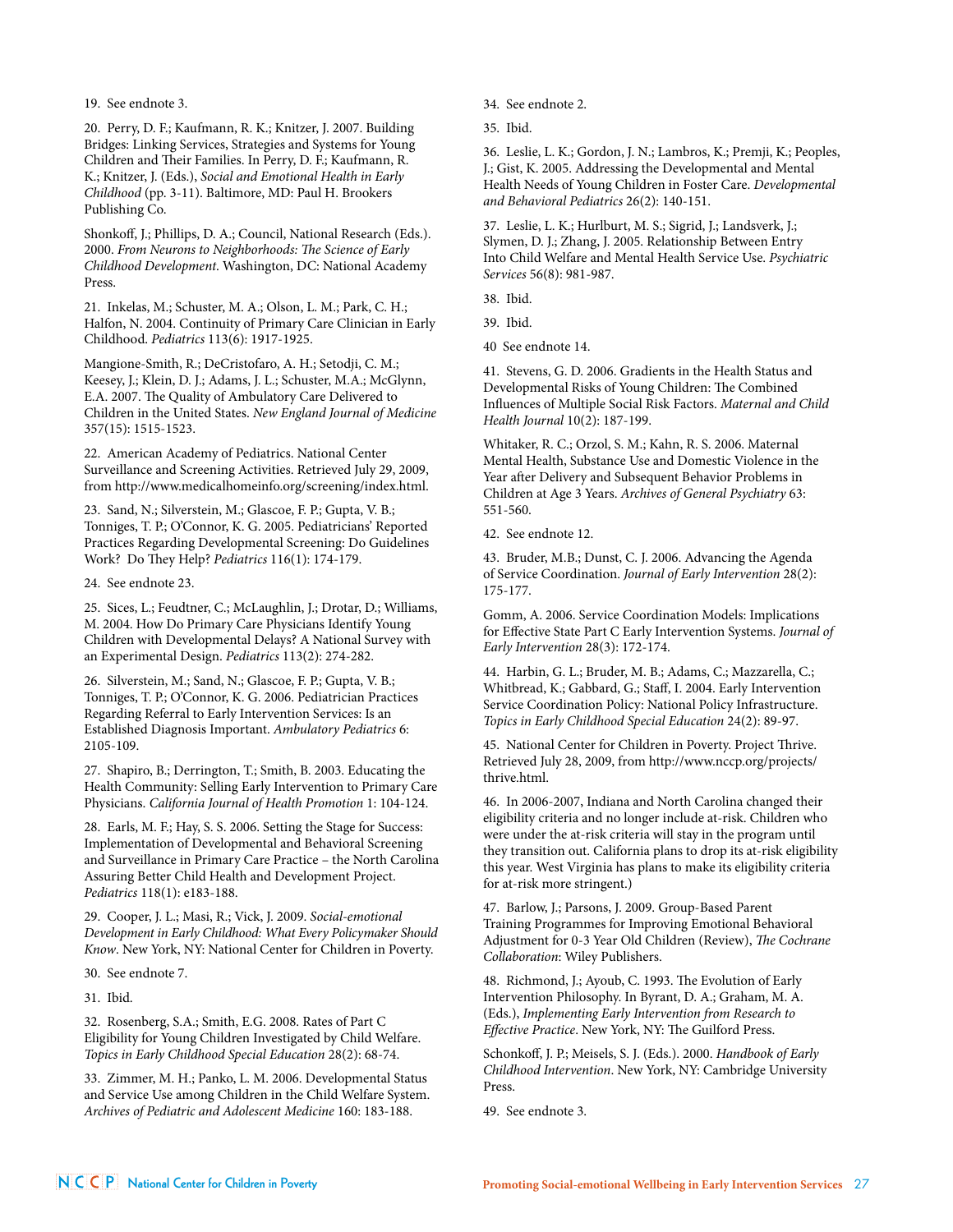## Appendix A1 Survey of State Part C Agencies Regarding Screening and Services for Social-Emotional Development

| <b>P</b> National Center for<br>Children in Poverty<br>N C C <br>Columbia University<br>MAILMAN SCHOOL OF PUBLIC HEALTH                                                                                                                                                                                                                                                                                                                                                                     | 215 West 125th Street, 3rd floor<br>New York, NY 10027-4426<br>Tel: 646.284.9600<br>Fax: 646.284.9623<br>www.nccp.org                                                                                                                                                                                                                        |
|---------------------------------------------------------------------------------------------------------------------------------------------------------------------------------------------------------------------------------------------------------------------------------------------------------------------------------------------------------------------------------------------------------------------------------------------------------------------------------------------|----------------------------------------------------------------------------------------------------------------------------------------------------------------------------------------------------------------------------------------------------------------------------------------------------------------------------------------------|
| Survey of State Part C Agencies Regarding Screening and Services for Social-Emotional Development                                                                                                                                                                                                                                                                                                                                                                                           |                                                                                                                                                                                                                                                                                                                                              |
| Please email completed survey by Jan. 26th<br>to: feldstein@nccp.org<br>or fax to: 646-284-9660<br>or mail to: Lisa Feldstein<br>NCCP, 215 W. 125 Street, 3rd flr.<br>New York, NY 10027                                                                                                                                                                                                                                                                                                    | NOTE: The free Acrobat Reader will not allow<br>you to save completed forms. If you are using<br>Acrobat Reader, you must fill in and print your<br>forms in a single session and either mail or<br>fax them to us. If you have purchased the full<br>version of Acrobat software, you can fill in the<br>form, save it, and email it to us. |
| Part C Survey for<br><b>Istate namel</b>                                                                                                                                                                                                                                                                                                                                                                                                                                                    |                                                                                                                                                                                                                                                                                                                                              |
| PART C SCREENING, REFERRAL, AND EVALUATION MECHANISMS<br>1. Each state's Child Find system is responsible for locating infants and toddlers who are in need of and poten-<br>tially eligible for Part C services. What strategies does your state Part C program use for outreach to and identifi-<br>cation of infants and toddlers? (Check all that apply.)<br>$\Box$ Outreach (beyond informational brochures) to<br>Community pediatricians<br>Child care and early education providers |                                                                                                                                                                                                                                                                                                                                              |
| Child protective services (CPS) and child welfare workers<br>$\Box$ Public awareness campaigns about early intervention<br>Information from population-based registries (e.g., vital statistics, newborn screening)                                                                                                                                                                                                                                                                         |                                                                                                                                                                                                                                                                                                                                              |
| $\Box$ Community-based screening efforts (e.g., health fairs, screening days)<br>$\Box$ Other (please specify)                                                                                                                                                                                                                                                                                                                                                                              |                                                                                                                                                                                                                                                                                                                                              |
| 2. Part C federal rules call for states to have methods in place that primary referral sources can use for referring a<br>child for evaluation and assessment. Does your state Child Find have a standard referral form or procedure to be<br>used by the following referral sources? (Check all that apply.)                                                                                                                                                                               |                                                                                                                                                                                                                                                                                                                                              |
| $\Box$ Hospitals, including perinatal care facilities<br>$\Box$ Physicians and other primary health care providers                                                                                                                                                                                                                                                                                                                                                                          |                                                                                                                                                                                                                                                                                                                                              |
| $\Box$ Parents/families<br>$\perp$ Early care and education programs (e.g., child care, Early Head Start)<br>$\Box$ Local educational agencies<br>$\Box$ Public health clinics and programs (e.g., local health department, WIC)                                                                                                                                                                                                                                                            |                                                                                                                                                                                                                                                                                                                                              |
| $\Box$ Child welfare and CPS agencies<br>$\Box$ Other (please specify)                                                                                                                                                                                                                                                                                                                                                                                                                      |                                                                                                                                                                                                                                                                                                                                              |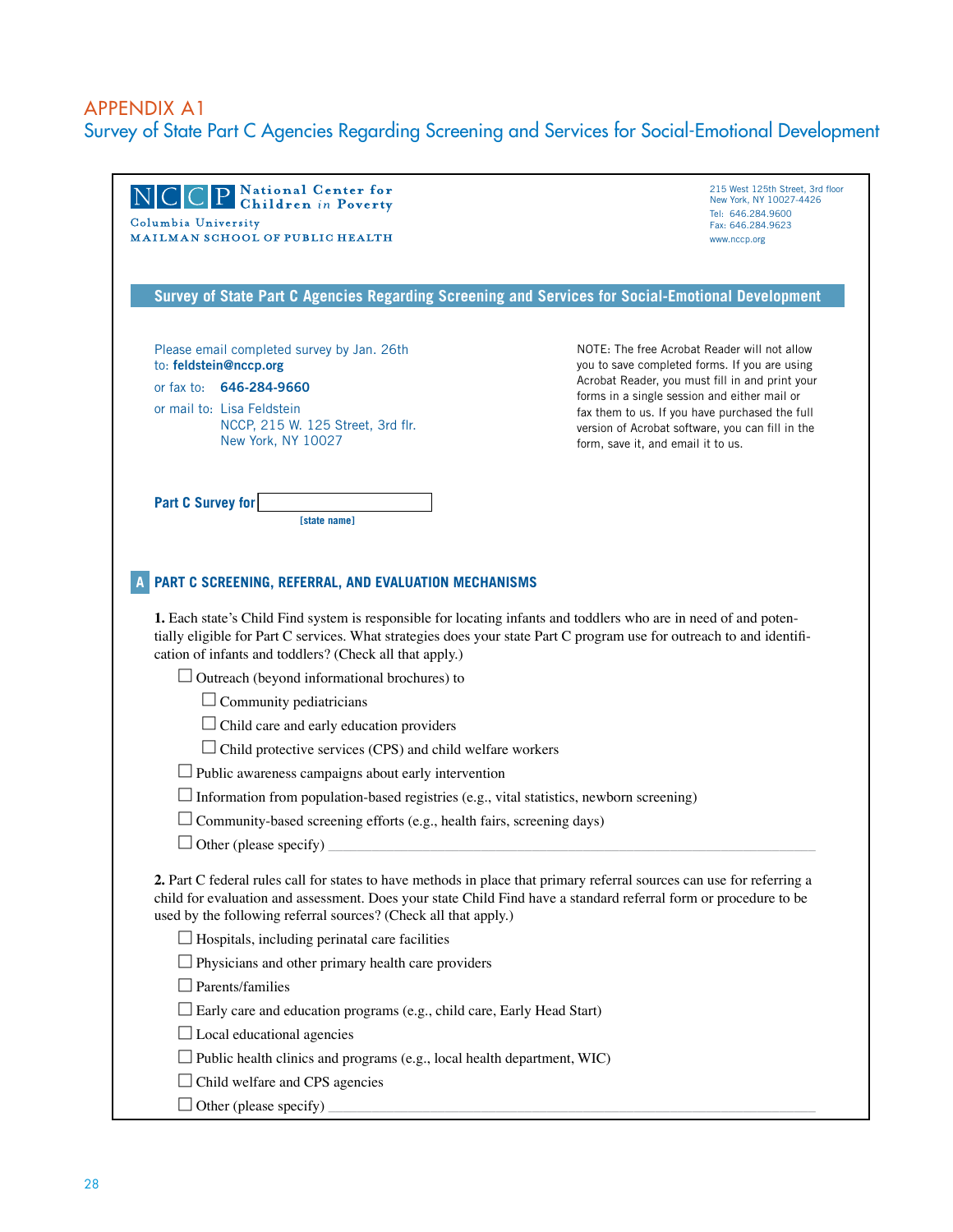| <b>Part C Survey for</b><br><b>Istate namel</b>                                                                                                         | page 2                                                                                                                                                                                                                               |
|---------------------------------------------------------------------------------------------------------------------------------------------------------|--------------------------------------------------------------------------------------------------------------------------------------------------------------------------------------------------------------------------------------|
| following providers? (Check all that apply.)                                                                                                            | 3. Does the Part C agency routinely conduct multidisciplinary assessments based on screening and referral by the                                                                                                                     |
| $\Box$ Physicians and other health care professionals, including staff in NICUs                                                                         |                                                                                                                                                                                                                                      |
| $\Box$ Early care and education programs (e.g. child care, Early Head Start)                                                                            |                                                                                                                                                                                                                                      |
| $\Box$ Community-based screening efforts (e.g., health fairs, screening days)                                                                           |                                                                                                                                                                                                                                      |
| $\Box$ Other (please specify)                                                                                                                           |                                                                                                                                                                                                                                      |
| providers?                                                                                                                                              | 4. Is the Part C state agency involved in efforts to promote developmental screening by pediatric primary care                                                                                                                       |
| $\Box$ Yes<br>$\Box$ No<br>$\Box$ Don't know                                                                                                            |                                                                                                                                                                                                                                      |
| If yes, is Part C involved in efforts to promote primary care screening for: (Please check one.)                                                        |                                                                                                                                                                                                                                      |
| $\Box$ General developmental screening                                                                                                                  |                                                                                                                                                                                                                                      |
| $\Box$ Social-emotional development screening                                                                                                           |                                                                                                                                                                                                                                      |
| $\Box$ Both general development and social-emotional development                                                                                        |                                                                                                                                                                                                                                      |
| providers? (Check all that apply.)                                                                                                                      | 5. Does the Part C agency in your state recommend any of these standardized screening tools to Child Find                                                                                                                            |
| $\Box$ Ages and Stages Questionnaire (ASQ)                                                                                                              | Brief Infant-Toddler Social and Emotional                                                                                                                                                                                            |
| $\Box$ ASQ: Social-Emotional (ASQ: SE)                                                                                                                  | Assesment (BITSEA)                                                                                                                                                                                                                   |
| Battelle Developmental Screener                                                                                                                         | Denver DDST/Denver II                                                                                                                                                                                                                |
| □ Bayley Infant Neurodevelopment Screener                                                                                                               | $\Box$ Infant-Toddler Symptom Checklist                                                                                                                                                                                              |
| $\Box$ Other (please specify)                                                                                                                           | $\Box$ Parents' Evaluation of Developmental Status (PEDS)                                                                                                                                                                            |
| SERVICES TO INFANTS AND TODDLERS ELIGIBLE FOR PART C<br>Service Plans (IFSPs)? (Check all that apply.)                                                  | 6. Early intervention services include psychological services, but states vary in their definition of such services.<br>Does your state Part C program cover and finance the following specific services under Individualized Family |
| $\Box$ Psychological counseling for infants and parents together (i.e., family counseling)<br>$\Box$ No<br>$\Box$ Don't know<br>$\Box$ Yes              | If yes, does this explicitly include infant and toddler relationship-based dyadic or family therapy?                                                                                                                                 |
|                                                                                                                                                         |                                                                                                                                                                                                                                      |
| $\Box$ Group or individual parent training<br>$\Box$ Respite care                                                                                       |                                                                                                                                                                                                                                      |
| $\Box$ Yes $\Box$ No<br>$\Box$ Don't know                                                                                                               | 7. Does your state have data to measure performance on the required indicator on the percent of infants and tod-<br>dlers with IFSPs who demonstrate improved positive social-emotional skills (including social relationships)?     |
| 8. In which of the following ways does your state Part C program link to health providers?<br>$\Box$ Require pediatric provider's signature on the IFSP |                                                                                                                                                                                                                                      |
| $\Box$ Reimburse pediatric providers for participation in IFSP meetings                                                                                 |                                                                                                                                                                                                                                      |
| $\Box$ Require health status assessment as part of the Part C multidisciplinary assessment                                                              |                                                                                                                                                                                                                                      |
| $\Box$ Other (please specify) $\Box$                                                                                                                    |                                                                                                                                                                                                                                      |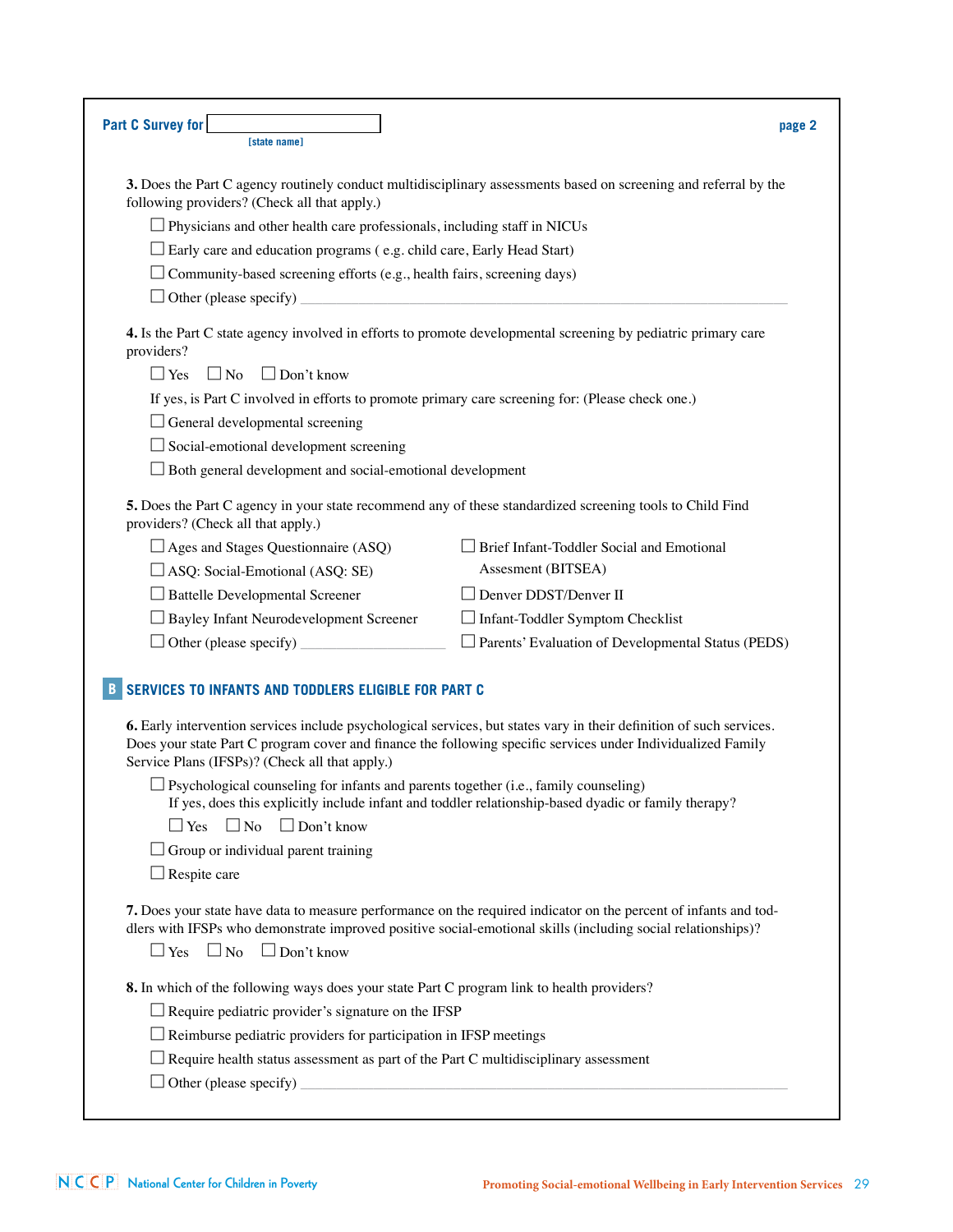| Part C Survey for<br>[state name]                                                                                                                                                                                                                                                                                    | page 3                      |
|----------------------------------------------------------------------------------------------------------------------------------------------------------------------------------------------------------------------------------------------------------------------------------------------------------------------|-----------------------------|
| 9. Has your state Part C program taken action to strengthen professional skills in response to emerging science<br>about the importance of early relationships and social-emotional development? (Check all that apply.)                                                                                             |                             |
| $\Box$ Train Part C providers on the importance of early social-emotional development                                                                                                                                                                                                                                |                             |
| $\perp$ Require multidisciplinary evaluation teams to include professionals with expertise in infant and toddler<br>social-emotional normal and atypical development                                                                                                                                                 |                             |
| $\Box$ Contract with IFSP service providers with expertise in infant and toddler mental health                                                                                                                                                                                                                       |                             |
| $\Box$ Other (please specify) $\Box$                                                                                                                                                                                                                                                                                 |                             |
| SERVICES AND SUPPORTS TO AT-RISK BUT NOT ELIGIBLE INFANTS AND TODDLERS                                                                                                                                                                                                                                               |                             |
| Under federal law, states may use Part C funds to collaborate with public or private community-based organiza-<br>tions to identify, make referrals for, and conduct follow-up with at-risk infants and toddlers. The following ques-<br>tions ask about those at-risk infants and toddlers not eligible for Part C. |                             |
| 10. Does your state have any mechanisms to track or monitor the development of infants and toddlers at risk but<br>not eligible for Part C?                                                                                                                                                                          |                             |
| $\Box$ No $\Box$ Don't know<br>$\Box$ Yes                                                                                                                                                                                                                                                                            |                             |
| 11. If Part C finds <i>ineligible</i> infants and toddlers that are considered "at-risk" in terms of social-emotional devel-<br>opment, are there any written policies and/or procedures (e.g., in regulations, policy guidance, provider manuals)<br>to guide referrals to: (Check all that apply.)                 |                             |
| $\Box$ Primary pediatric care provider                                                                                                                                                                                                                                                                               |                             |
| $\Box$ Help line, parent-support, or other similar program                                                                                                                                                                                                                                                           |                             |
| $\Box$ Early care and education program (e.g., Early Head Start, a home-visiting program)                                                                                                                                                                                                                            |                             |
| $\Box$ Program to address early childhood social-emotional/mental health needs                                                                                                                                                                                                                                       |                             |
| $\Box$ Other (please specify)                                                                                                                                                                                                                                                                                        |                             |
| 12. Is there a statewide program to provide services to infants, toddlers, and families who have identified risks but<br>are not eligible for Part C?                                                                                                                                                                |                             |
| $\Box$ Yes $\Box$ No $\Box$ Don't know                                                                                                                                                                                                                                                                               |                             |
| <b>INTERAGENCY MECHANISMS</b>                                                                                                                                                                                                                                                                                        |                             |
| 13. Has your state implemented the Child Abuse Prevention and Treatment Act (CAPTA) requirement for refer-<br>ring children with substantiated cases of abuse and neglect to the Part C system for evaluation statewide?<br>$\Box$ Yes, in parts of state $\Box$ No $\Box$ Don't know<br>$\Box$ Yes, statewide       |                             |
| If yes, are eligible children referred directly for multidisciplinary assessment without screening?<br>$\Box$ Don't know<br>$\Box$ Yes                                                                                                                                                                               |                             |
| $\Box$ No. We require screening carried out first by: (Check all that apply.) $\Box$ Child welfare agency                                                                                                                                                                                                            |                             |
|                                                                                                                                                                                                                                                                                                                      | $\Box$ Part C agency        |
|                                                                                                                                                                                                                                                                                                                      |                             |
|                                                                                                                                                                                                                                                                                                                      | $\Box$ Third party provider |

I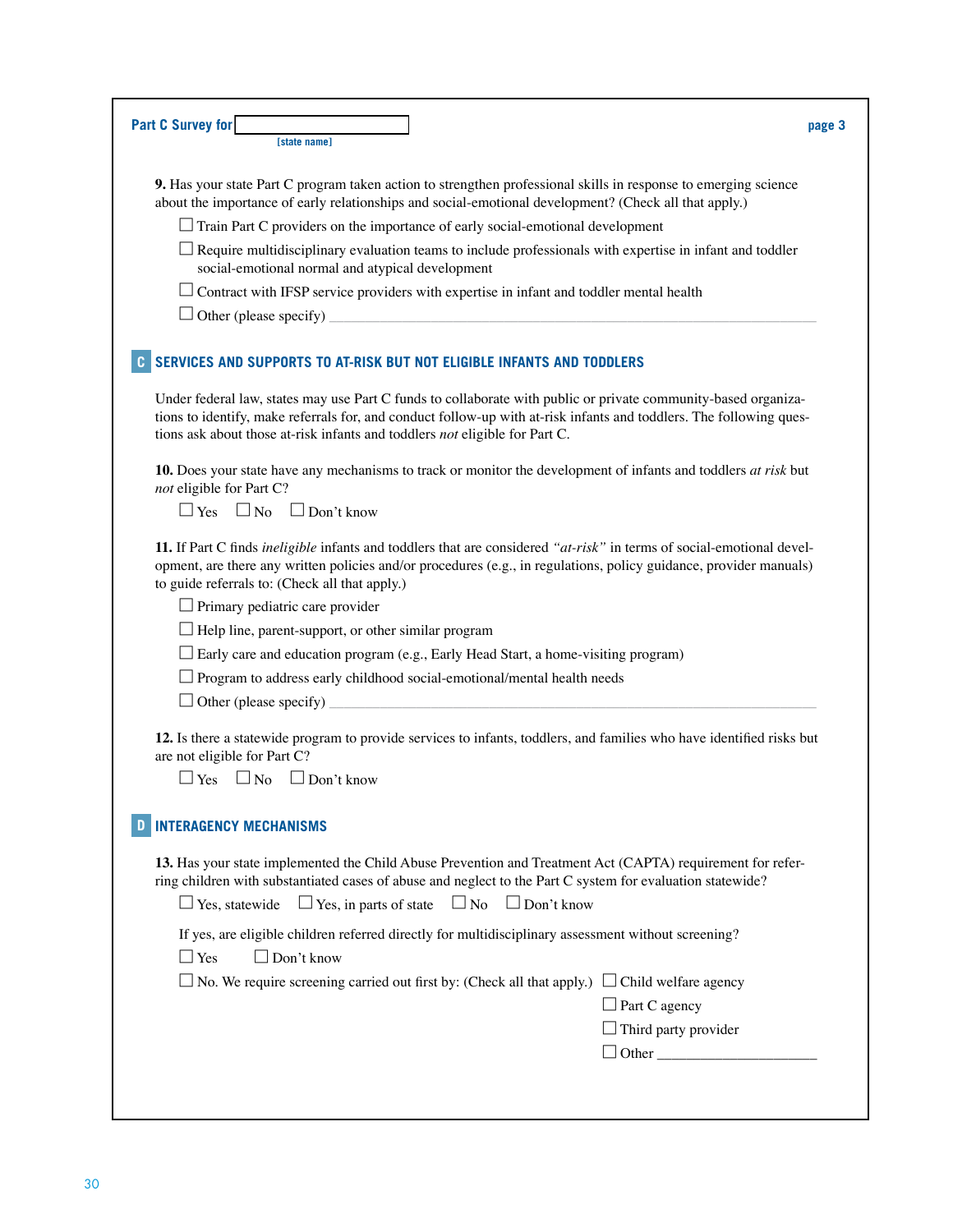| 14. Does your state have specific guidance to determine who pays for what services when children are eligible<br>under both Medicaid and Part C?                                                                                           |                                         |                                            |                                      |                                |
|--------------------------------------------------------------------------------------------------------------------------------------------------------------------------------------------------------------------------------------------|-----------------------------------------|--------------------------------------------|--------------------------------------|--------------------------------|
| $\Box$ Yes $\Box$ No<br>$\Box$ Don't know                                                                                                                                                                                                  |                                         |                                            |                                      |                                |
| 15. In the box below, please check all that apply in your state for Part C cooperation with other agencies, e.g., if<br>Part C has an interagency financing agreement or transfer in place with Medicaid, put a check in the Medicaid box. |                                         |                                            |                                      |                                |
|                                                                                                                                                                                                                                            | Joint referral<br>processes<br>or forms | Joint eligibility<br>processes<br>or forms | Interagency<br>finance<br>agreements | Integrated<br>service<br>plans |
| Medicaid                                                                                                                                                                                                                                   |                                         | $\sim$                                     |                                      |                                |
| Title V MCH or CSHCN                                                                                                                                                                                                                       |                                         |                                            |                                      |                                |
| Mental Health                                                                                                                                                                                                                              |                                         |                                            |                                      |                                |
| Child Welfare/Children's Services                                                                                                                                                                                                          |                                         |                                            |                                      |                                |
|                                                                                                                                                                                                                                            |                                         |                                            |                                      |                                |
| <b>LEADERSHIP AND SPECIAL INITIATIVES</b>                                                                                                                                                                                                  |                                         |                                            |                                      |                                |
| 16. Does the Part C program have a formal role (e.g., use for outreach and referrals, encourage local system<br>linkages, provide funding) in state initiatives related to: (Check all that apply.)                                        |                                         |                                            |                                      |                                |
| $\Box$ Early childhood mental health consultation                                                                                                                                                                                          |                                         |                                            |                                      |                                |
| $\Box$ State-based home-visiting programs                                                                                                                                                                                                  |                                         |                                            |                                      |                                |
| Pediatric medical home                                                                                                                                                                                                                     |                                         |                                            |                                      |                                |
| $\Box$ Colocation of developmental services in pediatric primary care settings                                                                                                                                                             |                                         |                                            |                                      |                                |
| $\Box$ Colocation of early childhood mental health services in pediatric primary care settings                                                                                                                                             |                                         |                                            |                                      |                                |
|                                                                                                                                                                                                                                            |                                         |                                            |                                      |                                |
| 17. Is the Part C agency involved in any of the following state initiatives to improve outcomes for young children<br>birth to age 5 who are at risk for poor social-emotional outcomes? (Check all that apply.)                           |                                         |                                            |                                      |                                |
| □ ABCD II Promoting Healthy Mental Development                                                                                                                                                                                             |                                         |                                            |                                      |                                |
| $\Box$ Early Childhood Comprehensive Systems (ECCS) initiative                                                                                                                                                                             |                                         |                                            |                                      |                                |
| $\Box$ BUILD early childhood initiative                                                                                                                                                                                                    |                                         |                                            |                                      |                                |
| Maternal depression project or initiative                                                                                                                                                                                                  |                                         |                                            |                                      |                                |
|                                                                                                                                                                                                                                            |                                         |                                            |                                      |                                |
| $\Box$ Other (please specify)                                                                                                                                                                                                              |                                         |                                            |                                      |                                |
|                                                                                                                                                                                                                                            |                                         |                                            |                                      |                                |
| $\Box$ Lead or participate in a state initiative (e.g., fiscal planning, cross-training, etc.) to promote healthy                                                                                                                          |                                         |                                            |                                      |                                |
| 18. Does your state Part C program:<br>social-emotional development in infants and toddlers                                                                                                                                                |                                         |                                            |                                      |                                |
| $\Box$ Routinely seek input from professional health organizations (e.g., American Academy of Pediatrics)<br>$\Box$ Share information with the Title V Program for Children with Special Health Care Needs                                 |                                         |                                            |                                      |                                |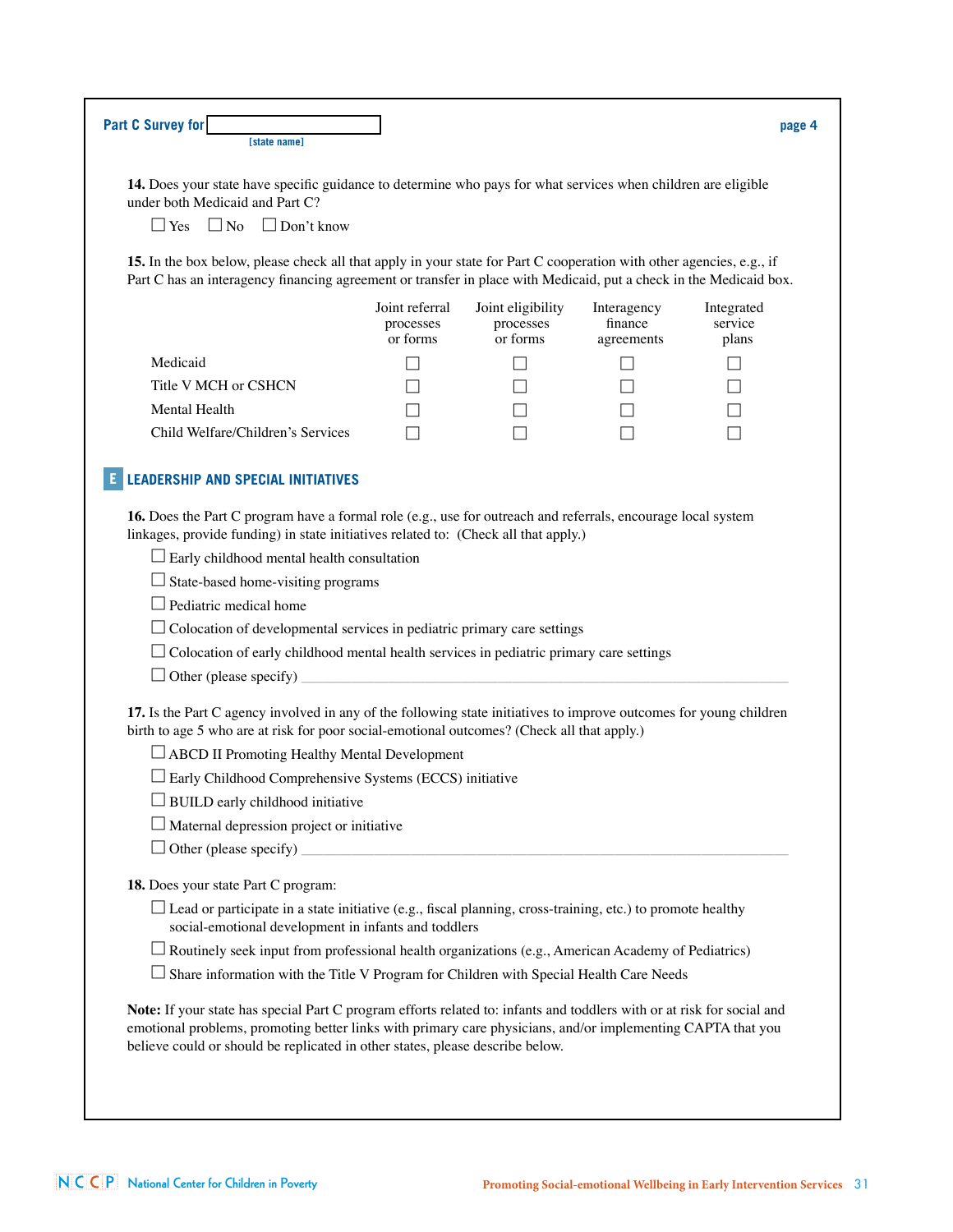## Appendix A2 Survey of State Part C Agencies Regarding Screening and Services (online copy)

| 1. Part C Screening, Referral, and Evaluation Mechanisms<br>1. Please indicate which state you represent.<br>2. Does Part C in your state recommend any of these standardized screening tools to<br>Child Find or other screen providers? (Check all that apply.)<br>Part C does not recommend any of these standardized screening tools.<br>Ages and Stages Questionaire (ASQ)<br>ASQ: Social-Emotional (ASQ: SE)<br>Batelle Developmental Screener<br>Bayley Infant Neurodevelopment Screener (BINS)<br>Brief Infant-Toddler Social and Emotional Assessment (BITSEA)<br>Infant-Toddler System Checklist<br>Parent's Evaluation of Development (PEDS) |
|---------------------------------------------------------------------------------------------------------------------------------------------------------------------------------------------------------------------------------------------------------------------------------------------------------------------------------------------------------------------------------------------------------------------------------------------------------------------------------------------------------------------------------------------------------------------------------------------------------------------------------------------------------|
|                                                                                                                                                                                                                                                                                                                                                                                                                                                                                                                                                                                                                                                         |
|                                                                                                                                                                                                                                                                                                                                                                                                                                                                                                                                                                                                                                                         |
|                                                                                                                                                                                                                                                                                                                                                                                                                                                                                                                                                                                                                                                         |
|                                                                                                                                                                                                                                                                                                                                                                                                                                                                                                                                                                                                                                                         |
|                                                                                                                                                                                                                                                                                                                                                                                                                                                                                                                                                                                                                                                         |
|                                                                                                                                                                                                                                                                                                                                                                                                                                                                                                                                                                                                                                                         |
|                                                                                                                                                                                                                                                                                                                                                                                                                                                                                                                                                                                                                                                         |
|                                                                                                                                                                                                                                                                                                                                                                                                                                                                                                                                                                                                                                                         |
|                                                                                                                                                                                                                                                                                                                                                                                                                                                                                                                                                                                                                                                         |
|                                                                                                                                                                                                                                                                                                                                                                                                                                                                                                                                                                                                                                                         |
|                                                                                                                                                                                                                                                                                                                                                                                                                                                                                                                                                                                                                                                         |
|                                                                                                                                                                                                                                                                                                                                                                                                                                                                                                                                                                                                                                                         |
|                                                                                                                                                                                                                                                                                                                                                                                                                                                                                                                                                                                                                                                         |
|                                                                                                                                                                                                                                                                                                                                                                                                                                                                                                                                                                                                                                                         |
|                                                                                                                                                                                                                                                                                                                                                                                                                                                                                                                                                                                                                                                         |
| 3. Is the Part C state agency involved in efforts to promote screening by pediatric<br>primary health care providers (pediatricians, family physicians, nurse practitioners,<br>etc.) for general development or social-emotional development?                                                                                                                                                                                                                                                                                                                                                                                                          |
|                                                                                                                                                                                                                                                                                                                                                                                                                                                                                                                                                                                                                                                         |
|                                                                                                                                                                                                                                                                                                                                                                                                                                                                                                                                                                                                                                                         |
|                                                                                                                                                                                                                                                                                                                                                                                                                                                                                                                                                                                                                                                         |
| 4. Federal law calls for a timely, comprehensive, multidisciplinary evaluation of each<br>infant or toddler referred to Part C. Does your state Part C program require that<br>multidisciplinary evaluation teams include professionals with expertise in infant and                                                                                                                                                                                                                                                                                                                                                                                    |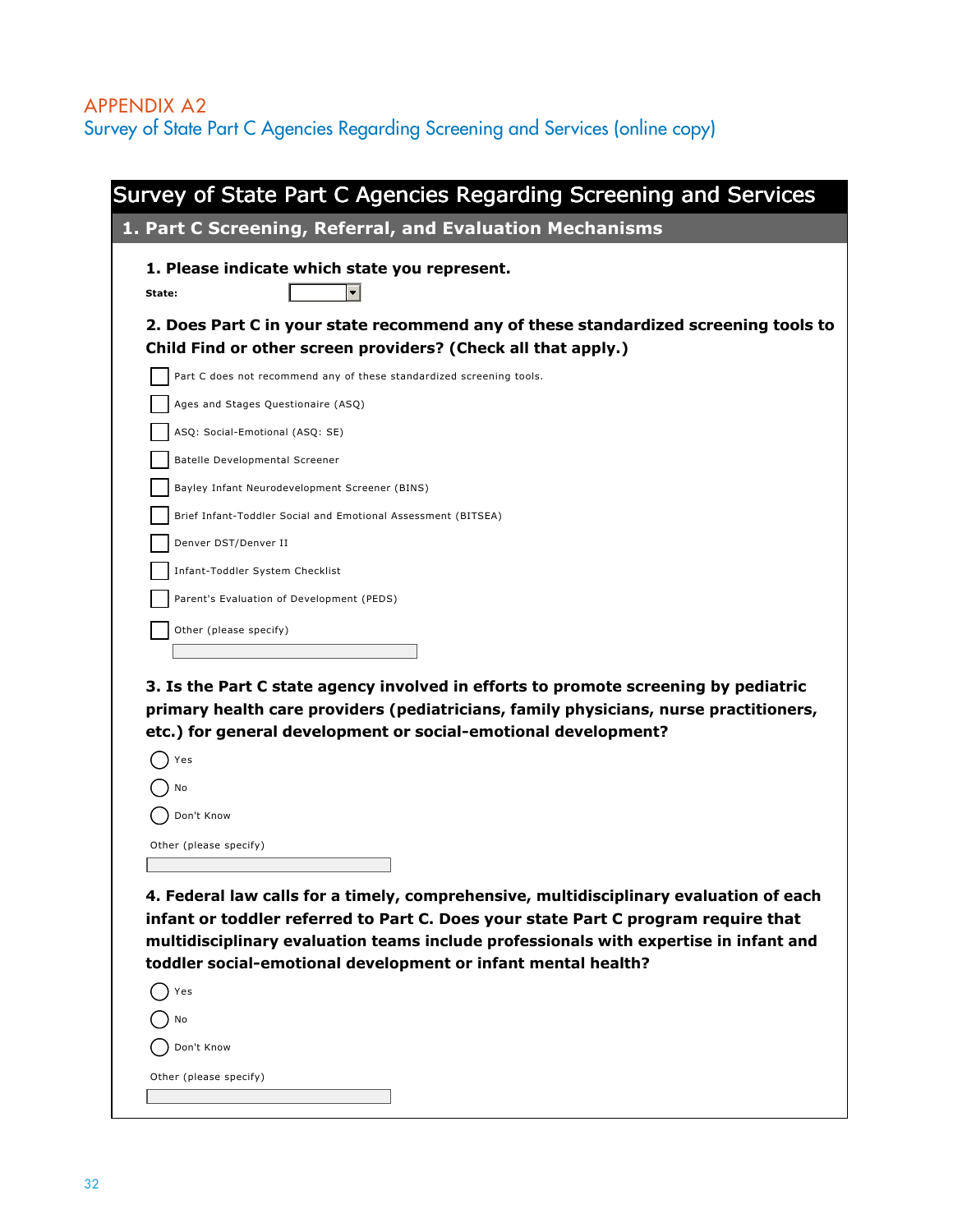| Survey of State Part C Agencies Regarding Screening and Services                                                                                                                                                                                                                                                                    |
|-------------------------------------------------------------------------------------------------------------------------------------------------------------------------------------------------------------------------------------------------------------------------------------------------------------------------------------|
| 2. Services to Infants and Toddlers Eligible for Part C                                                                                                                                                                                                                                                                             |
| 5. The federal Part C State Performance Plan (SPP) monitoring priorities include an<br>indicator on the percent of infants and toddlers with IFSP's who demonstrate<br>improved positive social-emotional skills (including social relationships). Does your<br>state currently have data to measure performance on this indicator? |
| Yes                                                                                                                                                                                                                                                                                                                                 |
| No                                                                                                                                                                                                                                                                                                                                  |
| Don't Know                                                                                                                                                                                                                                                                                                                          |
| Other (please specify)                                                                                                                                                                                                                                                                                                              |
| 6. Part C early intervention services include psychological services, but states vary in<br>their definition of such services. Does your state Part C program permit and finance<br>the following specific services under Individualized Family Service Plans (IFSPs)?<br>(Check all that apply.)                                   |
| State Part C program does not permit and finance these services under IFSPs.                                                                                                                                                                                                                                                        |
| Psychological or social-emotional testing and evaluation                                                                                                                                                                                                                                                                            |
| Infant & toddler relationship based dyadic or family therapy                                                                                                                                                                                                                                                                        |
| Group or individual parent training targeted to parents of infants and toddlers                                                                                                                                                                                                                                                     |
| Respite care                                                                                                                                                                                                                                                                                                                        |
| Other (please specify)                                                                                                                                                                                                                                                                                                              |
|                                                                                                                                                                                                                                                                                                                                     |
| 3. Services and Supports to At-Risk but Not Eligible Infants and Toddlers                                                                                                                                                                                                                                                           |
| Under federal law, states may use Part C funds to collaborate with public or private community-based organizations<br>to identify, make referrals for, and conduct follow-up with at-risk infants and toddlers. The following two questions<br>ask about those at-risk infants and toddlers not eligible for Part C.                |
| 7. If infants and toddlers are "at-risk" in terms of social-emotional development but<br>not eligible for Part C, are there any written policies to guide referrals (e.g., in<br>regulations, policy guidance, provider manuals)?                                                                                                   |
| Yes                                                                                                                                                                                                                                                                                                                                 |
| No                                                                                                                                                                                                                                                                                                                                  |
| Don't Know                                                                                                                                                                                                                                                                                                                          |
| Other (please specify)                                                                                                                                                                                                                                                                                                              |
|                                                                                                                                                                                                                                                                                                                                     |
|                                                                                                                                                                                                                                                                                                                                     |

Page 2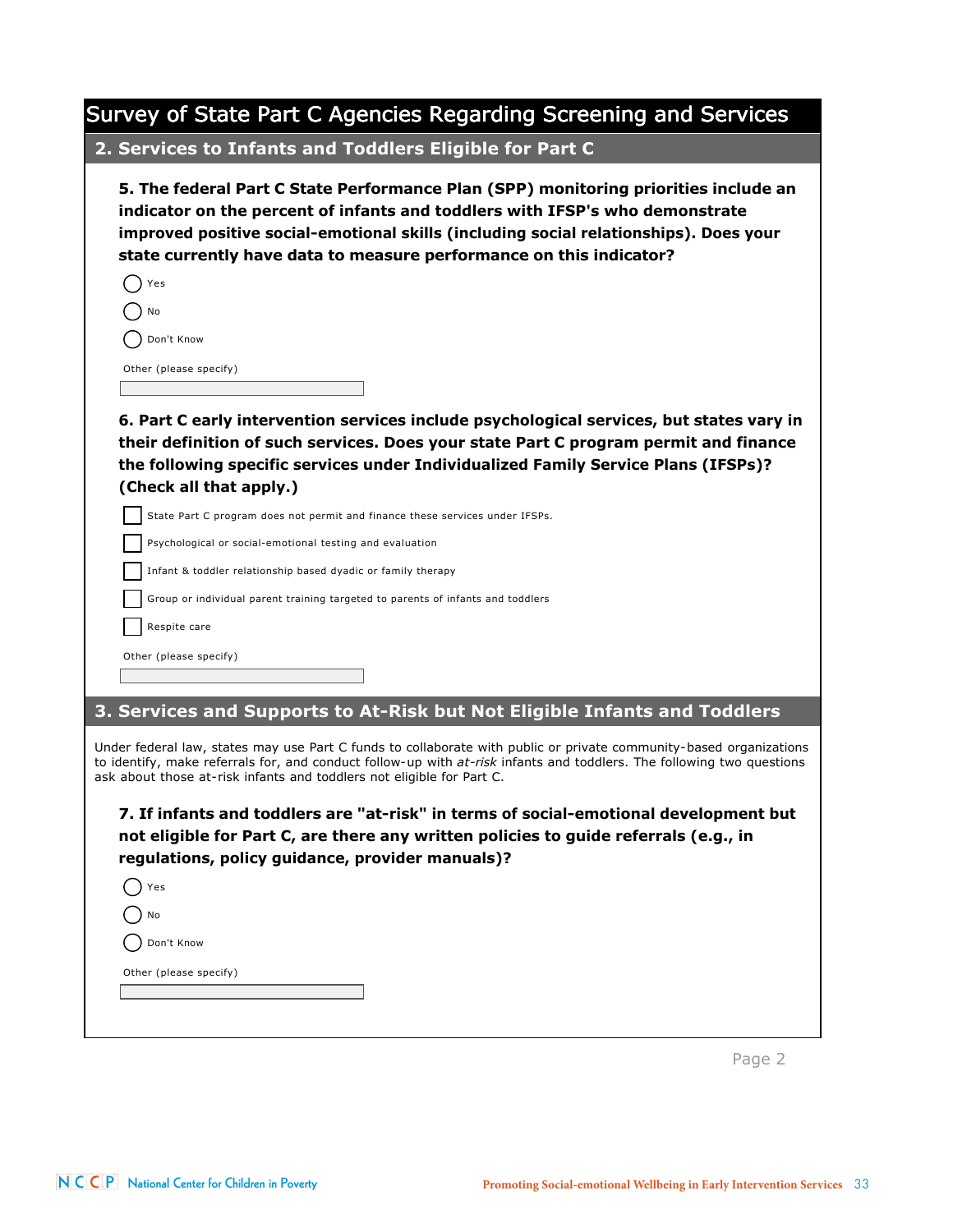| Survey of State Part C Agencies Regarding Screening and Services                                                                                                                                                                                                                           |
|--------------------------------------------------------------------------------------------------------------------------------------------------------------------------------------------------------------------------------------------------------------------------------------------|
| 8. If you answered YES to the question above, are there policies and/or procedures                                                                                                                                                                                                         |
| for referring ineligible child/family to:                                                                                                                                                                                                                                                  |
| Primary pediatric care provider                                                                                                                                                                                                                                                            |
| A help line, parent-support or other similar program                                                                                                                                                                                                                                       |
| An early care and education program (e.g., Early Head Start, a home-visiting program)                                                                                                                                                                                                      |
| Other (please specify)                                                                                                                                                                                                                                                                     |
|                                                                                                                                                                                                                                                                                            |
| 4. Leadership and Special Initiatives                                                                                                                                                                                                                                                      |
| 9. IDEA and the Child Abuse Prevention and Treatment Act (CAPTA) require that<br>children with substantiated cases of abuse and neglect be referred to Part C for<br>evaluation statewide. In implementing these requirements, has your state developed<br>formal interagency agreeements? |
| Yes                                                                                                                                                                                                                                                                                        |
| No                                                                                                                                                                                                                                                                                         |
| Don't Know                                                                                                                                                                                                                                                                                 |
| Other (please specify)                                                                                                                                                                                                                                                                     |
|                                                                                                                                                                                                                                                                                            |
| 10. If you answered YES to the question above, what is the child referred for?                                                                                                                                                                                                             |
| (Check all that apply.)                                                                                                                                                                                                                                                                    |
| Screening in Part C system                                                                                                                                                                                                                                                                 |
| Multidisciplinary evaluation in Part C system                                                                                                                                                                                                                                              |
| Other (please specify)                                                                                                                                                                                                                                                                     |
|                                                                                                                                                                                                                                                                                            |
|                                                                                                                                                                                                                                                                                            |
|                                                                                                                                                                                                                                                                                            |
|                                                                                                                                                                                                                                                                                            |
|                                                                                                                                                                                                                                                                                            |
|                                                                                                                                                                                                                                                                                            |
|                                                                                                                                                                                                                                                                                            |
|                                                                                                                                                                                                                                                                                            |
|                                                                                                                                                                                                                                                                                            |
|                                                                                                                                                                                                                                                                                            |
|                                                                                                                                                                                                                                                                                            |
|                                                                                                                                                                                                                                                                                            |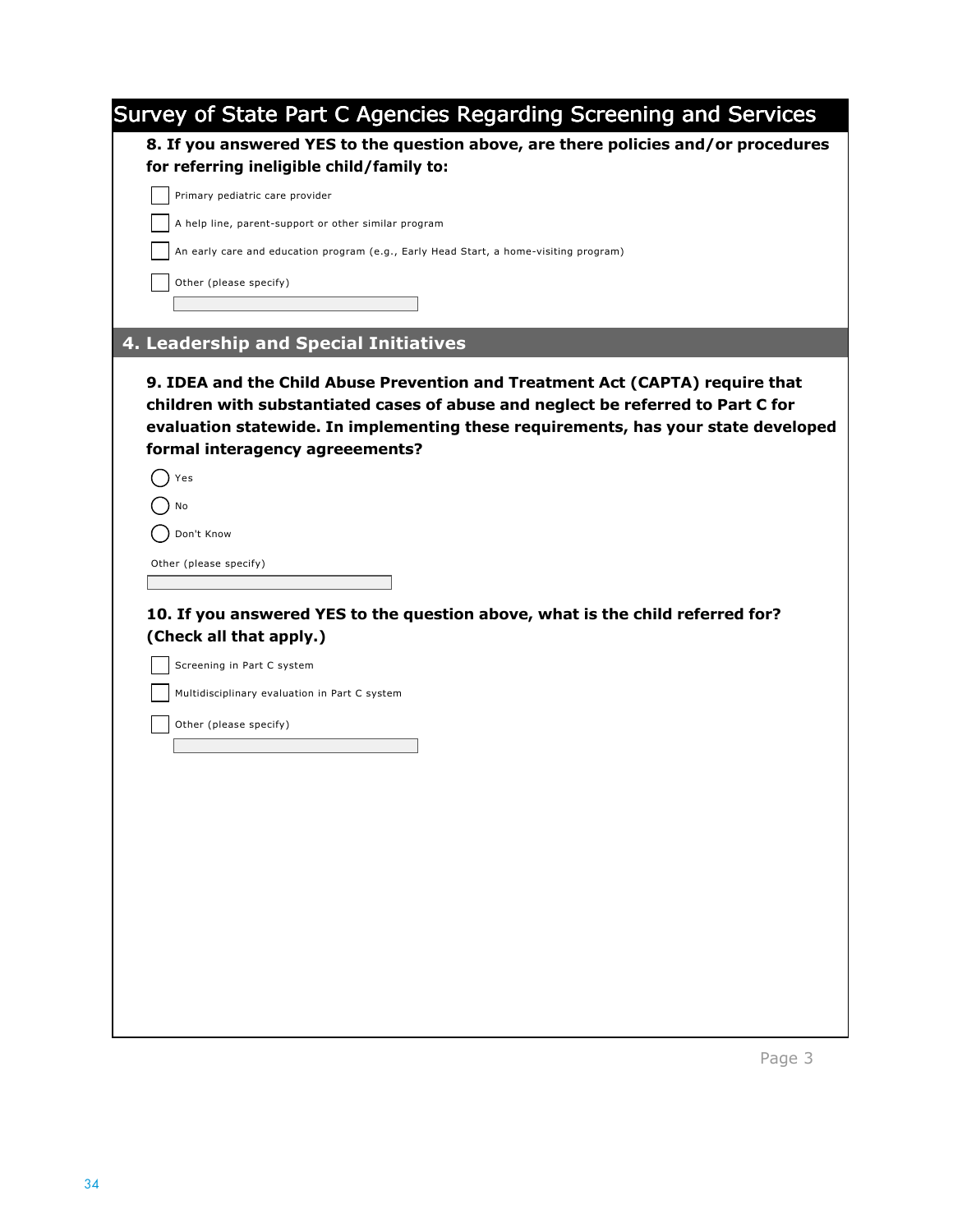| 11. Does Part C have an explicit role in special initiatives related to the following:<br>(e.g., are there provisions for Part C outreach and referrals, does Part C participate<br>in funding, and so forth) (Check all that apply.)<br>Part C does not have an explicit role in these types of initiatives.<br>Early childhood mental health consultation to child care programs<br>Infant and toddler specialists to work with child care programs<br>State-based home-visiting programs<br>Pediatric medical home initiatives<br>Co-location of developmental services in pediatric primary care settings<br>Co-location of early childhood mental health services in pediatric primary care settings<br>Other (please specify)<br>12. Is Part C involved in any of the following state initiatives to improve outcomes for<br>young children birth to five?<br>Part C is not currently involved in any of these state initiatives<br>ABCD II Promoting Healthy Mental Development<br>Early Childhood Comprehensive Systems (ECCS) initiative<br>Maternal depression project or initiative<br>Other (please specify)<br>13. We have support for a number of brief case studies of state Part C program<br>efforts to provide services to children with delays in or risks for social-emotional<br>development. Would you be willing to participate in an interview if your state were<br>selected?<br>Yes<br>No<br>14. If YES, please enter your contact information.<br>Name:<br>Agency:<br>$\overline{\phantom{a}}$<br>State:<br><b>Email Address:</b><br><b>Phone Number:</b> | Survey of State Part C Agencies Regarding Screening and Services |
|--------------------------------------------------------------------------------------------------------------------------------------------------------------------------------------------------------------------------------------------------------------------------------------------------------------------------------------------------------------------------------------------------------------------------------------------------------------------------------------------------------------------------------------------------------------------------------------------------------------------------------------------------------------------------------------------------------------------------------------------------------------------------------------------------------------------------------------------------------------------------------------------------------------------------------------------------------------------------------------------------------------------------------------------------------------------------------------------------------------------------------------------------------------------------------------------------------------------------------------------------------------------------------------------------------------------------------------------------------------------------------------------------------------------------------------------------------------------------------------------------------------------------------------------------------------------------------------|------------------------------------------------------------------|
|                                                                                                                                                                                                                                                                                                                                                                                                                                                                                                                                                                                                                                                                                                                                                                                                                                                                                                                                                                                                                                                                                                                                                                                                                                                                                                                                                                                                                                                                                                                                                                                      |                                                                  |
|                                                                                                                                                                                                                                                                                                                                                                                                                                                                                                                                                                                                                                                                                                                                                                                                                                                                                                                                                                                                                                                                                                                                                                                                                                                                                                                                                                                                                                                                                                                                                                                      |                                                                  |
|                                                                                                                                                                                                                                                                                                                                                                                                                                                                                                                                                                                                                                                                                                                                                                                                                                                                                                                                                                                                                                                                                                                                                                                                                                                                                                                                                                                                                                                                                                                                                                                      |                                                                  |
|                                                                                                                                                                                                                                                                                                                                                                                                                                                                                                                                                                                                                                                                                                                                                                                                                                                                                                                                                                                                                                                                                                                                                                                                                                                                                                                                                                                                                                                                                                                                                                                      |                                                                  |
|                                                                                                                                                                                                                                                                                                                                                                                                                                                                                                                                                                                                                                                                                                                                                                                                                                                                                                                                                                                                                                                                                                                                                                                                                                                                                                                                                                                                                                                                                                                                                                                      |                                                                  |
|                                                                                                                                                                                                                                                                                                                                                                                                                                                                                                                                                                                                                                                                                                                                                                                                                                                                                                                                                                                                                                                                                                                                                                                                                                                                                                                                                                                                                                                                                                                                                                                      |                                                                  |
|                                                                                                                                                                                                                                                                                                                                                                                                                                                                                                                                                                                                                                                                                                                                                                                                                                                                                                                                                                                                                                                                                                                                                                                                                                                                                                                                                                                                                                                                                                                                                                                      |                                                                  |
|                                                                                                                                                                                                                                                                                                                                                                                                                                                                                                                                                                                                                                                                                                                                                                                                                                                                                                                                                                                                                                                                                                                                                                                                                                                                                                                                                                                                                                                                                                                                                                                      |                                                                  |
|                                                                                                                                                                                                                                                                                                                                                                                                                                                                                                                                                                                                                                                                                                                                                                                                                                                                                                                                                                                                                                                                                                                                                                                                                                                                                                                                                                                                                                                                                                                                                                                      |                                                                  |
|                                                                                                                                                                                                                                                                                                                                                                                                                                                                                                                                                                                                                                                                                                                                                                                                                                                                                                                                                                                                                                                                                                                                                                                                                                                                                                                                                                                                                                                                                                                                                                                      |                                                                  |
|                                                                                                                                                                                                                                                                                                                                                                                                                                                                                                                                                                                                                                                                                                                                                                                                                                                                                                                                                                                                                                                                                                                                                                                                                                                                                                                                                                                                                                                                                                                                                                                      |                                                                  |
|                                                                                                                                                                                                                                                                                                                                                                                                                                                                                                                                                                                                                                                                                                                                                                                                                                                                                                                                                                                                                                                                                                                                                                                                                                                                                                                                                                                                                                                                                                                                                                                      |                                                                  |
|                                                                                                                                                                                                                                                                                                                                                                                                                                                                                                                                                                                                                                                                                                                                                                                                                                                                                                                                                                                                                                                                                                                                                                                                                                                                                                                                                                                                                                                                                                                                                                                      |                                                                  |
|                                                                                                                                                                                                                                                                                                                                                                                                                                                                                                                                                                                                                                                                                                                                                                                                                                                                                                                                                                                                                                                                                                                                                                                                                                                                                                                                                                                                                                                                                                                                                                                      |                                                                  |
|                                                                                                                                                                                                                                                                                                                                                                                                                                                                                                                                                                                                                                                                                                                                                                                                                                                                                                                                                                                                                                                                                                                                                                                                                                                                                                                                                                                                                                                                                                                                                                                      |                                                                  |
|                                                                                                                                                                                                                                                                                                                                                                                                                                                                                                                                                                                                                                                                                                                                                                                                                                                                                                                                                                                                                                                                                                                                                                                                                                                                                                                                                                                                                                                                                                                                                                                      |                                                                  |
|                                                                                                                                                                                                                                                                                                                                                                                                                                                                                                                                                                                                                                                                                                                                                                                                                                                                                                                                                                                                                                                                                                                                                                                                                                                                                                                                                                                                                                                                                                                                                                                      |                                                                  |
|                                                                                                                                                                                                                                                                                                                                                                                                                                                                                                                                                                                                                                                                                                                                                                                                                                                                                                                                                                                                                                                                                                                                                                                                                                                                                                                                                                                                                                                                                                                                                                                      |                                                                  |
|                                                                                                                                                                                                                                                                                                                                                                                                                                                                                                                                                                                                                                                                                                                                                                                                                                                                                                                                                                                                                                                                                                                                                                                                                                                                                                                                                                                                                                                                                                                                                                                      |                                                                  |
|                                                                                                                                                                                                                                                                                                                                                                                                                                                                                                                                                                                                                                                                                                                                                                                                                                                                                                                                                                                                                                                                                                                                                                                                                                                                                                                                                                                                                                                                                                                                                                                      |                                                                  |
|                                                                                                                                                                                                                                                                                                                                                                                                                                                                                                                                                                                                                                                                                                                                                                                                                                                                                                                                                                                                                                                                                                                                                                                                                                                                                                                                                                                                                                                                                                                                                                                      |                                                                  |
|                                                                                                                                                                                                                                                                                                                                                                                                                                                                                                                                                                                                                                                                                                                                                                                                                                                                                                                                                                                                                                                                                                                                                                                                                                                                                                                                                                                                                                                                                                                                                                                      |                                                                  |
|                                                                                                                                                                                                                                                                                                                                                                                                                                                                                                                                                                                                                                                                                                                                                                                                                                                                                                                                                                                                                                                                                                                                                                                                                                                                                                                                                                                                                                                                                                                                                                                      |                                                                  |
|                                                                                                                                                                                                                                                                                                                                                                                                                                                                                                                                                                                                                                                                                                                                                                                                                                                                                                                                                                                                                                                                                                                                                                                                                                                                                                                                                                                                                                                                                                                                                                                      |                                                                  |
|                                                                                                                                                                                                                                                                                                                                                                                                                                                                                                                                                                                                                                                                                                                                                                                                                                                                                                                                                                                                                                                                                                                                                                                                                                                                                                                                                                                                                                                                                                                                                                                      |                                                                  |
|                                                                                                                                                                                                                                                                                                                                                                                                                                                                                                                                                                                                                                                                                                                                                                                                                                                                                                                                                                                                                                                                                                                                                                                                                                                                                                                                                                                                                                                                                                                                                                                      |                                                                  |
|                                                                                                                                                                                                                                                                                                                                                                                                                                                                                                                                                                                                                                                                                                                                                                                                                                                                                                                                                                                                                                                                                                                                                                                                                                                                                                                                                                                                                                                                                                                                                                                      |                                                                  |
|                                                                                                                                                                                                                                                                                                                                                                                                                                                                                                                                                                                                                                                                                                                                                                                                                                                                                                                                                                                                                                                                                                                                                                                                                                                                                                                                                                                                                                                                                                                                                                                      |                                                                  |
|                                                                                                                                                                                                                                                                                                                                                                                                                                                                                                                                                                                                                                                                                                                                                                                                                                                                                                                                                                                                                                                                                                                                                                                                                                                                                                                                                                                                                                                                                                                                                                                      |                                                                  |
|                                                                                                                                                                                                                                                                                                                                                                                                                                                                                                                                                                                                                                                                                                                                                                                                                                                                                                                                                                                                                                                                                                                                                                                                                                                                                                                                                                                                                                                                                                                                                                                      |                                                                  |

Page 4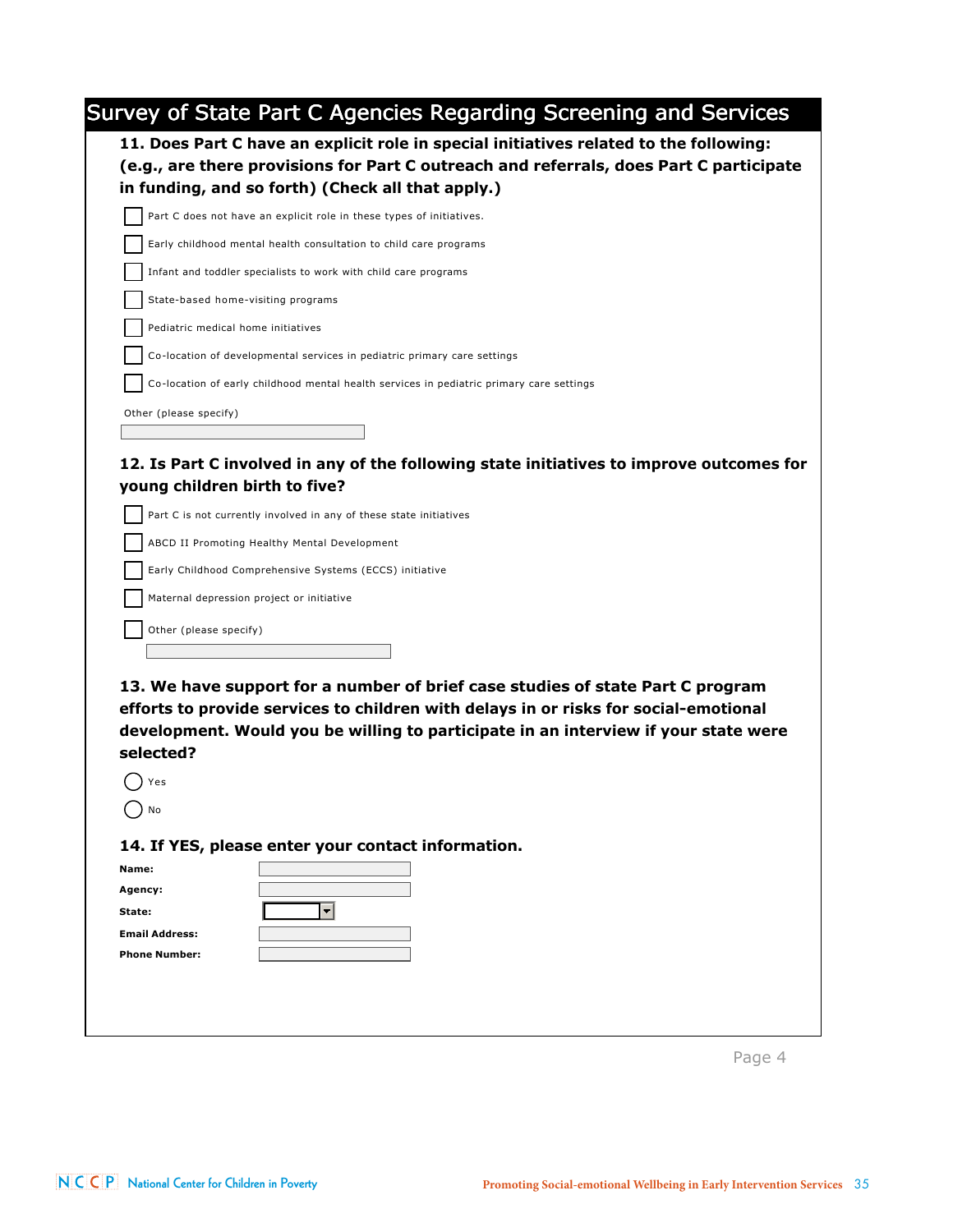## Survey of State Part C Agencies Regarding Screening and Services

**15. Please write any additional comments that you think may be helpful for us in understanding your state's screening and services for social-emotional development.** 

Page 5